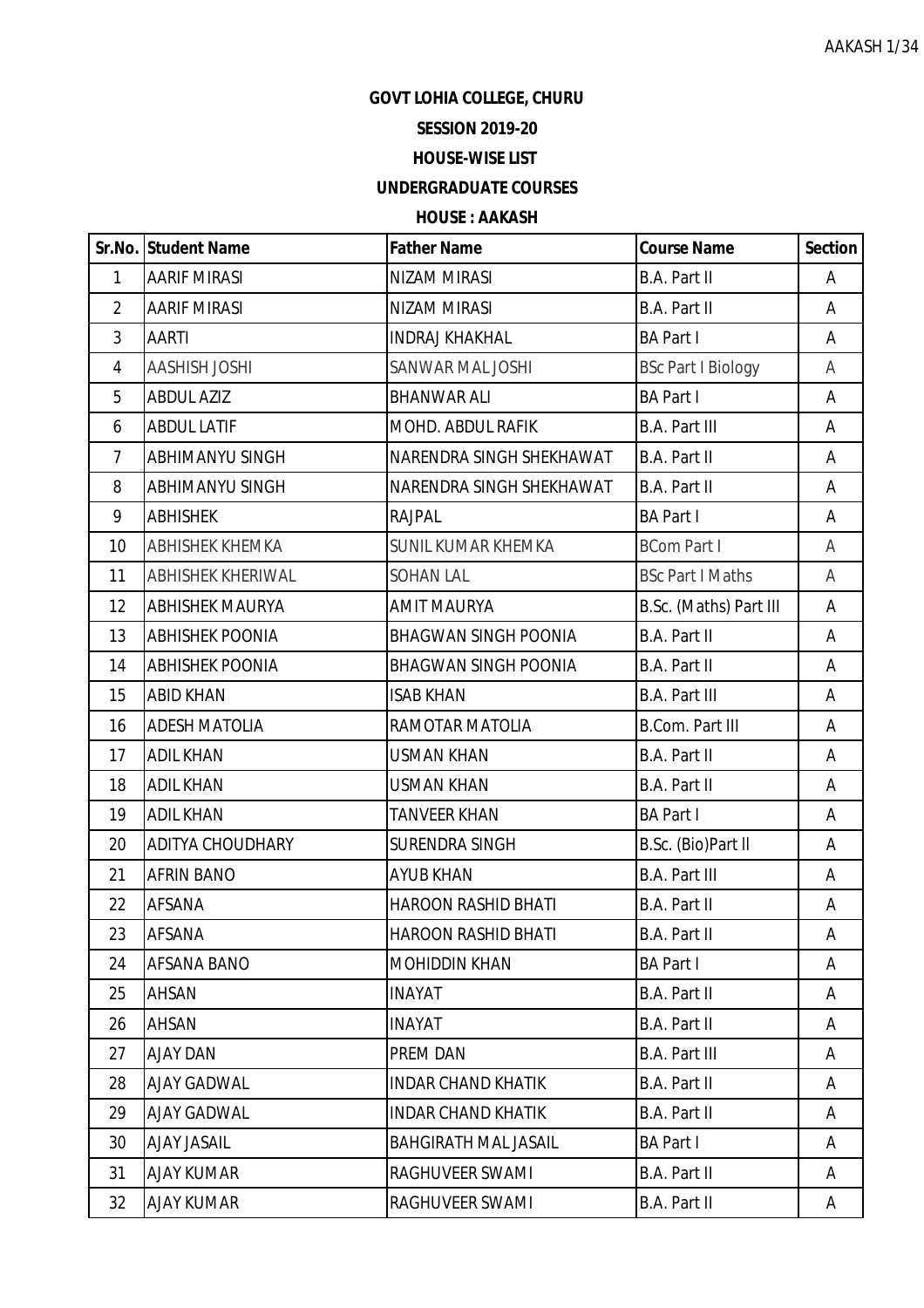**HOUSE : AAKASH**

|    | Sr.No. Student Name       | <b>Father Name</b>        | <b>Course Name</b>        | <b>Section</b> |
|----|---------------------------|---------------------------|---------------------------|----------------|
| 33 | <b>AJAY KUMAR</b>         | DUNGAR MAL NIMEL          | B.Sc. (Bio)Part III       | Α              |
| 34 | AJAY KUMAR KASWAN         | SURENDRA KUMAR KASWAN     | B.Sc. (Maths) Part II     | Α              |
| 35 | AJAY KUMAR MAHALA         | SATYAVEER MAHALA          | <b>BCom Part I</b>        | A              |
| 36 | <b>AJAY SHARMA</b>        | DHARMCHAND SHARMA         | <b>B.Com. Part III</b>    | Α              |
| 37 | <b>AJAY SHARMA</b>        | RAJKUMAR SHARMA           | <b>BA Part I</b>          | A              |
| 38 | <b>AJAY SINGH</b>         | <b>KESHARI SINGH</b>      | B.A. Part II              | Α              |
| 39 | <b>AJAY SINGH</b>         | <b>KESHARI SINGH</b>      | B.A. Part II              | Α              |
| 40 | <b>AJAY SINGH RATHORE</b> | KISHAN SINGH RATHORE      | B.Sc. (Maths) Part III    | A              |
| 41 | <b>AJAY SONI</b>          | <b>MANAK CHAND SONI</b>   | <b>B.Com. Part II</b>     | Α              |
| 42 | AJEET KUMAR               | <b>MAKKHAN RAM</b>        | <b>B.A. Part III</b>      | A              |
| 43 | <b>AKASH SAINI</b>        | <b>SHYAM SUNDER SAINI</b> | <b>BA Part I</b>          | Α              |
| 44 | <b>AKASH SAINI</b>        | <b>RAKESH KUMAR</b>       | <b>BSc Part I Maths</b>   | Α              |
| 45 | <b>AKASH VERMA</b>        | KISHORILAL VERMA          | <b>B.A. Part III</b>      | A              |
| 46 | <b>AKRAM KHAN</b>         | VAYAD ALI KHAN            | <b>B.A. Part III</b>      | A              |
| 47 | <b>ALOK PRAJAPAT</b>      | <b>CHANDAN MAL</b>        | B.Sc. (Maths) Part III    | Α              |
| 48 | <b>ALOK SAIN</b>          | <b>SUSHIL SAIN</b>        | <b>BA Part I</b>          | Α              |
| 49 | AMAN KUMAR JANGIR         | <b>JAI PRAKASH JANGIR</b> | B.A. Part II              | Α              |
| 50 | AMAN KUMAR JANGIR         | <b>JAI PRAKASH JANGIR</b> | B.A. Part II              | A              |
| 51 | AMARCHAND                 | <b>MANGILAL</b>           | <b>B.A. Part III</b>      | Α              |
| 52 | <b>AMIR ALI</b>           | <b>MO IKBAL</b>           | <b>BA Part I</b>          | A              |
| 53 | <b>AMIT</b>               | <b>SANJAY KUMAR</b>       | B.A. Part II              | Α              |
| 54 | AMIT                      | <b>SANJAY KUMAR</b>       | <b>B.A. Part II</b>       | A              |
| 55 | <b>AMIT</b>               | <b>NORANG LAL KULHARI</b> | <b>BSc Part I Biology</b> | A              |
| 56 | <b>AMIT KUMAR</b>         | <b>AJAY KUMAR</b>         | <b>B.A. Part II</b>       | A              |
| 57 | <b>AMIT KUMAR</b>         | <b>AJAY KUMAR</b>         | <b>B.A. Part II</b>       | A              |
| 58 | <b>AMIT KUMAR</b>         | <b>JAISINGH</b>           | <b>BA Part I</b>          | Α              |
| 59 | <b>AMIT KUMAR</b>         | <b>RAJESH KUMAR</b>       | <b>BCom Part I</b>        | A              |
| 60 | AMIT KUMAR MEGHWAL        | PYARELAL                  | <b>BA Part I</b>          | A              |
| 61 | AMIT KUMAR PRAJAPAT       | <b>MAHENDRA KUMAR</b>     | <b>BSc Part I Maths</b>   | A              |
| 62 | <b>AMITA KUMARI</b>       | NETRAM MEGHWAL            | B.A. Part II              | A              |
| 63 | <b>AMITA KUMARI</b>       | NETRAM MEGHWAL            | <b>B.A. Part II</b>       | Α              |
| 64 | <b>AMRIN BANO</b>         | YUSUF KHAN                | <b>BA Part I</b>          | A              |
| 65 | <b>ANAND KHATIK</b>       | <b>MADAN LAL KHATIK</b>   | <b>B.A. Part III</b>      | A              |
| 66 | anand kumar               | <b>VIJAY KUMAR</b>        | B.Sc. (Maths) Part III    | A              |
| 67 | ANAND KUMAR SAIN          | RAJKUMAR SAIN             | <b>B.Com. Part II</b>     | A              |
| 68 | <b>ANAND SAINI</b>        | CHHAGAN LAL SAINI         | <b>BA Part I</b>          | A              |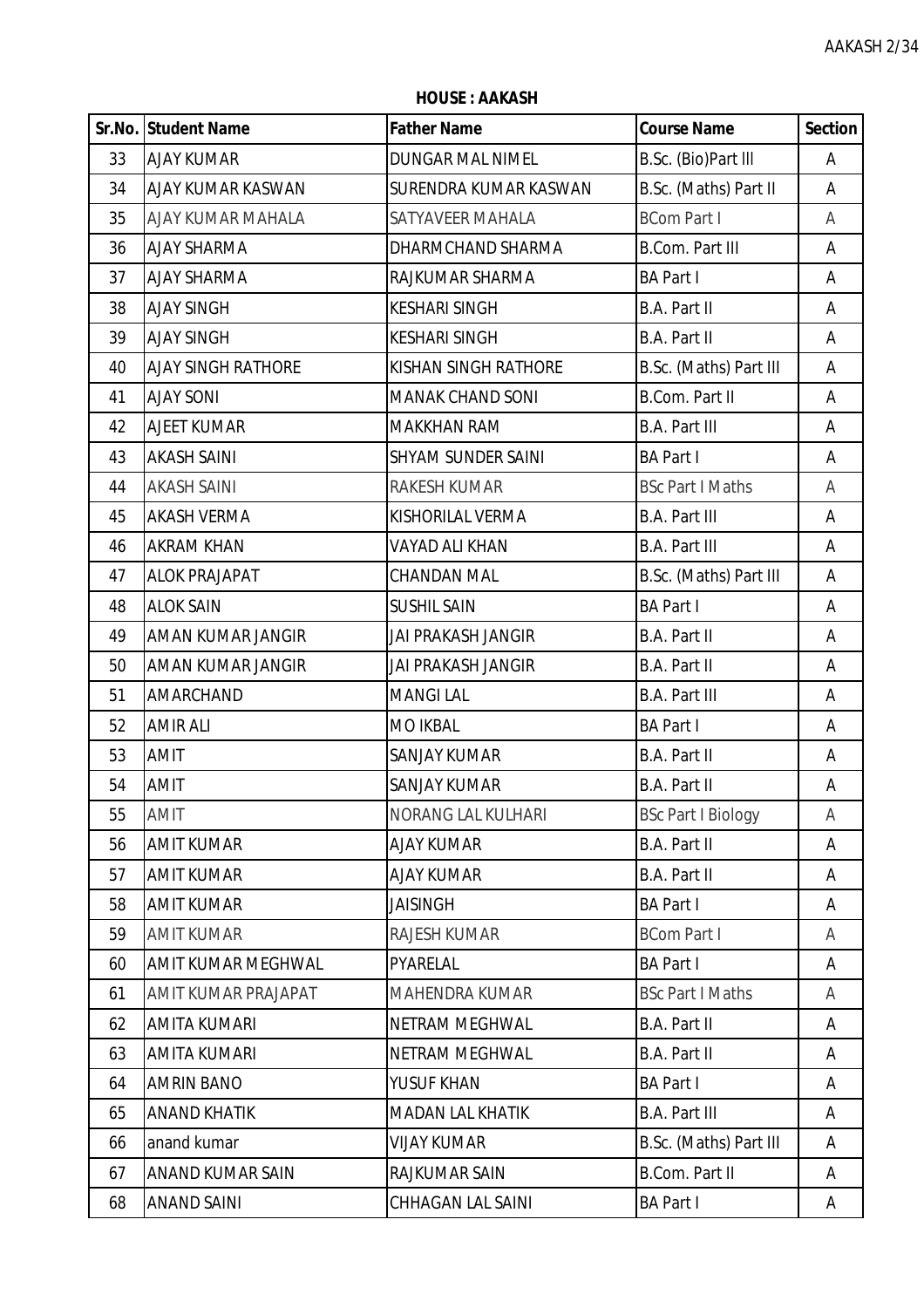**HOUSE : AAKASH**

|     | Sr.No. Student Name   | <b>Father Name</b>          | <b>Course Name</b>        | <b>Section</b> |
|-----|-----------------------|-----------------------------|---------------------------|----------------|
| 69  | <b>ANCHAL</b>         | <b>SUNIL KUMAR</b>          | B.Sc. (Maths) Part II     | Α              |
| 70  | <b>ANCHAL</b>         | PRATAP SINGH                | <b>BSc Part I Biology</b> | A              |
| 71  | ANIL                  | <b>RAMKUMAR</b>             | <b>BCom Part I</b>        | A              |
| 72  | <b>ANIL BURDAK</b>    | <b>AMMILAL BURDAK</b>       | <b>B.A. Part III</b>      | A              |
| 73  | <b>ANIL JEWALIYA</b>  | <b>SANWAR MAL</b>           | <b>BA Part I</b>          | A              |
| 74  | <b>ANIL KUMAR</b>     | DULICHAND GAHANOLIA         | <b>B.A. Part II</b>       | Α              |
| 75  | <b>ANIL KUMAR</b>     | <b>DULICHAND GAHANOLIA</b>  | <b>B.A. Part II</b>       | Α              |
| 76  | <b>ANIL KUMAR</b>     | RAWAT RAM MEGHAWAL          | <b>B.A. Part III</b>      | A              |
| 77  | <b>ANIL KUMAR</b>     | RAMESHWAR LAL KASWAN        | <b>BA Part I</b>          | A              |
| 78  | ANIL KUMAR SHARMA     | AMARCHAND SHARMA            | B.Sc. (Maths) Part II     | $\mathsf C$    |
| 79  | ANIL KUMAR SWAMI      | OM PRAKASH SWAMI            | <b>BA Part I</b>          | Α              |
| 80  | <b>ANISH KHAN</b>     | MOHD SALIM KHAN             | <b>B.A. Part II</b>       | Α              |
| 81  | <b>ANISH KHAN</b>     | MOHD SALIM KHAN             | <b>B.A. Part II</b>       | A              |
| 82  | <b>ANISH KHAN</b>     | <b>GULAM NABI</b>           | <b>B.A. Part III</b>      | Α              |
| 83  | <b>ANISHA BANO</b>    | <b>GAFUR ALI</b>            | <b>BA Part I</b>          | A              |
| 84  | ANITA AGARWAL         | <b>VIMAL AGARWAL</b>        | <b>BCom Part I</b>        | Α              |
| 85  | <b>ANITA BAROR</b>    | <b>GOPAL RAM BAROR</b>      | <b>B.A. Part II</b>       | Α              |
| 86  | <b>ANITA BAROR</b>    | <b>GOPAL RAM BAROR</b>      | <b>B.A. Part II</b>       | A              |
| 87  | ANITA BIJARNIYA       | TULCHHA RAM                 | <b>BA Part I</b>          | Α              |
| 88  | <b>ANITA DHUKIA</b>   | <b>BHANWAR LAL</b>          | <b>B.A. Part III</b>      | A              |
| 89  | <b>ANITA KUMARI</b>   | PITRAM MEGHWAL              | B.Sc. (Bio)Part II        | $\mathsf C$    |
| 90  | <b>ANITA KUMARI</b>   | <b>OM PRAKASH</b>           | <b>BSc Part I Biology</b> | A              |
| 91  | ANITA KUMARI PRAJAPAT | PAWAN KUMAR PRAJAPAT        | <b>B.A. Part II</b>       | Α              |
| 92  | ANITA KUMARI PRAJAPAT | PAWAN KUMAR PRAJAPAT        | <b>B.A. Part II</b>       | A              |
| 93  | ANITA KUMARI SAINI    | <b>GOVERDHAN LAL SAINI</b>  | B.Sc. (Bio)Part II        | Α              |
| 94  | <b>ANITA MEGHWAL</b>  | <b>RAMKUMAR</b>             | <b>BA Part I</b>          | Α              |
| 95  | ANITA PRAJAPAT        | CHIRANJI LAL                | B.Sc. (Maths) Part III    | Α              |
| 96  | ANITA TALANIA         | PITRAM                      | <b>B.A. Part III</b>      | A              |
| 97  | ANJALI                | <b>MANGILAL PRAJAPAT</b>    | <b>B.Com. Part III</b>    | A              |
| 98  | ANJALI GAHLOT         | <b>KRISHAN KUMAR GAHLOT</b> | <b>B.A. Part II</b>       | Α              |
| 99  | ANJALI GAHLOT         | <b>KRISHAN KUMAR GAHLOT</b> | <b>B.A. Part II</b>       | A              |
| 100 | <b>ANJU</b>           | <b>MUKNA RAM</b>            | <b>B.A. Part III</b>      | A              |
| 101 | <b>ANJU</b>           | DHARMENDRA                  | B.Sc. (Bio)Part III       | A              |
| 102 | <b>ANJU SAINI</b>     | RAJKUMAR SAINI              | <b>B.A. Part II</b>       | A              |
| 103 | <b>ANJU SAINI</b>     | RAJKUMAR SAINI              | <b>B.A. Part II</b>       | A              |
| 104 | <b>ANKIT</b>          | PRATAP SINGH                | <b>BA Part I</b>          | B              |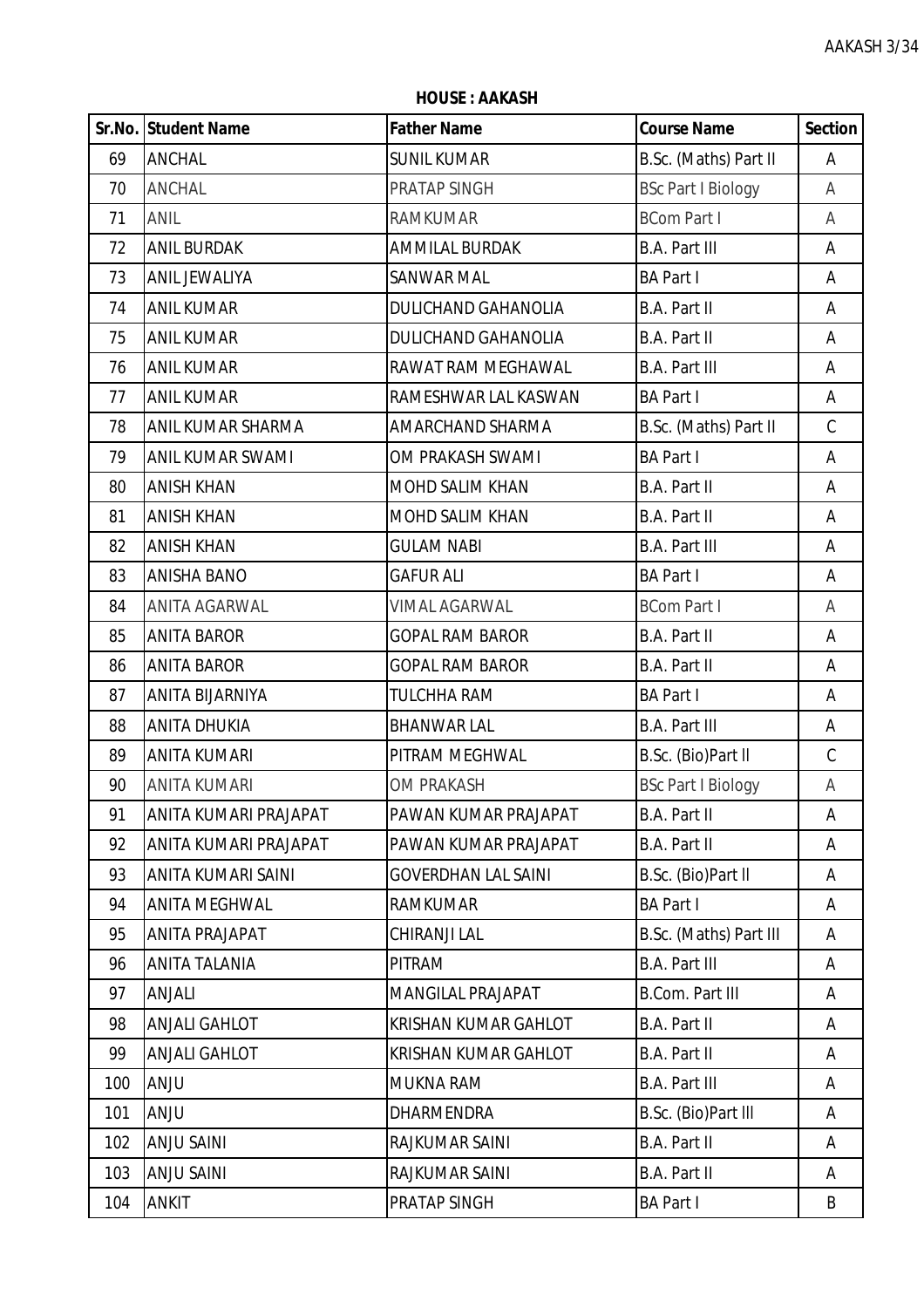**HOUSE : AAKASH**

|     | <b>Sr.No. Student Name</b> | <b>Father Name</b>         | <b>Course Name</b>        | <b>Section</b> |
|-----|----------------------------|----------------------------|---------------------------|----------------|
| 105 | <b>ANKIT KUMAR</b>         | RAKESH KUMAR               | B.Sc. (Maths) Part II     | Α              |
| 106 | <b>ANKIT KUMAR</b>         | <b>BHANWAR LAL SAINI</b>   | <b>B.A. Part III</b>      | A              |
| 107 | <b>ANKIT KUMAR</b>         | <b>PYARE LAL</b>           | <b>BA Part I</b>          | B              |
| 108 | <b>ANKIT KUMAR</b>         | <b>JAGDEESH PRASAD</b>     | <b>BSc Part I Maths</b>   | Α              |
| 109 | <b>ANKIT KUMAR PAREEK</b>  | <b>BAJRANG LAL PAREEK</b>  | B.Sc. (Maths) Part III    | A              |
| 110 | <b>ANKIT RATHORE</b>       | <b>VIKRAM SINGH</b>        | B.A. Part II              | Α              |
| 111 | <b>ANKIT RATHORE</b>       | <b>VIKRAM SINGH</b>        | <b>B.A. Part II</b>       | Α              |
| 112 | <b>ANKIT SAINI</b>         | SHANKAR LAL SAINI          | <b>BA Part I</b>          | B              |
| 113 | <b>ANKITA PANWAR</b>       | PAWAN KUMAR PANWAR         | <b>BA Part I</b>          | B              |
| 114 | <b>ANNUSHREE SHARMA</b>    | <b>BHANWAR LAL SHARMA</b>  | <b>B.A. Part III</b>      | Α              |
| 115 | <b>ANTIMA</b>              | <b>RAJKUMAR</b>            | B.Sc. (Bio)Part II        | Α              |
| 116 | <b>ANTIMA</b>              | RAJVEER SAHARAN            | <b>BSc Part I Biology</b> | Α              |
| 117 | <b>ANU MUHAL</b>           | <b>INDER CHAND MUHAL</b>   | <b>BA Part I</b>          | B              |
| 118 | <b>ANU SHARMA</b>          | SANWAR MAL SHARMA          | <b>B.A. Part III</b>      | B              |
| 119 | ANURADHA SHARMA            | <b>GIRDHARI LAL SHARMA</b> | <b>BSc Part I Maths</b>   | A              |
| 120 | <b>APARNA JOSHI</b>        | <b>ANIL JOSHI</b>          | <b>BCom Part I</b>        | Α              |
| 121 | <b>ARCHANA SHARMA</b>      | DEVKARAN SHARMA            | <b>BA Part I</b>          | B              |
| 122 | <b>ARJU BANO</b>           | <b>SABIR ALI</b>           | <b>BA Part I</b>          | B              |
| 123 | <b>ARSHAD</b>              | <b>HARUN</b>               | <b>B.A. Part III</b>      | B              |
| 124 | <b>ARVIND KUMAR</b>        | PRATAP SINGH BUDANIA       | <b>B.A. Part III</b>      | B              |
| 125 | <b>ARVIND KUMAR</b>        | PHUL CHAND MEGHWAL         | B.Sc. (Maths) Part III    | Α              |
| 126 | <b>ARVIND KUMAR</b>        | <b>KAMAL KUMAR</b>         | <b>BA Part I</b>          | B              |
| 127 | <b>ASHARAM SARAN</b>       | PALARAM SARAN              | <b>BA Part I</b>          | B              |
| 128 | <b>ASHISH</b>              | <b>VIJAY KUMAR</b>         | <b>B.Com. Part II</b>     | Α              |
| 129 | <b>ASHOK KUMAR</b>         | <b>SHISHPAL</b>            | B.Sc. (Maths) Part II     | Α              |
| 130 | <b>ASHOK KUMAR</b>         | <b>MAHENDRA SINGH</b>      | <b>BA Part I</b>          | B              |
| 131 | <b>ASHOK KUMAR</b>         | PRATAP SINGH               | <b>BA Part I</b>          | B              |
| 132 | <b>ASHOK KUMAR MEGHWAL</b> | SUBHASH MEGHWAL            | <b>B.A. Part III</b>      | B              |
| 133 | <b>ASHOK PILANIA</b>       | <b>JAI LAL PILANIA</b>     | <b>B.A. Part III</b>      | M              |
| 134 | <b>ASHOK SINGH</b>         | <b>DEVI SINGH</b>          | <b>BA Part I</b>          | B              |
| 135 | <b>ASHUTOSH MATOLIYA</b>   | VIMAL KUMAR MATOLIYA       | <b>BCom Part I</b>        | A              |
| 136 | <b>ASIF KHAN</b>           | <b>GULAB KHAN JAINAN</b>   | <b>BA Part I</b>          | B              |
| 137 | <b>ASIF KHAN</b>           | ABDUL SATTAR KHAN          | <b>BCom Part I</b>        | A              |
| 138 | <b>AVINASH BHAHRAT</b>     | <b>GIRDHARI DAN</b>        | <b>BSc Part I Biology</b> | A              |
| 139 | <b>BABITA DHUKIYA</b>      | PALARAM                    | <b>B.A. Part III</b>      | B              |
| 140 | <b>BABITA KUMARI</b>       | SAMPAT LAL                 | <b>BA Part I</b>          | B              |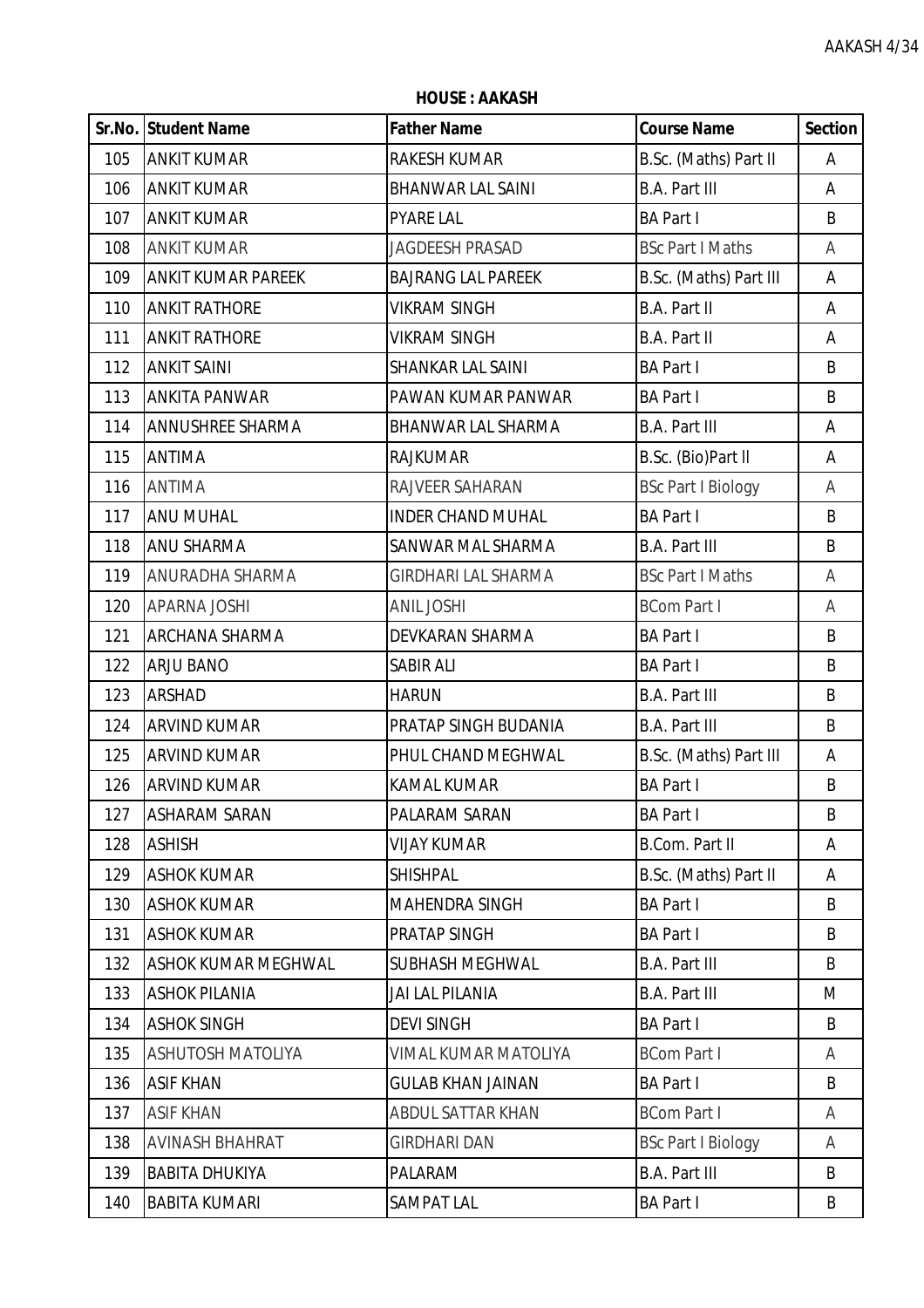**HOUSE : AAKASH**

|     | Sr.No. Student Name        | <b>Father Name</b>         | <b>Course Name</b>        | <b>Section</b> |
|-----|----------------------------|----------------------------|---------------------------|----------------|
| 141 | <b>BABITA MEENA</b>        | <b>GIRDHARI LAL MEENA</b>  | B.Sc. (Bio)Part III       | Α              |
| 142 | <b>BABLU KHAN</b>          | <b>SHOKAT ALI</b>          | <b>BA Part I</b>          | B              |
| 143 | <b>BABU LAL</b>            | OM PRAKASH NAI             | B.Sc. (Maths) Part III    | A              |
| 144 | <b>BABU LAL MEGHWAL</b>    | CHETRAM MEGHWAL            | <b>B.A. Part III</b>      | B              |
| 145 | <b>BABULAL MEGHWAL</b>     | <b>DEVA RAM MEGHWAL</b>    | <b>BSc Part I Maths</b>   | A              |
| 146 | <b>BAJRANG LAL</b>         | RADHA KRISHAN              | <b>B.A. Part III</b>      | B              |
| 147 | <b>BAJRANG SINGH</b>       | <b>MADAN SINGH RATHORE</b> | <b>BA Part I</b>          | B              |
| 148 | <b>BALWANT SINGH</b>       | <b>HARI RAM</b>            | <b>BA Part I</b>          | B              |
| 149 | <b>BANITA MAURYA</b>       | LAL CHAND                  | B.Sc. (Bio)Part II        | Α              |
| 150 | <b>BANWARI LAL</b>         | SHARWAN KUMAR NAI          | <b>BA Part I</b>          | B              |
| 151 | <b>BASANT SUNDA</b>        | <b>GIRDHARI LAL SUNDA</b>  | <b>BSc Part I Biology</b> | A              |
| 152 | <b>BHAGIRATH DAYMA</b>     | <b>BANWARI LAL</b>         | B.Sc. (Maths) Part II     | Α              |
| 153 | <b>BHAGIRATH SINGH</b>     | <b>GAJENDRA SINGH</b>      | <b>B.A. Part III</b>      | B              |
| 154 | <b>BHAGIRATH SINGH</b>     | <b>RANDHEER</b>            | B.Sc. (Maths) Part III    | Α              |
| 155 | <b>BHAGIRATH SONI</b>      | <b>MOHAN LAL SONI</b>      | <b>B.Com. Part III</b>    | Α              |
| 156 | <b>BHAGWATI SAINI</b>      | PURSHOTAM LAL              | <b>BA Part I</b>          | B              |
| 157 | BHAJANLAL                  | KHIWARAM                   | <b>B.Com. Part II</b>     | Α              |
| 158 | <b>BHARAT KUMAR DHANAK</b> | <b>NORANG RAM</b>          | <b>BA Part I</b>          | B              |
| 159 | <b>BHART JANGIR</b>        | <b>BAJARANG LAL</b>        | <b>BCom Part I</b>        | Α              |
| 160 | <b>BHAVANA SHARMA</b>      | UMMED KUMAR SHARMA         | <b>BA Part I</b>          | $\mathsf C$    |
| 161 | <b>BHAWANA KARWASARA</b>   | RAM KUMAR KARWASARA        | <b>B.A. Part III</b>      | B              |
| 162 | <b>BHAWANI KANWAR</b>      | MAHENDRA SINGH             | <b>BA Part I</b>          | $\mathsf C$    |
| 163 | <b>BHAWNA SHARMA</b>       | RADHESHYAM                 | <b>BA Part I</b>          | $\mathcal{C}$  |
| 164 | <b>BHUPENDRA SINGH</b>     | <b>KARAN SINGH</b>         | B.Sc. (Maths) Part II     | Α              |
| 165 | <b>BHUPENDRA SINGH</b>     | <b>PAWAN SINGH</b>         | <b>B.A. Part III</b>      | B              |
| 166 | <b>BHUPENDRA SINGH</b>     | <b>RAGHUVIR SINGH</b>      | <b>BA Part I</b>          | $\mathsf C$    |
| 167 | <b>BIMLA ACHARA</b>        | <b>VIDHYADHAR ACHARA</b>   | <b>BSc Part I Biology</b> | A              |
| 168 | CHAITANYA JANGIR           | RAMAVTAR JANGIR            | <b>BCom Part I</b>        | A              |
| 169 | CHANCHAL KUMAWAT           | <b>DEEP CHAND</b>          | <b>BA Part I</b>          | $\mathsf C$    |
| 170 | <b>CHANCHAL SHARMA</b>     | MUKESH CHAND SHARMA        | <b>BSc Part I Maths</b>   | A              |
| 171 | CHANDA MAHALA              | <b>RAJKUMAR</b>            | <b>B.A. Part III</b>      | B              |
| 172 | CHANDA PRAJAPAT            | TIKU RAM PRAJAPAT          | <b>BA Part I</b>          | $\mathsf C$    |
| 173 | <b>CHANDRA PRAKASH</b>     | ARJUNRAM                   | <b>BA Part I</b>          | $\mathcal{C}$  |
| 174 | CHANDRKANT CHEJARA         | <b>RAJKUMAR</b>            | <b>B.Com. Part III</b>    | Α              |
| 175 | <b>CHHOTI KUMARI</b>       | MANGLA RAM MEGHWAL         | <b>BA Part I</b>          | $\mathsf C$    |
| 176 | CHIRANJI LAL               | <b>RAJ KUMAR</b>           | B.Sc. (Bio)Part III       | A              |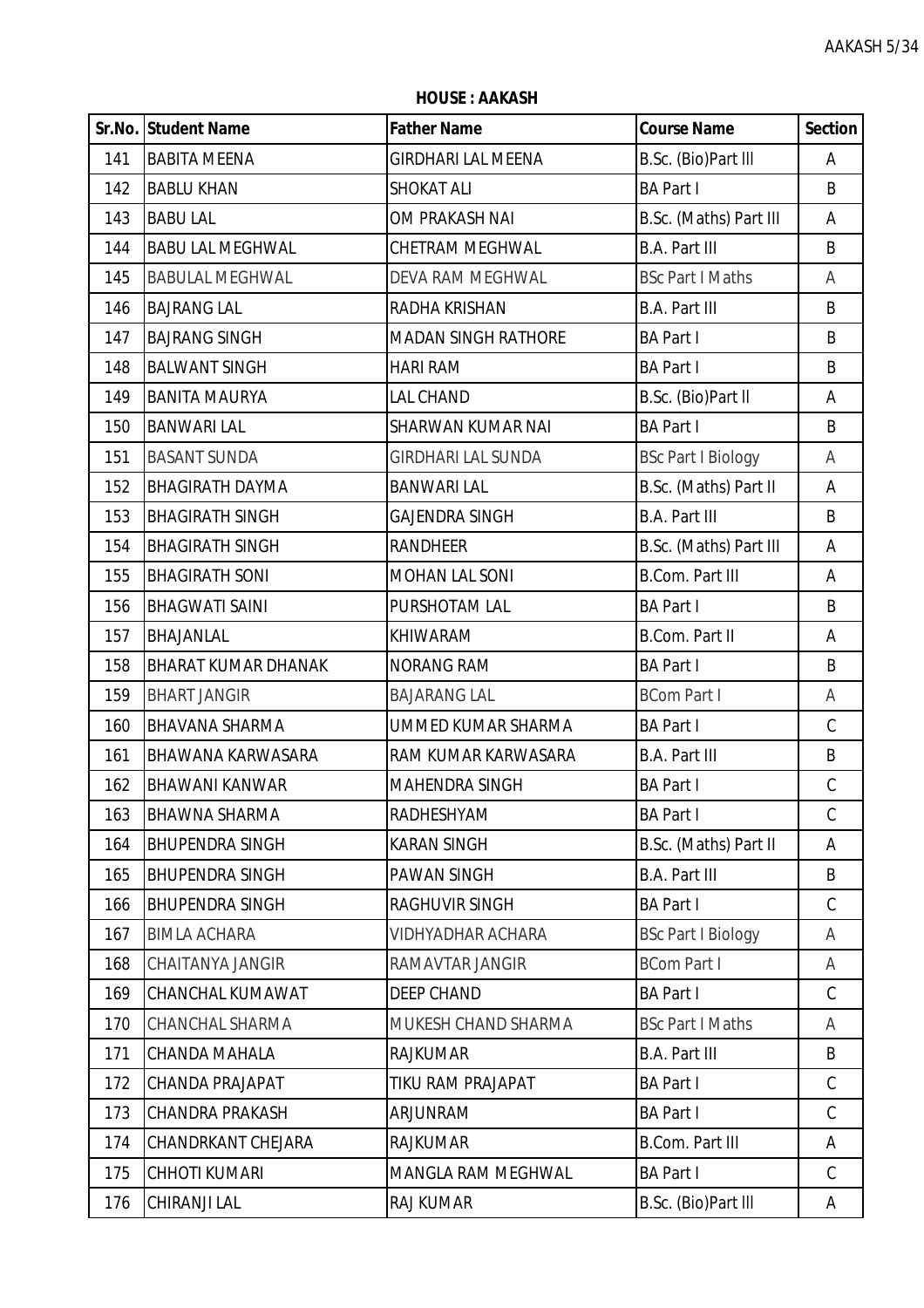**HOUSE : AAKASH**

|     | Sr.No. Student Name         | <b>Father Name</b>        | <b>Course Name</b>        | <b>Section</b> |
|-----|-----------------------------|---------------------------|---------------------------|----------------|
| 177 | <b>CHUKI</b>                | SANWAR MAL                | <b>B.A. Part III</b>      | B              |
| 178 | <b>DALIP KUMAR</b>          | <b>ONKAR SINGH</b>        | <b>BA Part I</b>          | $\mathsf C$    |
| 179 | <b>DANISH BHATI</b>         | <b>ASLAM BHATI</b>        | B.Sc. (Maths) Part III    | Α              |
| 180 | <b>DAYA SHARMA</b>          | <b>BANSHIDHAR SHARMA</b>  | <b>BA Part I</b>          | $\mathsf C$    |
| 181 | <b>DAYA SWAMI</b>           | <b>BHANWAR LAL SWAMI</b>  | <b>B.A. Part III</b>      | B              |
| 182 | DAYANAND SWAMI              | SHANKAR LAL SWAMI         | <b>B.Com. Part II</b>     | Α              |
| 183 | <b>DEEPAK GODARA</b>        | <b>RAM NIWAS</b>          | <b>BA Part I</b>          | $\mathsf C$    |
| 184 | <b>DEEPAK KUMAR</b>         | RAI SINGH YADAV           | B.Sc. (Bio)Part II        | Α              |
| 185 | <b>DEEPAK SHARMA</b>        | SURESH KUMAR SHARMA       | B.Sc. (Maths) Part II     | Α              |
| 186 | <b>DEEPAK SINGH</b>         | <b>BHANWAR SINGH</b>      | <b>B.A. Part II</b>       | M              |
| 187 | <b>DEEPAK SINGH</b>         | <b>MADAN SINGH</b>        | <b>BA Part I</b>          | C              |
| 188 | DEEPANSHU AGARWAL           | HARI SANKAR AGARWAL       | <b>B.Com. Part III</b>    | Α              |
| 189 | DEEPIKA KANWAR              | NARENDRA SINGH            | <b>BA Part I</b>          | $\mathsf C$    |
| 190 | DEEPIKA KASWAN              | SURENDRA KUMAR KASWAN     | <b>B.A. Part III</b>      | B              |
| 191 | <b>DEEPIKA SINGHMAR</b>     | <b>MAHIPAL SINGHMAR</b>   | <b>BSc Part I Biology</b> | A              |
| 192 | <b>DEVA RAM MEGHWAL</b>     | LUNA RAM                  | <b>B.A. Part III</b>      | B              |
| 193 | DEVENDRA KATARIYA           | <b>NARESH KUMAR</b>       | <b>BCom Part I</b>        | Α              |
| 194 | <b>DEVENDRA SINGH</b>       | <b>MAN SINGH</b>          | B.Sc. (Bio)Part II        | $\mathsf C$    |
| 195 | <b>DEVENDRA SINGH</b>       | MAHENDRA SINGH            | <b>BA Part I</b>          | $\mathsf C$    |
| 196 | <b>DEVENDRA SINGH BHATI</b> | <b>SANJAY SINGH BHATI</b> | <b>B.A. Part III</b>      | B              |
| 197 | <b>DHANESH CHOUHAN</b>      | <b>HEMRAJ CHOUHAN</b>     | <b>B.A. Part II</b>       | C              |
| 198 | <b>DHANESH KUMAR</b>        | <b>JAISA RAM</b>          | <b>BA Part I</b>          | $\mathsf C$    |
| 199 | <b>DHANESH MEGHWAL</b>      | SAMPAT MAL MEGHWAL        | <b>BSc Part I Maths</b>   | A              |
| 200 | <b>DHARAM PAL KUMHAR</b>    | PURKHA RAM                | <b>BA Part I</b>          | $\mathsf C$    |
| 201 | DHARMENDRA KUMAR JANGIR     | <b>BANSHI DHAR JANGIR</b> | <b>B.A. Part III</b>      | B              |
| 202 | <b>DHARMPAL</b>             | JAYCHAND JAT              | <b>BA Part I</b>          | $\mathsf{C}$   |
| 203 | DHARMPAL RAO                | RAM GOPAL RAO             | <b>B.A. Part II</b>       | M              |
| 204 | <b>DHEERAJ DADHEECH</b>     | RAVI PRAKASH SHARMA       | <b>B.Com. Part II</b>     | Α              |
| 205 | <b>DHRAMPAL MAHRIA</b>      | TARACHAND                 | <b>B.A. Part III</b>      | C              |
| 206 | <b>DILSUKH</b>              | <b>BHAGAWANA RAM</b>      | <b>BA Part I</b>          | C              |
| 207 | <b>DIMPAL</b>               | VIJENDRA SINGH            | <b>B.A. Part II</b>       | $\mathsf{C}$   |
| 208 | <b>DINESH KHEMKA</b>        | OMPRAKASH KHEMKA          | <b>BCom Part I</b>        | A              |
| 209 | <b>DINESH KUMAR</b>         | <b>SUBHASH KUMAR</b>      | <b>BA Part I</b>          | C              |
| 210 | <b>DINESH KUMAR</b>         | RAMURAM                   | <b>BA Part I</b>          | $\mathsf C$    |
| 211 | DINESH KUMAR DHAKA          | RANJEET DHAKA             | <b>BSc Part I Maths</b>   | A              |
| 212 | <b>DINESH PANWAR</b>        | SITA RAM PANWAR           | <b>BA Part I</b>          | D              |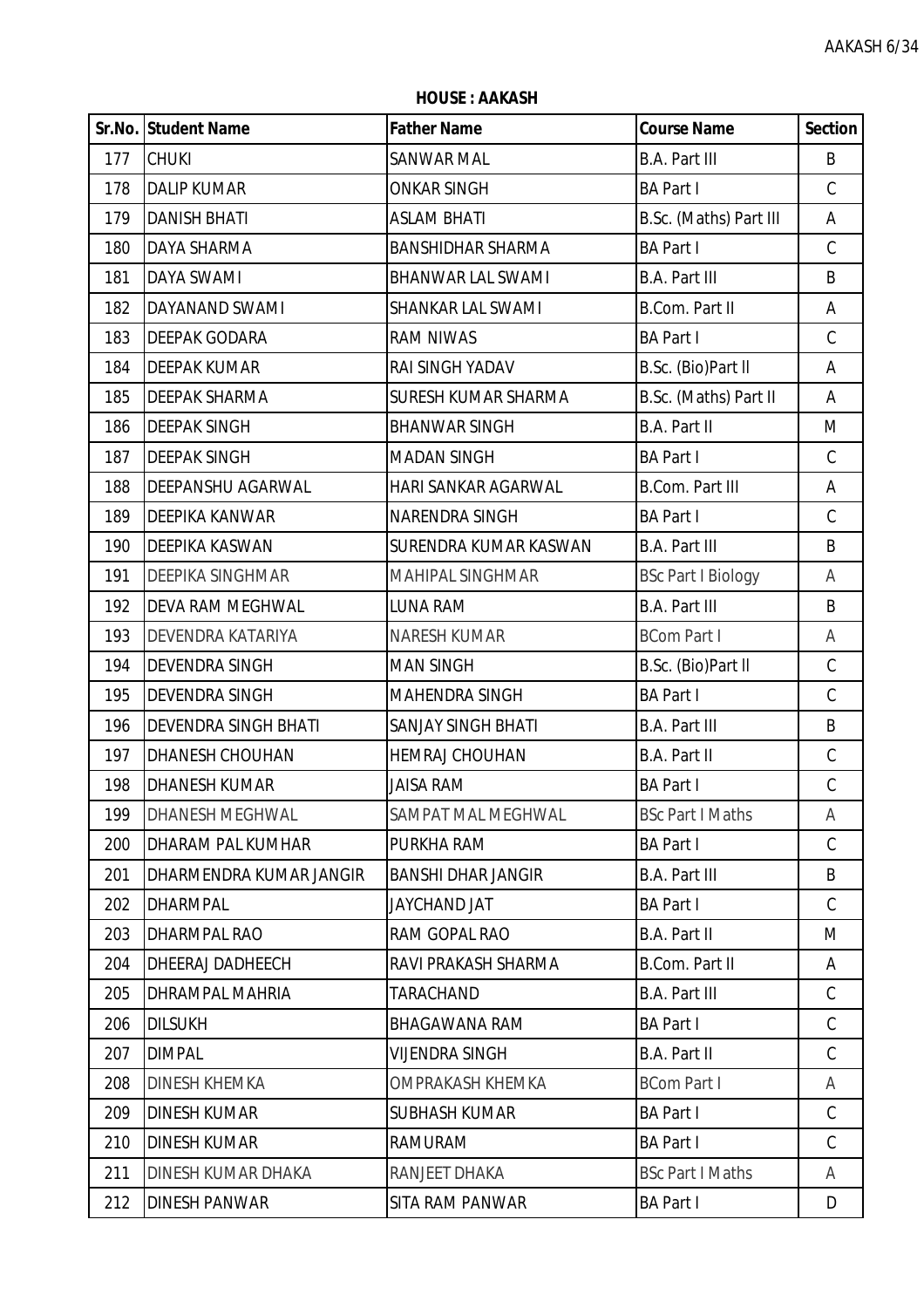**HOUSE : AAKASH**

|     | Sr.No. Student Name          | <b>Father Name</b>          | <b>Course Name</b>        | <b>Section</b> |
|-----|------------------------------|-----------------------------|---------------------------|----------------|
| 213 | <b>DINESH SISODIA</b>        | GOPI RAM SISODIA            | B.A. Part II              | $\mathsf C$    |
| 214 | DIPENDRA SINGH LAMBA         | SHRICHAND LAMBA             | <b>B.A. Part III</b>      | $\mathsf C$    |
| 215 | <b>DIVYA</b>                 | JAI PRAKASH                 | <b>BA Part I</b>          | D              |
| 216 | <b>DIVYANSH BHAWSINGHKA</b>  | RAJESH KUMAR BHAWSINGHKA    | <b>B.Com. Part III</b>    | Α              |
| 217 | <b>DROPTI</b>                | <b>MOHAN LAL</b>            | <b>B.A. Part III</b>      | $\mathsf C$    |
| 218 | <b>DURGESH SHARMA</b>        | MAHAVEER PRASAD SHARMA      | B.Sc. (Bio)Part II        | $\mathsf C$    |
| 219 | <b>DWARKA PRASAD</b>         | <b>RAM NIWAS</b>            | <b>BA Part I</b>          | D              |
| 220 | <b>EKTA CHOUDHARY</b>        | SURENDRA SINGH ISRAN        | B.Sc. (Bio)Part III       | Α              |
| 221 | ETIKA JOSHI                  | RAJ KUMAR JOSHI             | B.Sc. (Maths) Part III    | Α              |
| 222 | <b>FARJANA</b>               | <b>SABIR</b>                | <b>BA Part I</b>          | D              |
| 223 | <b>FARJANA BANO</b>          | <b>INAYAT ALI</b>           | B.A. Part II              | $\mathsf C$    |
| 224 | <b>FIRDOSH</b>               | <b>UMED KHAN</b>            | <b>B.A. Part III</b>      | $\mathsf C$    |
| 225 | GAJANAND                     | <b>DHARMPAL</b>             | B.A. Part II              | $\mathsf C$    |
| 226 | <b>GAJENDRA SINGH</b>        | <b>SUMER SINGH</b>          | <b>BA Part I</b>          | D              |
| 227 | <b>GANESH SAINI</b>          | PAWAN KUMAR SAINI           | <b>BSc Part I Maths</b>   | A              |
| 228 | <b>GANGADHAR SAINI</b>       | <b>SHRAVAN SAINI</b>        | <b>B.Com. Part II</b>     | Α              |
| 229 | <b>GAREEMA</b>               | JATAN LAL KHARDIYA          | B.A. Part II              | $\mathcal{C}$  |
| 230 | <b>GARIMA RUYAL</b>          | SHISHRAM RUYAL              | <b>BA Part I</b>          | D              |
| 231 | <b>GARIMA SHARMA</b>         | <b>VIJAY PAL SHARMA</b>     | <b>BSc Part I Biology</b> | Α              |
| 232 | <b>GAURAV SHARMA</b>         | PURAN PRAKASH SHARMA        | <b>BCom Part I</b>        | A              |
| 233 | <b>GAYATRI</b>               | <b>GHARASI RAM</b>          | <b>B.A. Part III</b>      | C              |
| 234 | <b>GAYATRI KARWASARA</b>     | JOGENDRA SINGH KARWASARA    | <b>BA Part I</b>          | D              |
| 235 | <b>GEETA</b>                 | <b>SHARWAN KUMAR PATEER</b> | <b>B.A. Part II</b>       | $\mathcal{C}$  |
| 236 | <b>GEETA KUMARI NAI</b>      | <b>DEVKARAN NAI</b>         | <b>B.A. Part III</b>      | $\mathsf C$    |
| 237 | <b>GOPAL KRISHAN</b>         | <b>CHATAR MAL</b>           | <b>BA Part I</b>          | D              |
| 238 | <b>GOPI KRISHAN MAHARSHI</b> | PAWAN KUMAR                 | <b>BSc Part I Biology</b> | A              |
| 239 | <b>GOPICHAND JANGIR</b>      | <b>INDRA CHAND JANGIR</b>   | B.Sc. (Maths) Part III    | Α              |
| 240 | <b>GORISHANKAR SWAMI</b>     | <b>BAJRANG LAL SWAMI</b>    | B.A. Part II              | $\mathcal{C}$  |
| 241 | <b>GOUTAM</b>                | RAJESH MAHICHA              | <b>BSc Part I Maths</b>   | A              |
| 242 | <b>GOUTAM SWAMI</b>          | <b>NAND KISHORE SWAMI</b>   | <b>B.Com. Part II</b>     | Α              |
| 243 | <b>GOVIND PRASAD</b>         | <b>OMDAS KAMAD</b>          | <b>B.A. Part III</b>      | $\mathsf C$    |
| 244 | <b>GOVIND PRASAD JANGIR</b>  | RAJENDRA PRASAD JANGIR      | <b>B.Com. Part III</b>    | Α              |
| 245 | <b>GOVIND RAM</b>            | SULATANA RAM MAGHWAL        | <b>BA Part I</b>          | D              |
| 246 | <b>GULAM MUSTFA</b>          | MOHAMMED RAFIK              | B.A. Part II              | $\mathsf C$    |
| 247 | <b>GULNAZ</b>                | <b>NISAR KHAN</b>           | <b>BA Part I</b>          | D              |
| 248 | <b>GUNJAN JANGIR</b>         | SANWAR MAL                  | B.Sc. (Bio)Part III       | A              |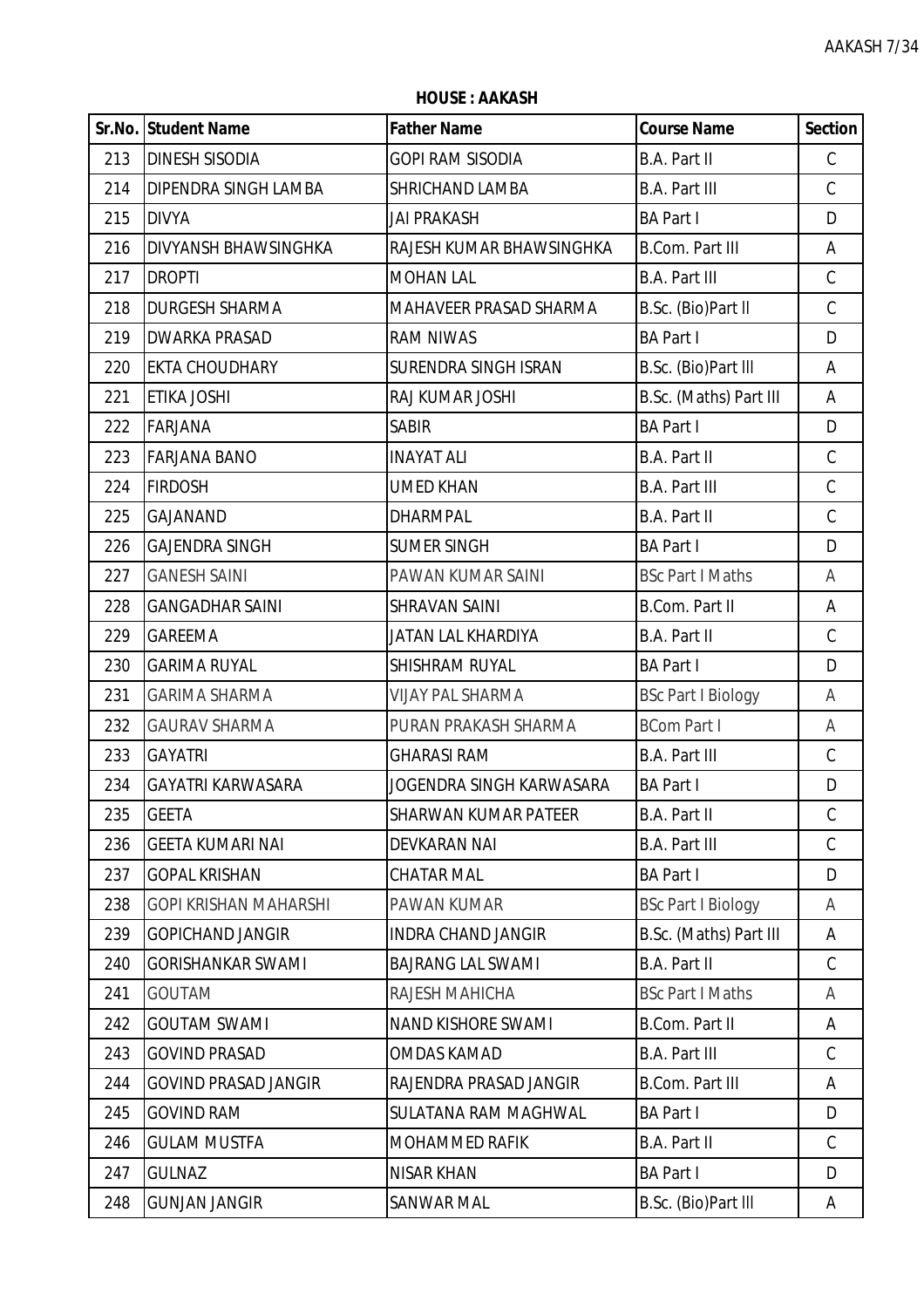|     | Sr.No. Student Name          | <b>Father Name</b>           | <b>Course Name</b>        | <b>Section</b> |
|-----|------------------------------|------------------------------|---------------------------|----------------|
| 249 | <b>GYAN SINGH RATHORE</b>    | <b>BHANWAR SINGH RATHORE</b> | <b>BA Part I</b>          | D              |
| 250 | <b>HANSRAJ CHOYAL</b>        | RAM LAL CHOYAL               | B.Sc. (Bio)Part II        | A              |
| 251 | <b>HARENDRA SINGH</b>        | MAHENDRA SINGH BHATI         | <b>B.A. Part II</b>       | $\mathcal{C}$  |
| 252 | <b>HARI RAM</b>              | RAM CHANDRA                  | <b>BA Part I</b>          | D              |
| 253 | <b>HARIRAM</b>               | <b>LAL CHAND</b>             | <b>B.A. Part III</b>      | $\mathsf C$    |
| 254 | <b>HARISH</b>                | <b>GOPI RAM</b>              | <b>BCom Part I</b>        | Α              |
| 255 | <b>HARISH KUMAR GUDESAR</b>  | <b>INDRA CHAND GUDESAR</b>   | <b>BSc Part I Maths</b>   | Α              |
| 256 | <b>HARISH KUMAR SINGHMAR</b> | <b>JALU RAM</b>              | <b>B.A. Part II</b>       | $\mathcal{C}$  |
| 257 | <b>HARSH JOSHI</b>           | MANOJ JOSHI                  | B.Com. Part II            | A              |
| 258 | <b>HARSH SHARMA</b>          | <b>BANWARI LAL SHARMA</b>    | <b>BA Part I</b>          | P              |
| 259 | <b>HARSHITA MODI</b>         | <b>LALIT KUMAR MODI</b>      | B.Sc. (Maths) Part III    | A              |
| 260 | <b>HASEENA BANO</b>          | YAKUB KHAN                   | <b>BSc Part I Biology</b> | Α              |
| 261 | <b>HEENA</b>                 | MOHAMMED ALI                 | <b>BA Part I</b>          | D              |
| 262 | <b>HEMANT SAINI</b>          | <b>MANOHAR LAL SAINI</b>     | <b>B.A. Part II</b>       | $\mathsf C$    |
| 263 | <b>HEMANT SHARMA</b>         | SURYAPRAKASH SHARMA          | <b>BCom Part I</b>        | Α              |
| 264 | <b>HEMANT SHARMA</b>         | <b>GOVIND RAM SHARMA</b>     | <b>BSc Part I Maths</b>   | Α              |
| 265 | <b>HEMLATA</b>               | <b>SHYAM LAL</b>             | <b>B.A. Part III</b>      | $\mathsf C$    |
| 266 | <b>HEMLATA SHARMA</b>        | HANUMAN PARSAD SHARMA        | <b>BA Part I</b>          | D              |
| 267 | <b>HETRAM SIHAG</b>          | PALA RAM SIHAG               | <b>B.A. Part III</b>      | $\mathcal{C}$  |
| 268 | <b>HIMANSHU KANKHERIA</b>    | <b>JAGDISH PRASAD</b>        | B.Sc. (Maths) Part II     | A              |
| 269 | HIMANSHU KANWAR              | <b>BALWAN SINGH</b>          | <b>B.A. Part II</b>       | $\mathsf{C}$   |
| 270 | <b>HIMANSHU PANDEY</b>       | KANHAIYA LAL PANDEY          | <b>B.Com. Part III</b>    | A              |
| 271 | <b>HITESH KUMAR</b>          | RADHE SHYAM                  | <b>BSc Part I Biology</b> | Α              |
| 272 | <b>HITESH SARSWAT</b>        | SURESH KUMAR SARSWAT         | B.Sc. (Maths) Part III    | A              |
| 273 | <b>IKRAM KHAN</b>            | <b>ABID KHAN</b>             | B.A. Part II              | $\mathsf C$    |
| 274 | <b>IMRAN KHAN</b>            | MIR MOHAMMAD KHAN            | <b>B.A. Part III</b>      | $\mathsf C$    |
| 275 | <b>INDRA CHAND MEGHWAL</b>   | PUSRAJ MEGHWAL               | <b>BCom Part I</b>        | A              |
| 276 | <b>INDRAJ</b>                | <b>AMAR CHAND</b>            | <b>B.A. Part II</b>       | $\mathsf C$    |
| 277 | <b>INDRAJ</b>                | <b>SUGANA RAM</b>            | <b>BA Part I</b>          | D              |
| 278 | <b>INDU SAINI</b>            | PAWAN KUMAR                  | B.Sc. (Bio)Part III       | A              |
| 279 | <b>INDUBALA</b>              | SANWAR MAL                   | B.Sc. (Maths) Part II     | A              |
| 280 | <b>ISHANVI CHOUHAN</b>       | RAJ KUMAR CHOUHAN            | B.Sc. (Bio)Part II        | A              |
| 281 | ISHWAR SINGH SHEKHAWAT       | <b>NARPAT SINGH</b>          | <b>BA Part I</b>          | D              |
| 282 | <b>JAGDISH KUMAR</b>         | LAKHANA RAM                  | <b>BA Part I</b>          | D              |
| 283 | <b>JAI PRAKASH</b>           | PANNA RAM                    | B.A. Part II              | $\mathsf C$    |
| 284 | <b>JAI PRAKASH</b>           | <b>BALBEER</b>               | <b>BA Part I</b>          | D              |

**HOUSE : AAKASH**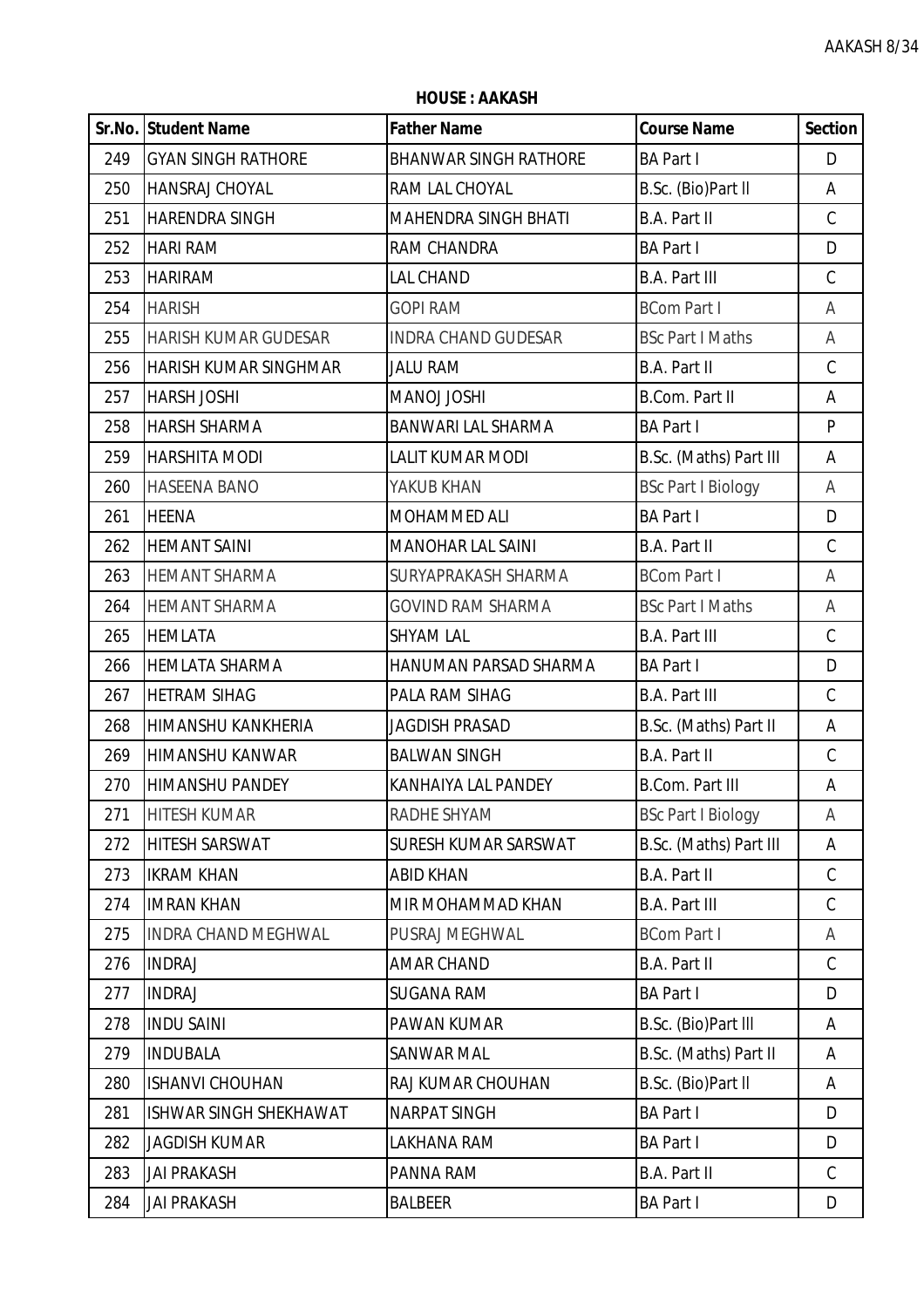**HOUSE : AAKASH**

|     | <b>Sr.No. Student Name</b> | <b>Father Name</b>      | <b>Course Name</b>        | <b>Section</b> |
|-----|----------------------------|-------------------------|---------------------------|----------------|
| 285 | <b>JAI SHREE SAINI</b>     | RAMLAL SAINI            | <b>B.A. Part III</b>      | $\mathsf C$    |
| 286 | <b>JAI SINGH</b>           | <b>MAN SINGH</b>        | <b>BSc Part I Maths</b>   | A              |
| 287 | <b>JAICHAND</b>            | <b>VIDYADHAR</b>        | <b>BA Part I</b>          | D              |
| 288 | <b>JAISHREE SHARMA</b>     | PRAVEEN SHARMA          | B.Com. Part II            | A              |
| 289 | <b>JAIVEER POONIA</b>      | RAMLAL POONIA           | B.Sc. (Maths) Part III    | A              |
| 290 | <b>JAIVEER SINGH</b>       | <b>VIJAY SINGH</b>      | <b>BA Part I</b>          | D              |
| 291 | <b>JAKIR GAURI</b>         | YAKUB GAURI             | <b>B.A. Part II</b>       | $\mathsf C$    |
| 292 | <b>JAMIL KHAN</b>          | <b>HAKAM ALI</b>        | <b>B.A. Part III</b>      | $\mathsf C$    |
| 293 | <b>JAVED KHAN</b>          | <b>JAHANGIR KHAN</b>    | <b>B.A. Part II</b>       | M              |
| 294 | <b>JAY PRAKASH MEGHWAL</b> | SHISHPAL MEGHWAL        | <b>B.A. Part II</b>       | $\mathsf C$    |
| 295 | <b>JHALAK SONI</b>         | <b>GHANSHYAM SONI</b>   | <b>BA Part I</b>          | E              |
| 296 | JITENDER KUMAR MEGHWAL     | MAMRAJ MEGHWAL          | <b>B.A. Part III</b>      | $\mathsf C$    |
| 297 | <b>JITENDRA BHATI</b>      | NIRANJAN KUMAR BHATI    | <b>B.Com. Part II</b>     | Α              |
| 298 | <b>JITENDRA JANGIR</b>     | DAULAT RAM JANGIR       | <b>BCom Part I</b>        | Α              |
| 299 | <b>JITENDRA KUMAR</b>      | <b>SAGAR MAL</b>        | <b>B.A. Part II</b>       | $\mathsf C$    |
| 300 | <b>JITENDRA KUMAR</b>      | RAMESH KUMAR            | <b>BSc Part I Biology</b> | Α              |
| 301 | JITENDRA KUMAR SHARMA      | RADHESHYAM SHARMA       | B.Sc. (Maths) Part III    | B              |
| 302 | <b>JOGENDRA</b>            | <b>AMAR SINGH</b>       | <b>BA Part I</b>          | E              |
| 303 | <b>JUBAIR KHAN</b>         | <b>AYUB KHAN</b>        | <b>B.A. Part III</b>      | $\mathsf C$    |
| 304 | <b>JYOTI CHANWARIA</b>     | <b>SURESH KUMAR</b>     | <b>BSc Part I Maths</b>   | A              |
| 305 | <b>JYOTI KANWAR</b>        | <b>BHADAR SINGH</b>     | B.A. Part II              | $\mathsf C$    |
| 306 | <b>JYOTI KHATIK</b>        | NATTHU RAM KHATIK       | <b>B.A. Part III</b>      | $\mathsf C$    |
| 307 | JYOTI KUMARI               | <b>KUMBHA RAM</b>       | B.Sc. (Bio)Part II        | A              |
| 308 | JYOTI KUMARI PRAJAPAT      | MUNNA RAM PRAJAPAT      | <b>BA Part I</b>          | E.             |
| 309 | <b>JYOTI SAINI</b>         | <b>DAULAT RAM SAINI</b> | <b>B.Com. Part III</b>    | Α              |
| 310 | <b>JYOTI SHARMA</b>        | KALU RAM SHARMA         | B.Sc. (Bio)Part III       | Α              |
| 311 | <b>JYOTI SINGH</b>         | <b>ASHWINI SINGH</b>    | B.A. Part II              | D              |
| 312 | <b>KAILASH GODARA</b>      | RAJPAL GODARA           | <b>B.A. Part III</b>      | $\mathsf C$    |
| 313 | <b>KAJAL SHARMA</b>        | MANOJ KUMAR SHARMA      | <b>B.A. Part III</b>      | D              |
| 314 | <b>KALAWATI MEGHWAL</b>    | <b>SHREE CHAND</b>      | <b>BA Part I</b>          | E              |
| 315 | <b>KALPANA</b>             | <b>GULJHARI LAL</b>     | B.Sc. (Maths) Part II     | Α              |
| 316 | <b>KALPANA MUHAL</b>       | <b>JAGDISH MUHAL</b>    | B.A. Part II              | D              |
| 317 | <b>KAMAL KUMAR</b>         | <b>GOPAL RAM</b>        | <b>B.A. Part III</b>      | D              |
| 318 | KAMALKANT                  | <b>PYARE LAL</b>        | <b>BSc Part I Biology</b> | A              |
| 319 | <b>KAMLESH</b>             | PARMESHWAR LAL NAYAK    | <b>B.A. Part III</b>      | D              |
| 320 | <b>KAMLESH JHAJARA</b>     | NATHMAL JHAJARA         | <b>BSc Part I Maths</b>   | A              |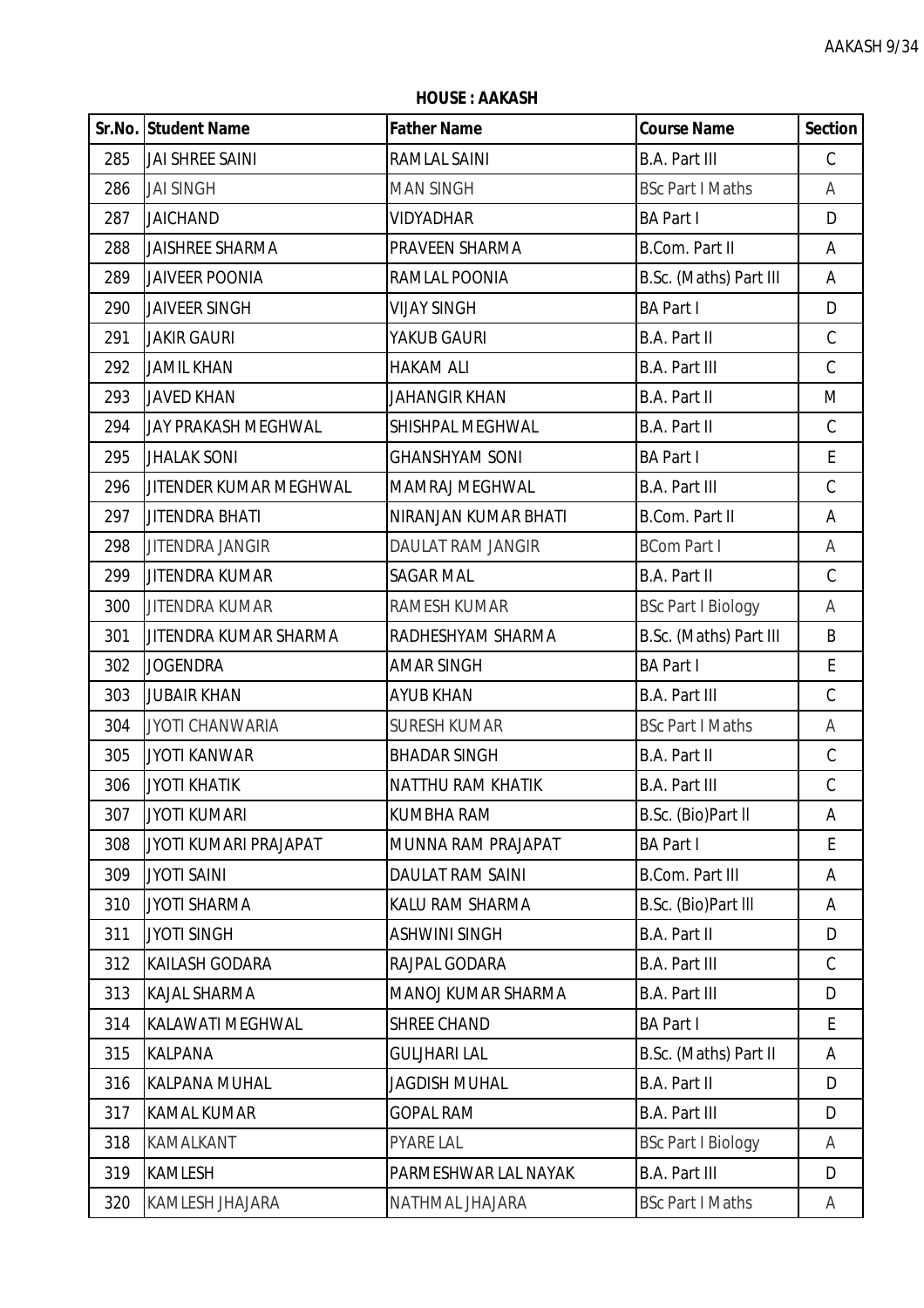|     | Sr.No. Student Name      | <b>Father Name</b>         | <b>Course Name</b>        | <b>Section</b> |
|-----|--------------------------|----------------------------|---------------------------|----------------|
| 321 | <b>KAMLESH KUMAR</b>     | <b>ARJUN RAM</b>           | <b>BA Part I</b>          | E              |
| 322 | <b>KAMNA KHINCHI</b>     | <b>OMPRAKASH KHINCHI</b>   | <b>B.Com. Part III</b>    | A              |
| 323 | <b>KANCHAN</b>           | <b>INDER SINGH</b>         | B.A. Part II              | D              |
| 324 | <b>KANCHAN</b>           | CHIMNA RAM                 | <b>BA Part I</b>          | E              |
| 325 | <b>KANCHAN SHARMA</b>    | SANWAR MAL SHARMA          | <b>B.A. Part III</b>      | D              |
| 326 | <b>KANCHAN SHARMA</b>    | RAMAVTAR SHARMA            | <b>BA Part I</b>          | $\mathsf E$    |
| 327 | <b>KANTA</b>             | <b>OMPRAKASH</b>           | <b>BA Part I</b>          | E              |
| 328 | <b>KANTA GUJAR</b>       | <b>BHAGAWANA RAM GUJAR</b> | B.A. Part II              | D              |
| 329 | <b>KANTA SHARMA</b>      | LAXMINARAYAN SHARMA        | B.Sc. (Bio)Part III       | Α              |
| 330 | <b>KAPIL JALAN</b>       | RAM KISHAN JALAN           | <b>BCom Part I</b>        | Α              |
| 331 | <b>KAPIL KUMAR</b>       | <b>UMMED SINGH</b>         | B.Sc. (Maths) Part III    | B              |
| 332 | <b>KAPIL SAINI</b>       | <b>SURESH KUMAR SAINI</b>  | <b>B.A. Part III</b>      | D              |
| 333 | <b>KAPISHA NAYAK</b>     | SHANKAR LAL NAYAK          | <b>BSc Part I Biology</b> | Α              |
| 334 | <b>KARAN CHANDEL</b>     | <b>BANSIDHAR CHANDEL</b>   | B.A. Part II              | D              |
| 335 | <b>KARAN MEENA</b>       | HANSH, RAJ MEENA           | B.Sc. (Bio)Part II        | A              |
| 336 | <b>KARAN MOGA</b>        | <b>HAWASINGH MOGA</b>      | <b>BA Part I</b>          | E              |
| 337 | <b>KARMA KUMARI</b>      | PAWAN KUMAR                | B.A. Part II              | D              |
| 338 | <b>KARMVEER GODARA</b>   | <b>GANPAT RAM GODARA</b>   | <b>B.A. Part III</b>      | D              |
| 339 | <b>KARNA RAM MEGHWAL</b> | MAHAVEER PRASAD MEGHWAL    | <b>BA Part I</b>          | $\mathsf E$    |
| 340 | KAUSHALYA MEGHWAL        | <b>MAHAVEER PRASAD</b>     | <b>BA Part I</b>          | E              |
| 341 | KAUSHALYA PRAJAPAT       | <b>SULTAN SINGH</b>        | B.A. Part II              | D              |
| 342 | <b>KAVITA</b>            | <b>BAJRANG LAL</b>         | B.A. Part II              | D              |
| 343 | <b>KAVITA</b>            | <b>GOPAL RAM BURDAK</b>    | <b>B.A. Part II</b>       | M              |
| 344 | <b>KAVITA</b>            | <b>GOPAL RAM</b>           | <b>B.A. Part III</b>      | D              |
| 345 | <b>KAVITA JANGIR</b>     | <b>NEMICHAND JANGIR</b>    | <b>BA Part I</b>          | E              |
| 346 | <b>KAVITA KANWAR</b>     | <b>HARMAN SINGH</b>        | B.A. Part II              | D              |
| 347 | <b>KAVITA KUMARI</b>     | <b>OMPRAKASH</b>           | <b>B.A. Part III</b>      | D              |
| 348 | <b>KAVITA MEGHWAL</b>    | <b>INDRA CHAND MEGHWAL</b> | <b>BA Part I</b>          | E              |
| 349 | <b>KAVITA PANWAR</b>     | <b>BANWARI LAL</b>         | <b>B.A. Part III</b>      | D              |
| 350 | <b>KAVITA RANI</b>       | PAWAN KUMAR                | B.Sc. (Maths) Part II     | Α              |
| 351 | <b>KAVITA SAIN</b>       | <b>BHARAT KUMAR SAIN</b>   | B.A. Part II              | D              |
| 352 | <b>KAVITA SONI</b>       | <b>VINOD KUMAR</b>         | B.Com. Part II            | Α              |
| 353 | <b>KAVITA SWAMI</b>      | <b>FULA RAM</b>            | <b>BA Part I</b>          | E              |
| 354 | <b>KAYUM KHAN</b>        | <b>AYUB KHAN</b>           | <b>B.A. Part II</b>       | D              |
| 355 | <b>KESHAV VASHISHTH</b>  | PAWAN KUMAR SHARMA         | <b>BSc Part I Biology</b> | Α              |
| 356 | <b>KETAN GOTHWAL</b>     | <b>VIJAY KUMAR</b>         | <b>BSc Part I Maths</b>   | B              |

**HOUSE : AAKASH**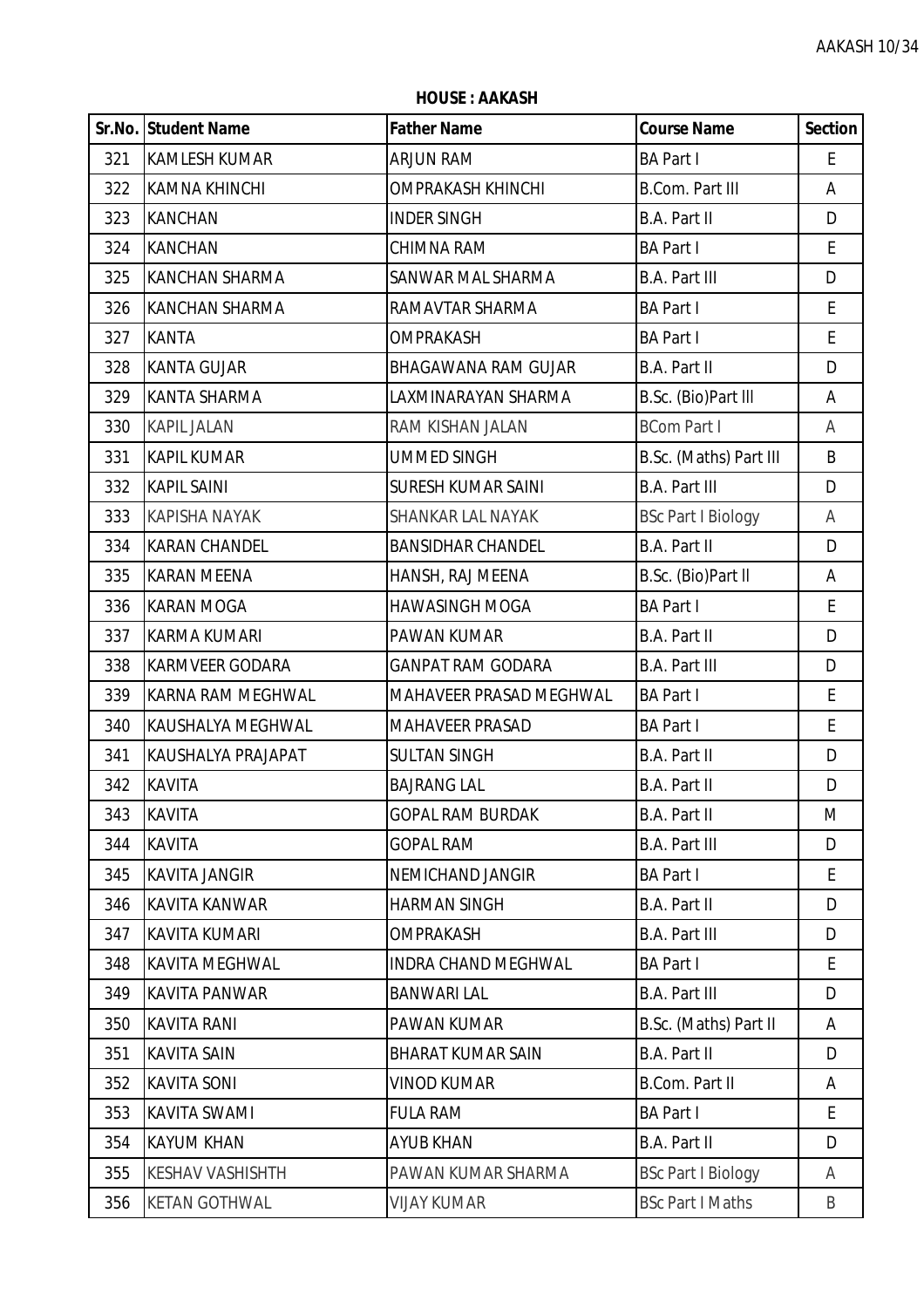**HOUSE : AAKASH**

|     | <b>Sr.No. Student Name</b>   | <b>Father Name</b>            | <b>Course Name</b>        | <b>Section</b>     |
|-----|------------------------------|-------------------------------|---------------------------|--------------------|
| 357 | <b>KHATIJA BANO</b>          | <b>HAKAM ALI</b>              | <b>BA Part I</b>          | E                  |
| 358 | <b>KHUSHBU</b>               | <b>BRIJ LAL</b>               | B.Sc. (Bio)Part III       | A                  |
| 359 | <b>KHUSHBU SEN</b>           | <b>GUTAKA SINGH</b>           | <b>BA Part I</b>          | E                  |
| 360 | KHUSHWANT GORASIYA           | SANJAY GORASIYA               | <b>BCom Part I</b>        | Α                  |
| 361 | <b>KIRAN</b>                 | <b>CHET RAM</b>               | B.A. Part II              | D                  |
| 362 | <b>KIRAN KUMARI</b>          | SHANKAR LAL                   | <b>B.A. Part III</b>      | D                  |
| 363 | <b>KIRAN KUMARI</b>          | KALURAM                       | <b>BA Part I</b>          | $\mathsf{E}% _{0}$ |
| 364 | <b>KIRAN PARJAPAT</b>        | DHANNARAM PARJAPAT            | B.A. Part II              | D                  |
| 365 | <b>KIRTIKA SHARMA</b>        | KAMAL KUMAR SHARMA            | B.Sc. (Bio)Part II        | A                  |
| 366 | <b>KISHAN JANGIR</b>         | <b>BHANWAR LAL</b>            | <b>BA Part I</b>          | $\mathsf E$        |
| 367 | <b>KISHAN LAL THALOR</b>     | <b>MAHESH KUMAR THALOR</b>    | <b>B.A. Part III</b>      | D                  |
| 368 | <b>KISMAT</b>                | <b>MAHTAB SINGH</b>           | <b>BA Part I</b>          | $\mathsf{E}% _{0}$ |
| 369 | <b>KOMAL KASWAN</b>          | SHISH RAM KASWAN              | B.A. Part II              | D                  |
| 370 | <b>KOMAL SAINI</b>           | SURENDRA KUMAR SAINI          | B.Sc. (Bio)Part III       | A                  |
| 371 | <b>KOMAL SHARMA</b>          | RAJENDRA KUMAR SHARMA         | <b>BSc Part I Biology</b> | A                  |
| 372 | KOUSHAL SHARMA               | MOHAN LAL SHARMA              | <b>B.Com. Part III</b>    | Α                  |
| 373 | KOUSHLYA PRAJAPAT            | <b>KUNDAN MAL</b>             | <b>B.A. Part III</b>      | D                  |
| 374 | <b>KRISHAN KUMAR</b>         | MANPHOOL JAGGAL               | <b>B.A. Part III</b>      | D                  |
| 375 | <b>KRISHAN KUMAR</b>         | <b>AMAR SINGH</b>             | <b>BA Part I</b>          | E                  |
| 376 | <b>KRISHAN KUMAR</b>         | <b>MAHESH KUMAR</b>           | <b>BSc Part I Maths</b>   | B                  |
| 377 | KRISHAN KUMAR PRAJAPAT       | <b>KUNNA RAM</b>              | <b>BA Part I</b>          | F                  |
| 378 | <b>KRISHAN SINGH</b>         | <b>GAJRAJ SINGH</b>           | <b>B.A. Part II</b>       | D                  |
| 379 | <b>KRISHN KUMAR SWAMI</b>    | <b>BHANWAR LAL SWAMI</b>      | B.Sc. (Maths) Part III    | B                  |
| 380 | <b>KRISHNA NIMEL</b>         | SAMPAT KUMAR                  | <b>BA Part I</b>          | F                  |
| 381 | <b>KRITIKA JOSHI</b>         | <b>JAGAT JOSHI</b>            | B.Com. Part II            | B                  |
| 382 | <b>KULDEEP</b>               | VIJENDRA SINGH                | B.A. Part II              | D                  |
| 383 | <b>KULDEEP</b>               | HARPHOOL SINGH                | B.Sc. (Maths) Part II     | Α                  |
| 384 | <b>KULDEEP</b>               | OM PRAKASH                    | <b>B.A. Part III</b>      | D                  |
| 385 | KULDEEP KUMAR SHARMA         | SHREERAM SHARMA               | <b>BA Part I</b>          | F                  |
| 386 | <b>KULDEEP SHARMA</b>        | PREM PRAKSH SHARMA            | <b>B.Com. Part III</b>    | Α                  |
| 387 | <b>KULDEEP SINGH</b>         | SANTOSH SINGH                 | B.Sc. (Maths) Part III    | B                  |
| 388 | <b>KULDEEP SINGH RATHORE</b> | <b>GAJENDRA SINGH RATHORE</b> | <b>BA Part I</b>          | F                  |
| 389 | KUSHUM LATA BAKOLIA          | PRAMANAND BAKOLIA             | <b>B.A. Part III</b>      | D                  |
| 390 | <b>KUSUM</b>                 | <b>DINESH KUMAR</b>           | <b>BA Part I</b>          | F                  |
| 391 | <b>KUSUM KUMARI</b>          | KIRORI MAL PAYAL              | B.Sc. (Bio)Part II        | Α                  |
| 392 | LAKSHMINARAYAN AGARWAL       | SANJAY AGARWAL                | <b>BCom Part I</b>        | B                  |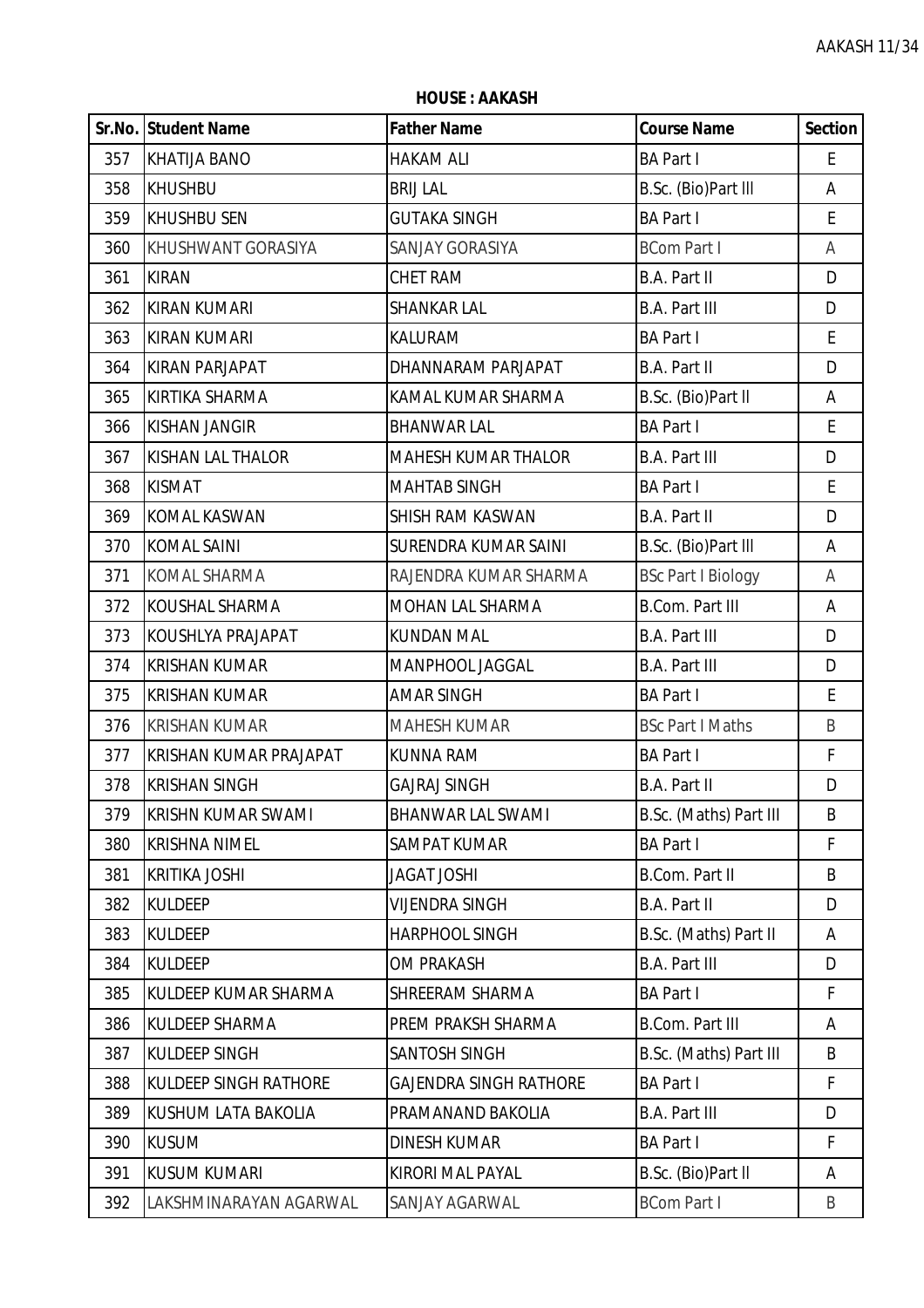**HOUSE : AAKASH**

|     | Sr.No. Student Name         | <b>Father Name</b>           | <b>Course Name</b>        | <b>Section</b> |
|-----|-----------------------------|------------------------------|---------------------------|----------------|
| 393 | <b>LAL CHAND</b>            | <b>SULTAN SINGH</b>          | <b>B.A. Part III</b>      | D              |
| 394 | <b>LAL CHAND TALANIA</b>    | <b>KISNA RAM</b>             | <b>B.A. Part III</b>      | N              |
| 395 | <b>LALIT DHUNDHWAL</b>      | RAMNIWAS DHUNDHWAL           | B.A. Part II              | D              |
| 396 | <b>LALITA BHAKAR</b>        | <b>DURGA RAM BHAKAR</b>      | <b>BA Part I</b>          | F              |
| 397 | LALITA GINWARIYA            | <b>SURESH KUMAR</b>          | <b>B.A. Part III</b>      | E              |
| 398 | <b>LALITA SHARMA</b>        | NAVRATAN SHARMA              | B.A. Part II              | D              |
| 399 | <b>LAXMI AGARWAL</b>        | <b>SURESH KUMAR</b>          | <b>BCom Part I</b>        | B              |
| 400 | <b>LAXMI KANWAR</b>         | <b>NAHAR SINGH SHEKHAWAT</b> | <b>B.A. Part II</b>       | D              |
| 401 | <b>LAXMI KUMARI</b>         | <b>VIJAY SINGH</b>           | B.Sc. (Maths) Part II     | $\mathsf C$    |
| 402 | <b>LAXMI SAINI</b>          | <b>MANOJ KUMAR SAINI</b>     | <b>B.A. Part III</b>      | E              |
| 403 | <b>LEELADHAR</b>            | MADANLAL DHETARWAL           | <b>B.Com. Part III</b>    | Α              |
| 404 | <b>LEKHCHAND</b>            | JETH MAL MEGHWAL             | B.A. Part II              | D              |
| 405 | LIKHAMI CHAND MEGHWAL       | SANT LAL MEGHWAL             | <b>BSc Part I Biology</b> | B              |
| 406 | <b>LILADHAR SHARMA</b>      | TARACHAND SHARMA             | B.Sc. (Maths) Part III    | B              |
| 407 | LILARAM                     | <b>KESHARA RAM</b>           | <b>BA Part I</b>          | F              |
| 408 | <b>LOKESH</b>               | <b>SHIV KUMAR</b>            | <b>BSc Part I Maths</b>   | B              |
| 409 | <b>LOKESH KUMAR SONI</b>    | RIDHAKARAN SONI              | <b>B.Com. Part III</b>    | $\mathsf C$    |
| 410 | <b>LOKESH LIKHALA</b>       | RAMJAS LIKHALA               | <b>B.A. Part III</b>      | E              |
| 411 | <b>LOKESH PRAJAPAT</b>      | BHANWAR LAL PRAJAPAT         | <b>BA Part I</b>          | F              |
| 412 | <b>LOKESH SHARMA</b>        | YUDHISTHAIR SHARMA           | <b>BCom Part I</b>        | $\sf B$        |
| 413 | MADALSA SHARMA              | PARMESHWAR LAL SHARMA        | B.Sc. (Bio)Part III       | Α              |
| 414 | <b>MADAN LAL GURJAR</b>     | PURNA RAM GURJAR             | B.A. Part II              | E              |
| 415 | <b>MADHU SAINI</b>          | <b>BABULAL SAINI</b>         | <b>BA Part I</b>          | F              |
| 416 | <b>MAHENDRA MEGHWAL</b>     | <b>OM PRAKASH</b>            | <b>BA Part I</b>          | F              |
| 417 | <b>MAHESH KUMAR</b>         | <b>GIRDHARI LAL SARAN</b>    | B.A. Part II              | E              |
| 418 | <b>MAHESH KUMAR MEGHWAL</b> | <b>JAGDISH PRASAD</b>        | B.A. Part II              | E              |
| 419 | <b>MAHIMA</b>               | KARANPAL                     | B.Sc. (Bio)Part II        | Α              |
| 420 | <b>MAHIMA CHOBEY</b>        | <b>KALURAM CHOBEY</b>        | B.Sc. (Maths) Part II     | Α              |
| 421 | <b>MAHIMA CHOUDHARY</b>     | <b>SUBHASH CHANDRA</b>       | B.Sc. (Maths) Part III    | B              |
| 422 | <b>MAHIMA SAINI</b>         | <b>RAJKUMAR</b>              | <b>B.A. Part III</b>      | E              |
| 423 | <b>MAHIPAL GODARA</b>       | <b>GOVIND RAM GODARA</b>     | <b>BA Part I</b>          | F              |
| 424 | <b>MAHIPAL SINGH</b>        | <b>VIRENDRA SINGH</b>        | <b>B.Com. Part III</b>    | B              |
| 425 | <b>MAMATA DUGAR</b>         | <b>NAGAR MAL DUGAR</b>       | B.A. Part II              | E              |
| 426 | <b>MAMATA KANWAR</b>        | <b>VIJENDRA SINGH</b>        | <b>BA Part I</b>          | F              |
| 427 | <b>MAMTA</b>                | <b>KALU RAM</b>              | <b>B.A. Part II</b>       | E              |
| 428 | <b>MAMTA</b>                | SHISHPALA RAM MEGHWAL        | <b>B.A. Part III</b>      | E.             |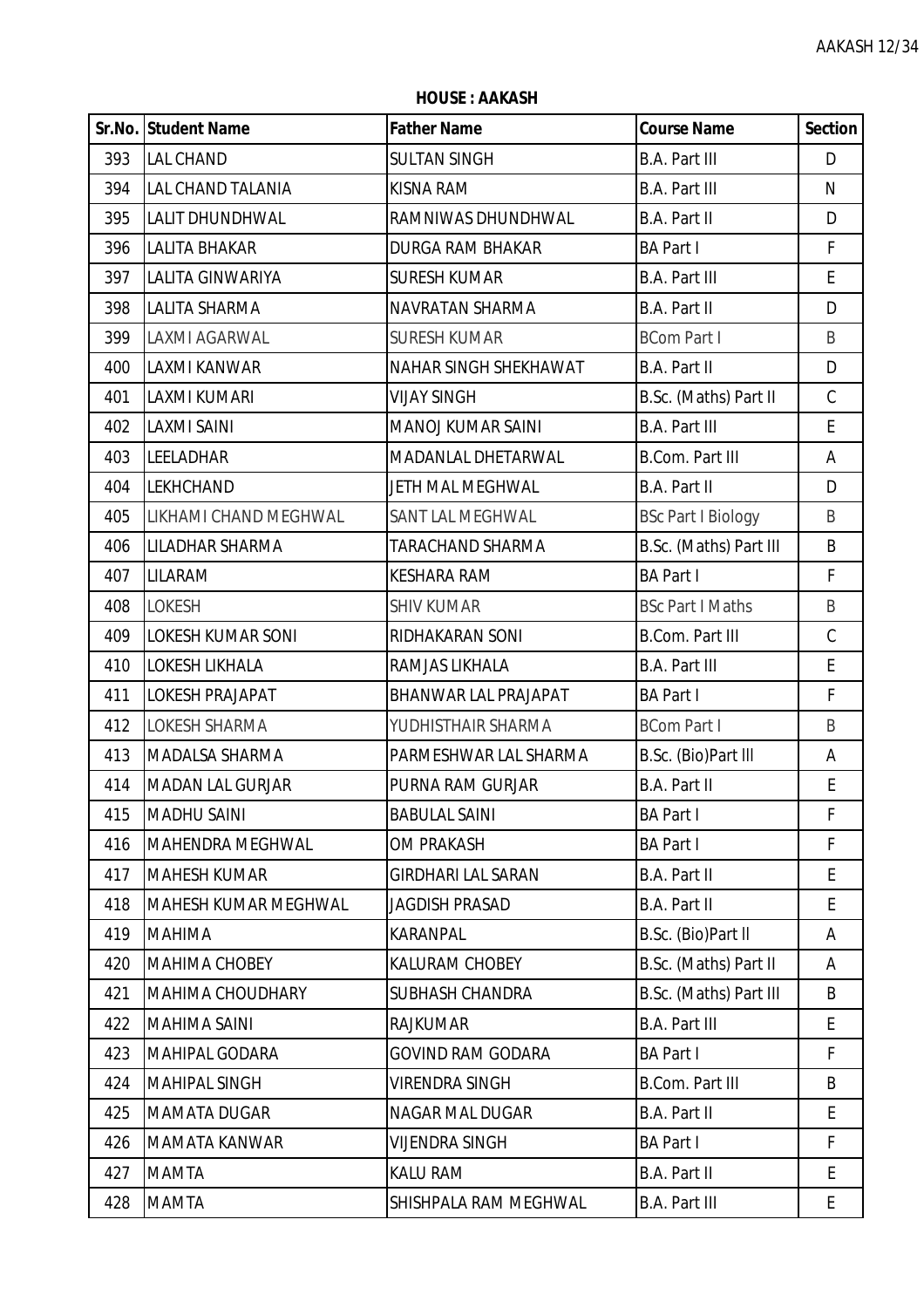**HOUSE : AAKASH**

|     | Sr.No. Student Name       | <b>Father Name</b>        | <b>Course Name</b>        | <b>Section</b>                             |
|-----|---------------------------|---------------------------|---------------------------|--------------------------------------------|
| 429 | <b>MAMTA</b>              | SANTLAL                   | <b>BSc Part I Maths</b>   | B                                          |
| 430 | <b>MAMTA BHOBHRIA</b>     | <b>OM PRAKASH</b>         | <b>BA Part I</b>          | F                                          |
| 431 | <b>MAMTA JANGIR</b>       | <b>BHANWAR LAL JANGIR</b> | B.A. Part II              | E                                          |
| 432 | <b>MAMTA JANGIR</b>       | <b>BAJRANG LAL</b>        | <b>B.A. Part III</b>      | E                                          |
| 433 | <b>MAMTA JANGIR</b>       | POONAM CHAND JANGIR       | <b>BCom Part I</b>        | B                                          |
| 434 | MAMTA KUMARI KASWAN       | PYARELAL KASWAN           | <b>B.A. Part III</b>      | E                                          |
| 435 | <b>MAMTA KUMARI SAINI</b> | DEVKARAN SAINI            | B.A. Part II              | E                                          |
| 436 | <b>MAMTA POONIA</b>       | KUMBHA RAM POONIA         | <b>BA Part I</b>          | F                                          |
| 437 | <b>MAMTA PRAJAPAT</b>     | <b>CHANDAN MAL</b>        | <b>BSc Part I Biology</b> | B                                          |
| 438 | <b>MAMTA SARAN</b>        | <b>NORANG RAM SARAN</b>   | B.Sc. (Bio)Part III       | Α                                          |
| 439 | <b>MAN PAL SINGH</b>      | <b>CHANDER BHAN SINGH</b> | B.A. Part II              | E                                          |
| 440 | <b>MANGAL CHAND</b>       | PITHA RAM                 | <b>B.A. Part III</b>      | E                                          |
| 441 | <b>MANGERAM</b>           | <b>RAJVEER</b>            | <b>BA Part I</b>          | $\mathsf F$                                |
| 442 | <b>MANISH</b>             | SATYA NARAYAN             | <b>BA Part I</b>          | F                                          |
| 443 | <b>MANISH KUMAR</b>       | CHHAGAN LAL MALI          | B.A. Part II              | $\mathsf E$                                |
| 444 | <b>MANISH KUMAR</b>       | RAJ KUMAR                 | B.Com. Part II            | B                                          |
| 445 | <b>MANISH KUMAR</b>       | <b>INDER SINGH</b>        | <b>B.A. Part III</b>      | E                                          |
| 446 | MANISH KUMAR              | PHOOLCHAND                | <b>BA Part I</b>          | $\mathsf F$                                |
| 447 | MANISH KUMAR SHARMA       | SHYAM LAL SHARMA          | <b>BA Part I</b>          | F                                          |
| 448 | <b>MANISH TALANIA</b>     | BHAGWANA RAM TALANIA      | B.A. Part II              | $\mathsf{E}% _{0}\left( \mathsf{E}\right)$ |
| 449 | <b>MANISHA</b>            | <b>VIJAY KUMAR</b>        | <b>B.A. Part II</b>       | E                                          |
| 450 | <b>MANISHA</b>            | SHISHPAL JAT              | <b>BA Part I</b>          | F                                          |
| 451 | <b>MANISHA</b>            | RAM CHANDRA MEGHWAL       | <b>BSc Part I Biology</b> | B                                          |
| 452 | <b>MANISHA</b>            | <b>BIRBAL SIHAG</b>       | <b>BSc Part I Maths</b>   | B                                          |
| 453 | <b>MANISHA BENIWAL</b>    | NOPA RAM BENIWAL          | B.Sc. (Bio)Part II        | Α                                          |
| 454 | <b>MANISHA BHAMBHU</b>    | RAJESH BHAMBHU            | B.Sc. (Maths) Part II     | Α                                          |
| 455 | <b>MANISHA CHARAN</b>     | <b>DUNGAR DAN</b>         | <b>B.A. Part II</b>       | E                                          |
| 456 | <b>MANISHA KANWAR</b>     | PAWAN SINGH               | B.A. Part II              | E                                          |
| 457 | <b>MANISHA KANWAR</b>     | <b>HAJARI SINGH</b>       | <b>B.A. Part III</b>      | E                                          |
| 458 | <b>MANISHA KUMARI</b>     | RAMNIWAS MEENA            | <b>BA Part I</b>          | F                                          |
| 459 | <b>MANISHA SAINI</b>      | <b>KESHAR DEV SAINI</b>   | <b>B.A. Part III</b>      | E                                          |
| 460 | <b>MANISHA SAINI</b>      | LILADHAR SAINI            | <b>BA Part I</b>          | G                                          |
| 461 | <b>MANJEET</b>            | <b>GIRDHARI</b>           | B.Sc. (Maths) Part III    | B                                          |
| 462 | <b>MANJEET CHARAN</b>     | <b>MANOHAR DAN</b>        | B.A. Part II              | E                                          |
| 463 | <b>MANJEET KUMARI</b>     | <b>RAM SINGH</b>          | <b>B.A. Part III</b>      | E                                          |
| 464 | <b>MANJIT SINGH</b>       | <b>RAM SINGH</b>          | B.Sc. (Bio)Part III       | A                                          |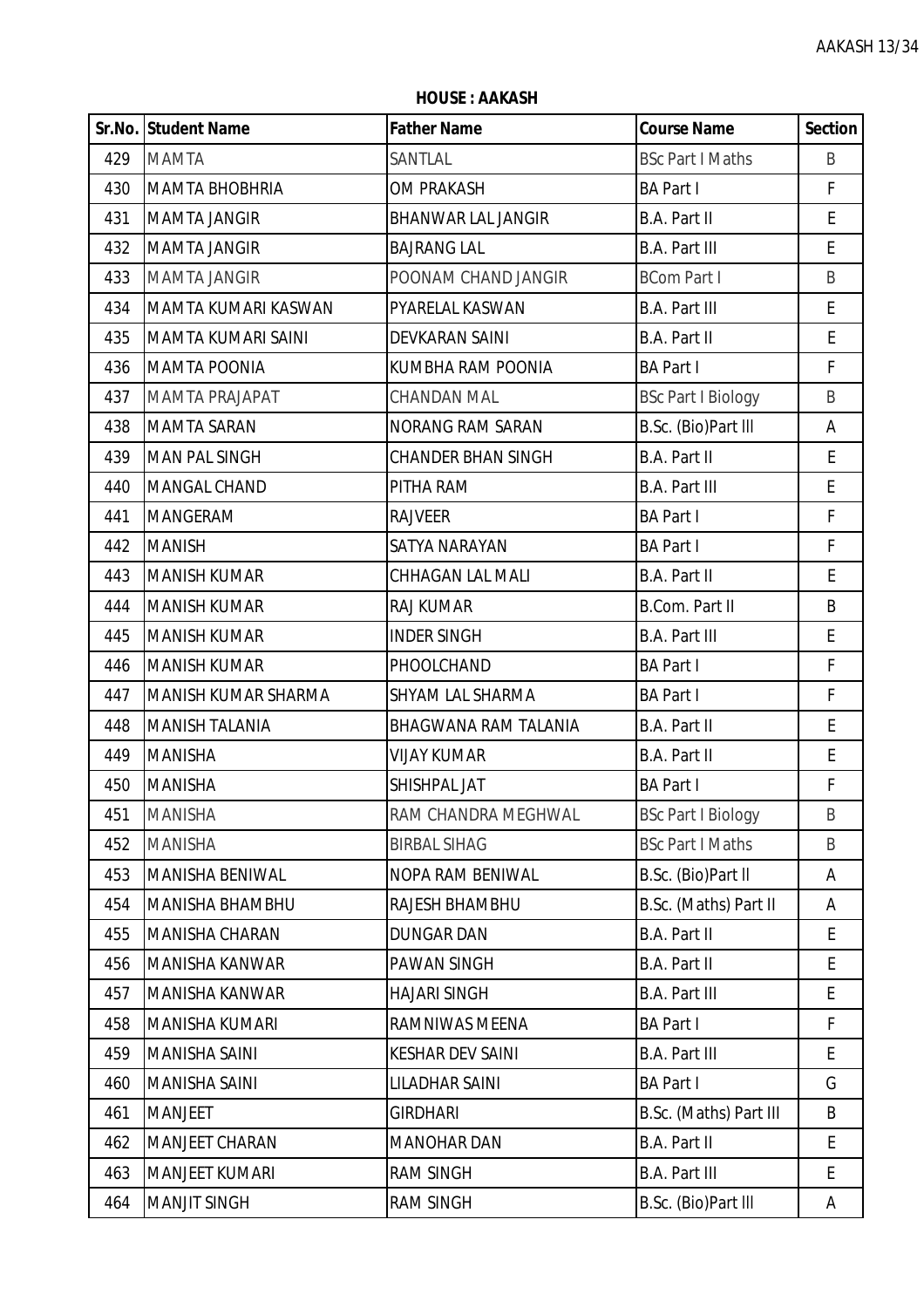|     | Sr.No. Student Name    | <b>Father Name</b>            | <b>Course Name</b>        | <b>Section</b> |
|-----|------------------------|-------------------------------|---------------------------|----------------|
| 465 | MANJU KHARDIYA         | HARCHAND KHARDIYA             | <b>B.A. Part II</b>       | E              |
| 466 | <b>MANJU MEGHWAL</b>   | <b>SHISHPAL</b>               | <b>B.A. Part II</b>       | E              |
| 467 | MANJU RAJPUROHIT       | <b>JAMAN SINGH RAJPUROHIT</b> | <b>BA Part I</b>          | G              |
| 468 | <b>MANMEET SONI</b>    | <b>VIRENDRA SONI</b>          | <b>BCom Part I</b>        | B              |
| 469 | <b>MANOJ KUMAR</b>     | <b>UDARAM</b>                 | B.A. Part II              | E              |
| 470 | <b>MANOJ KUMAR</b>     | <b>TARA CHAND</b>             | <b>B.A. Part III</b>      | E              |
| 471 | <b>MANOJ KUMAR</b>     | <b>BHAWAR LAL</b>             | <b>BA Part I</b>          | G              |
| 472 | <b>MANOJ KUMAR</b>     | MAHENDRA SINGH                | <b>BSc Part I Maths</b>   | B              |
| 473 | MANOJ KUMAR MEGHWAL    | <b>BHANWAR LAL</b>            | <b>BSc Part I Biology</b> | B              |
| 474 | MANOJ KUMARI           | <b>MADAN LAL</b>              | <b>BA Part I</b>          | G              |
| 475 | <b>MANOJ MAIYA</b>     | <b>SHRIRAM MAIYA</b>          | <b>B.A. Part III</b>      | E              |
| 476 | <b>MANOJ SWAMI</b>     | SHANKAR LAL SWAMI             | <b>B.A. Part II</b>       | E              |
| 477 | <b>MANSUKH</b>         | <b>HETRAM</b>                 | <b>B.A. Part III</b>      | E              |
| 478 | MANYA AGARWAL          | <b>GHANSHYAM AGARWAL</b>      | <b>B.Com. Part III</b>    | B              |
| 479 | <b>MARIURHAMAN</b>     | ATAURRAB KADARI               | B.A. Part II              | M              |
| 480 | MAYA CHABARWAL         | SHYORAM CHABARWAL             | B.Sc. (Bio)Part II        | A              |
| 481 | <b>MAYA KANWAR</b>     | <b>VIJAY SINGH RATHORE</b>    | <b>B.A. Part II</b>       | E              |
| 482 | <b>MAYA KUMARI</b>     | <b>BHALA RAM</b>              | <b>BA Part I</b>          | G              |
| 483 | <b>MAYA MALI</b>       | <b>SURESH KUMAR MALI</b>      | <b>B.A. Part III</b>      | E              |
| 484 | <b>MAYA MEGHWAL</b>    | SHANKAR LAL MEGHWAL           | B.A. Part II              | E              |
| 485 | <b>MAYANK AGRAWAL</b>  | SANDEEP AGRAWAL               | B.Com. Part II            | B              |
| 486 | <b>MAYAVATI</b>        | <b>AMILAL PURI</b>            | <b>BA Part I</b>          | G              |
| 487 | MEENA JANGIR           | <b>JAI PRAKASH JANGIR</b>     | <b>BSc Part I Maths</b>   | B              |
| 488 | <b>MEENAKSHI</b>       | <b>OM PRAKASH</b>             | B.A. Part II              | F              |
| 489 | MEERA MEGHWAL          | CHETAN RAM MEGHWAL            | <b>BA Part I</b>          | G              |
| 490 | MINAKSHI SHARMA        | KAPILESH SHARMA               | B.Sc. (Maths) Part III    | B              |
| 491 | <b>MITALI JANGID</b>   | RAKESH JANGID                 | <b>BSc Part I Biology</b> | B              |
| 492 | <b>MO JAKIR</b>        | <b>AZAM ALI</b>               | <b>BA Part I</b>          | G              |
| 493 | MO NAYUM DALKHANIA     | ASLAM DALKHANIYA              | <b>B.A. Part II</b>       | F              |
| 494 | <b>MOH AZAD KHAN</b>   | <b>BABU KHAN</b>              | <b>BA Part I</b>          | G              |
| 495 | MOHAMMAD IRFAN CHHIMPA | MOHAMMAD BABU                 | <b>B.A. Part III</b>      | E              |
| 496 | <b>MOHAMMED ARSAD</b>  | MOHAMMED SIKANDAR             | <b>BA Part I</b>          | G              |
| 497 | MOHAMMED ISMAIL        | <b>GULAM NABI</b>             | B.Sc. (Maths) Part II     | B              |
| 498 | MOHAMMED NADIM         | MOHAMMED IQBAL                | B.A. Part II              | F              |
| 499 | <b>MOHANI</b>          | <b>INDRACHAND</b>             | <b>BA Part I</b>          | G              |
| 500 | MOHD AQIB              | MOHD SALIM                    | B.A. Part II              | F              |

**HOUSE : AAKASH**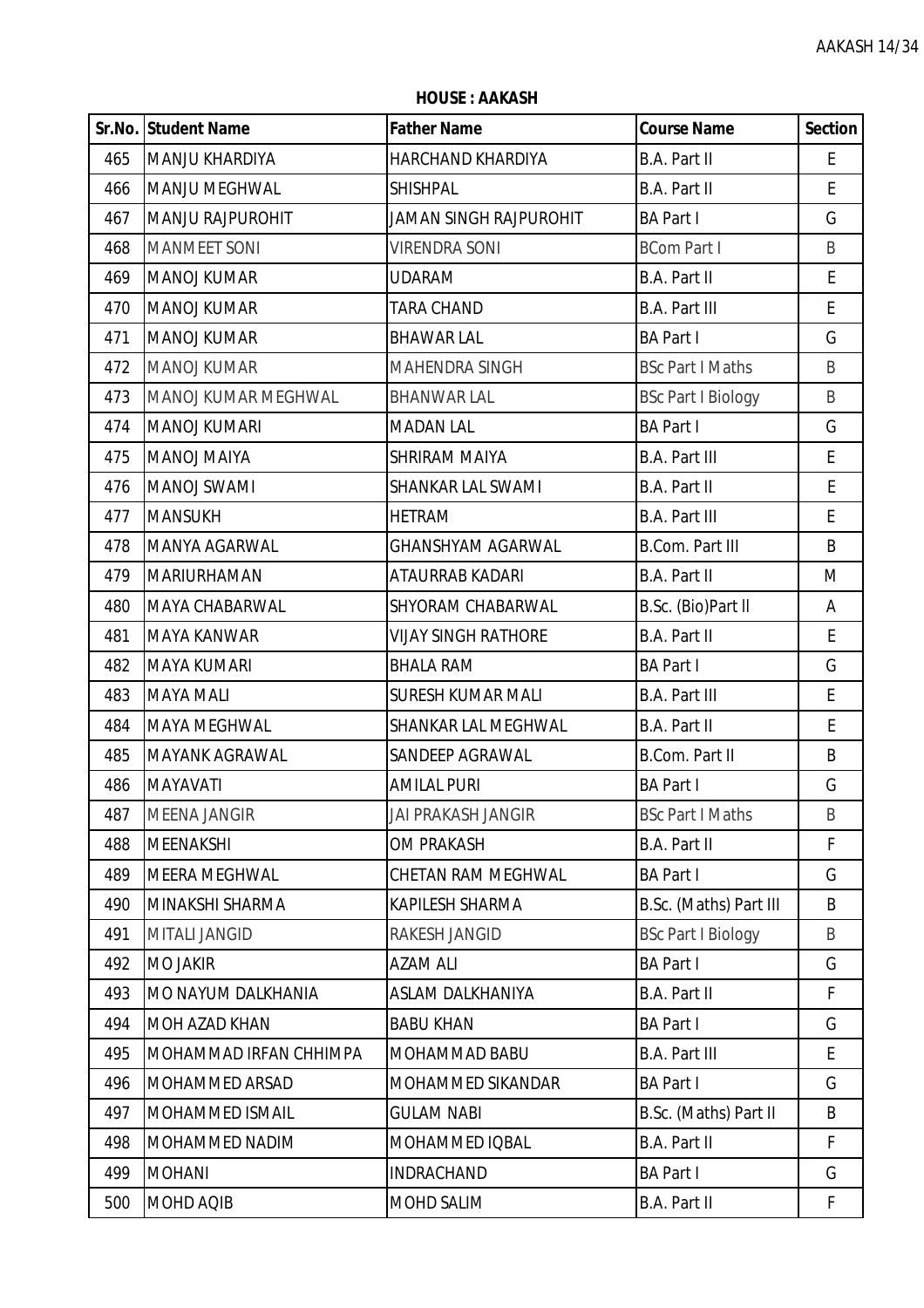|     | Sr.No. Student Name     | <b>Father Name</b>       | <b>Course Name</b>        | <b>Section</b> |
|-----|-------------------------|--------------------------|---------------------------|----------------|
| 501 | <b>MOHD ASIF MALNAS</b> | MOHD. SALIM MALNAS       | <b>B.Com. Part III</b>    | B              |
| 502 | <b>MOHD IDRISH</b>      | <b>SADULE KHAN</b>       | <b>B.A. Part III</b>      | F              |
| 503 | <b>MOHD JAID</b>        | <b>ZAKIR KHOKAR</b>      | B.A. Part II              | M              |
| 504 | MOHD JAYAD              | <b>MOHD SARIF</b>        | <b>BCom Part I</b>        | B              |
| 505 | <b>MOHD JUBER KHAN</b>  | MOHD SALIM KHAN          | <b>BA Part I</b>          | G              |
| 506 | <b>MOHD SHARIF</b>      | <b>NISAR KHAN</b>        | <b>B.A. Part II</b>       | F              |
| 507 | <b>MOHIT</b>            | <b>SHIVRAJ</b>           | <b>BA Part I</b>          | G              |
| 508 | <b>MOHIT GWALANI</b>    | PRAKASH GWALANI          | <b>B.Com. Part II</b>     | B              |
| 509 | <b>MOHIT SHARMA</b>     | <b>SUDHIR SHARMA</b>     | <b>BCom Part I</b>        | B              |
| 510 | <b>MOHIT SINGH</b>      | POORAN SINGH             | <b>B.A. Part III</b>      | $\mathsf F$    |
| 511 | <b>MONIKA</b>           | <b>KARNI SINGH</b>       | B.A. Part II              | F              |
| 512 | <b>MONIKA</b>           | PRAMOD KUMAR             | <b>B.A. Part III</b>      | $\mathsf{F}$   |
| 513 | <b>MONIKA</b>           | <b>BEGARAM</b>           | B.Sc. (Bio)Part III       | A              |
| 514 | <b>MONIKA</b>           | <b>JAI CHAND KASWAN</b>  | <b>BA Part I</b>          | G              |
| 515 | <b>MONIKA</b>           | JOGENDRA KUMAR BENIWAL   | <b>BSc Part I Biology</b> | B              |
| 516 | MONIKA GODARA           | <b>BIRBAL GODARA</b>     | <b>BA Part I</b>          | G              |
| 517 | <b>MONIKA JANGIR</b>    | TILOK KUMAR JANGIR       | <b>BSc Part I Maths</b>   | B              |
| 518 | <b>MONIKA KANWAR</b>    | <b>MOHAR SINGH</b>       | <b>B.A. Part III</b>      | F              |
| 519 | <b>MONIKA NAYAK</b>     | <b>MAMRAJ NAYAK</b>      | B.Sc. (Bio)Part II        | B              |
| 520 | <b>MONIKA PAREEK</b>    | RAMLAL PAREEK            | <b>BA Part I</b>          | G              |
| 521 | MONIKA PRAJAPAT         | MAHENDRA PRAJAPAT        | B.A. Part II              | F              |
| 522 | <b>MONIKA PRAJAPAT</b>  | DUNGARMAL PRAJAPAT       | <b>B.A. Part III</b>      | F              |
| 523 | MONIKA PRAJAPAT         | KHEMCHAND PRAJAPAT       | <b>BSc Part I Biology</b> | B              |
| 524 | <b>MONU KANWAR</b>      | <b>SURAJMAL SINGH</b>    | B.A. Part II              | F              |
| 525 | <b>MOSEEN KHAN</b>      | <b>USMAN GANI</b>        | <b>BA Part I</b>          | G              |
| 526 | <b>MOTILAL</b>          | <b>INDRACHAND</b>        | <b>B.Com. Part III</b>    | B              |
| 527 | MS JYOTI DHUWAN         | <b>MOHAR SINGH</b>       | B.Sc. (Maths) Part II     | B              |
| 528 | MS RUKSHAR BEHLIM       | MOHD. ARIF BEHLIM        | B.Sc. (Bio)Part II        | $\mathsf C$    |
| 529 | MUBARIQ KHAN            | RAMJAN KHAN              | <b>B.A. Part III</b>      | F              |
| 530 | <b>MUKESH</b>           | <b>JAGDISH PRASAD</b>    | B.A. Part II              | F              |
| 531 | <b>MUKESH KUMAR</b>     | <b>GADU RAM</b>          | B.A. Part II              | F              |
| 532 | <b>MUKESH KUMAR</b>     | <b>SEETA RAM</b>         | <b>B.A. Part III</b>      | F              |
| 533 | <b>MUKESH KUMAR</b>     | MAHENDRA KUMAR GHINTALA  | <b>BA Part I</b>          | G              |
| 534 | <b>MUKESH KUMAR</b>     | <b>BHANWAR LAL</b>       | <b>BA Part I</b>          | G              |
| 535 | MUKESH KUMAR MEGHWAL    | <b>MANGI LAL MEGHWAL</b> | B.A. Part II              | F              |
| 536 | MUKESH KUMAR MEGHWAL    | <b>RAM KUMAR</b>         | <b>BA Part I</b>          | G              |

**HOUSE : AAKASH**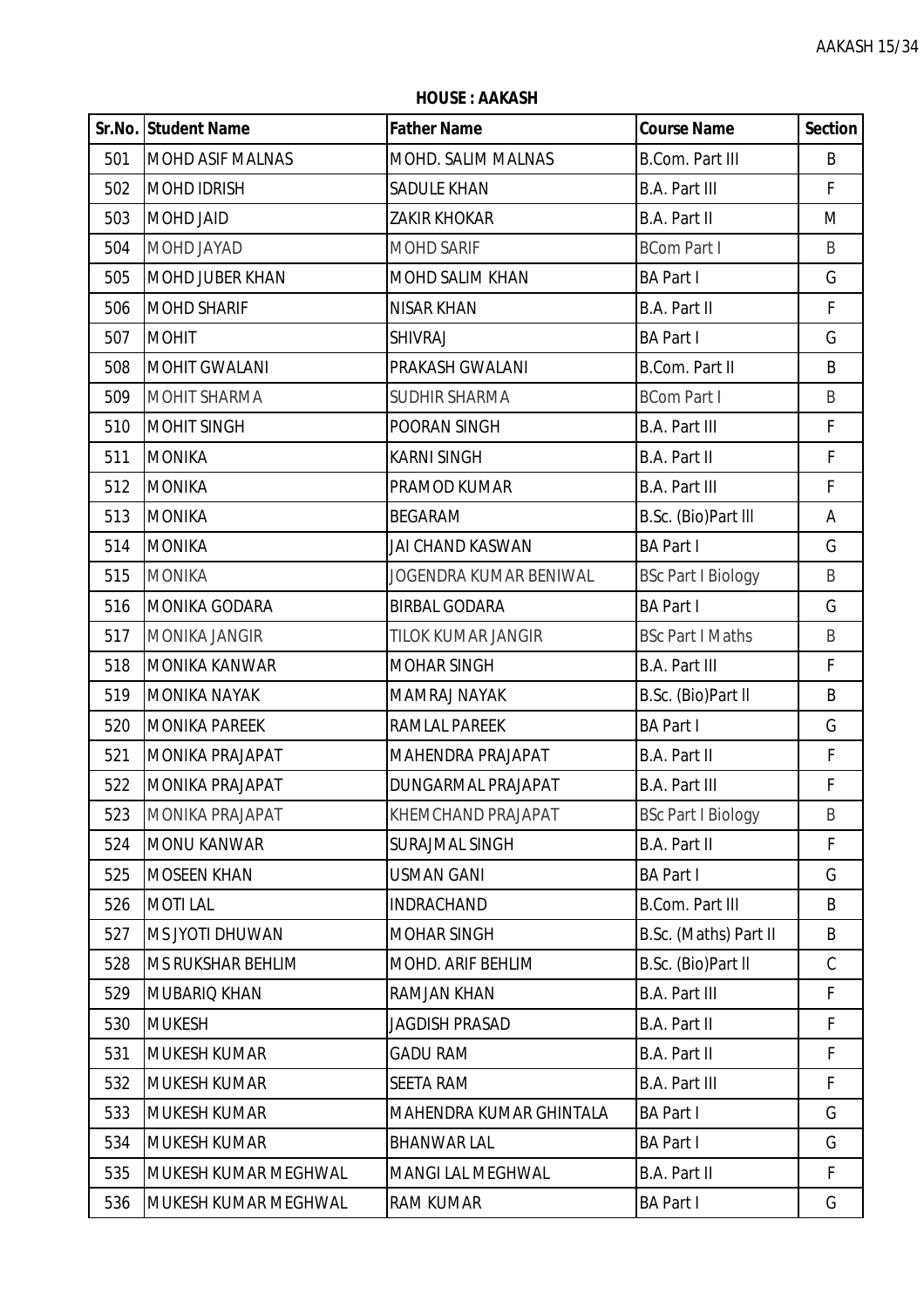|     | Sr.No. Student Name         | <b>Father Name</b>        | <b>Course Name</b>        | <b>Section</b> |
|-----|-----------------------------|---------------------------|---------------------------|----------------|
| 537 | MUKESH KUMAR PILANIYA       | SHUBHKARAN                | B.Sc. (Maths) Part III    | B              |
| 538 | <b>MUKESH POONIA</b>        | <b>LICHAMAN RAM</b>       | B.Sc. (Bio)Part II        | B              |
| 539 | <b>MUKESH PRAJAPAT</b>      | MAHENDRA KUMAR            | <b>B.A. Part III</b>      | F              |
| 540 | MUKESH SINGH TANWAR         | <b>SAMUNDAR SINGH</b>     | <b>BCom Part I</b>        | B              |
| 541 | <b>MUKESH SWAMI</b>         | <b>JAGDEESH SWAMI</b>     | B.A. Part II              | F              |
| 542 | MUKUL DIDWANIA              | ARUN KUMAR DIDWANIA       | <b>B.Com. Part II</b>     | B              |
| 543 | <b>MURARI LAL SAINI</b>     | RAM LAL SAINI             | <b>B.A. Part III</b>      | F              |
| 544 | <b>MUSHARAF HUSSAIN</b>     | RAMJAN MOHAMMED           | B.A. Part II              | F              |
| 545 | <b>MUSKAN</b>               | <b>ISMAIL QURESHI</b>     | <b>BA Part I</b>          | H              |
| 546 | <b>MUSKAN BANO</b>          | YOONUS KHAN               | B.Sc. (Bio)Part III       | Α              |
| 547 | <b>MUSKAN KHANAM</b>        | YUSUF KHAN                | <b>BSc Part I Biology</b> | B              |
| 548 | <b>MUSTAFA NIRWAN</b>       | <b>MOHD SALIM</b>         | B.A. Part II              | F              |
| 549 | <b>NADIM HUSSAIN GAURI</b>  | <b>ABDUL GAFFAR GAURI</b> | <b>B.A. Part III</b>      | F              |
| 550 | <b>NAGMA</b>                | <b>MO ARIF</b>            | <b>B.A. Part II</b>       | $\mathsf F$    |
| 551 | <b>NAJBEEN BANO</b>         | MOHD. AKRAM               | <b>B.A. Part III</b>      | $\mathsf F$    |
| 552 | <b>NAJMA BANO</b>           | <b>JAKIR KHAN</b>         | B.A. Part II              | $\mathsf F$    |
| 553 | <b>NAJMIN</b>               | <b>RAMJAN KAJI</b>        | <b>BA Part I</b>          | H              |
| 554 | NAKSHATRA VERMA             | HEMANT KUMAR VERMA        | <b>BCom Part I</b>        | B              |
| 555 | <b>NANDINI GOSWAMI</b>      | PAWAN KUMAR               | <b>BSc Part I Maths</b>   | B              |
| 556 | <b>NAREN KUMAR</b>          | RAMESH PRAJAPAT           | B.A. Part II              | F              |
| 557 | <b>NARENDER KUMAR</b>       | <b>JAI VEER SHARMA</b>    | <b>BA Part I</b>          | H              |
| 558 | <b>NARENDER KUMAR SAINI</b> | <b>GOPAL RAM SAINI</b>    | B.Sc. (Maths) Part II     | B              |
| 559 | NARENDERA SINGH             | <b>MADAN SINGH</b>        | <b>B.A. Part III</b>      | F              |
| 560 | <b>NARENDRA KUMAR</b>       | PRABHU RAM                | B.A. Part II              | F              |
| 561 | NARENDRA KUMAR              | PRAHALAD RAM SONI         | B.Com. Part II            | B              |
| 562 | <b>NARENDRA KUMAR</b>       | <b>RAMSWAROOP</b>         | <b>B.A. Part III</b>      | F              |
| 563 | NARENDRA MEGHAWAL           | <b>MANGATU RAM</b>        | <b>BA Part I</b>          | H              |
| 564 | <b>NARESH</b>               | SATYAVEER SINGH           | B.A. Part II              | F              |
| 565 | <b>NARESH DADHICH</b>       | <b>SURENDRA SHARMA</b>    | <b>B.A. Part III</b>      | F              |
| 566 | <b>NARESH JANGIR</b>        | <b>SHANKAR LAL</b>        | <b>BA Part I</b>          | H              |
| 567 | <b>NARESH KUMAR</b>         | <b>MAHAVEER PRASAD</b>    | <b>BA Part I</b>          | H              |
| 568 | <b>NARESH KUMAR SAINI</b>   | SHUBHKARAN SAINI          | <b>BA Part I</b>          | H              |
| 569 | <b>NARESH KUMAR SARAN</b>   | <b>SITA RAM SARAN</b>     | B.A. Part II              | F              |
| 570 | <b>NARESH MEGHWAL</b>       | <b>GOPI RAM</b>           | B.Sc. (Maths) Part III    | B              |
| 571 | <b>NASEEM LEELGAR</b>       | <b>SHAHABUDEEN</b>        | <b>BA Part I</b>          | H              |
| 572 | <b>NASREEN KHOKHAR</b>      | <b>ASLAM KHAN</b>         | B.Sc. (Bio)Part II        | B              |

**HOUSE : AAKASH**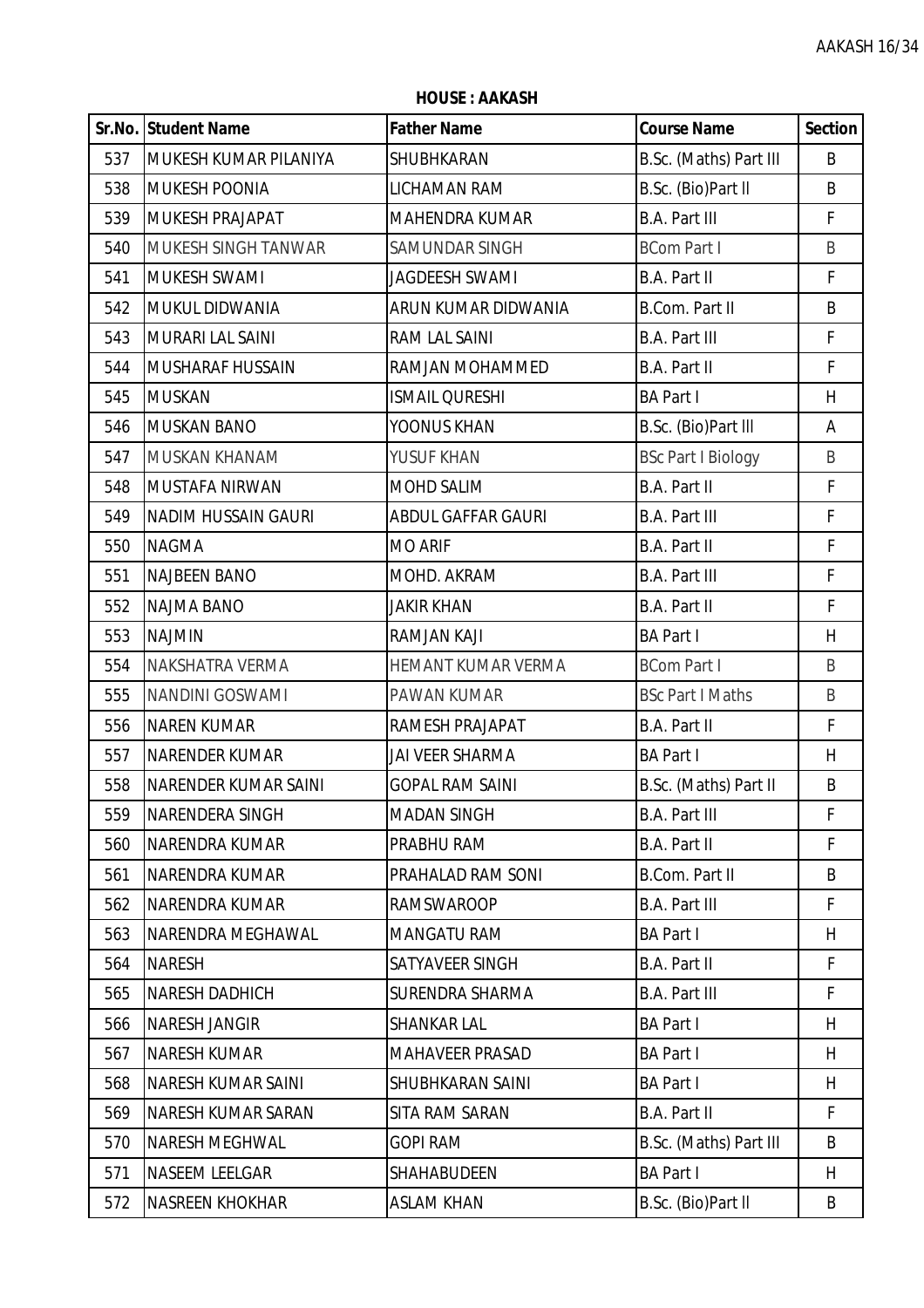**HOUSE : AAKASH**

|     | <b>Sr.No. Student Name</b> | <b>Father Name</b>            | <b>Course Name</b>        | <b>Section</b> |
|-----|----------------------------|-------------------------------|---------------------------|----------------|
| 573 | <b>NAVDEEP BAGOT</b>       | MAHENDRA SINGH                | B.Sc. (Bio)Part III       | Α              |
| 574 | <b>NAVEEN SINGH</b>        | MAHENDRA SINGH                | <b>B.A. Part III</b>      | F              |
| 575 | <b>NAVEEN SUNDA</b>        | RAJU RAM SUNDA                | <b>BSc Part I Maths</b>   | B              |
| 576 | NAVINA MEGHWAL             | SANWAR MAL MEGHWAL            | <b>BA Part I</b>          | H              |
| 577 | <b>NAVNIT SIHAG</b>        | JITENDAR SIHAG                | B.A. Part II              | G              |
| 578 | <b>NEERAJ</b>              | <b>SATVEER</b>                | B.Sc. (Maths) Part II     | B              |
| 579 | <b>NEETU</b>               | <b>RANDHEER SINGH</b>         | <b>BSc Part I Biology</b> | B              |
| 580 | <b>NEETU CHOUHAN</b>       | MAHESH KUMAR CHOUHAN          | <b>BA Part I</b>          | H              |
| 581 | <b>NEETU KANWAR</b>        | <b>ANAND SINGH</b>            | <b>B.A. Part III</b>      | F              |
| 582 | <b>NEHA CHOUDHARY</b>      | <b>SURENDRA SINGH</b>         | B.A. Part II              | G              |
| 583 | <b>NEHA JANGID</b>         | <b>BHANWAR LAL JANGID</b>     | <b>BCom Part I</b>        | B              |
| 584 | <b>NEHA SAINI</b>          | <b>MANOJ KUMAR</b>            | B.A. Part II              | G              |
| 585 | <b>NEMICHAND KHARDIA</b>   | DEVKARAN KHARDIA              | <b>B.A. Part III</b>      | F              |
| 586 | <b>NETAL SAINI</b>         | MOOLCHAND SAINI               | <b>B.A. Part II</b>       | G              |
| 587 | <b>NIHAL SINGH</b>         | <b>JAGDISH SINGH RAWAT</b>    | <b>B.Com. Part II</b>     | B              |
| 588 | <b>NIKHIL</b>              | RAJ PAL                       | <b>BSc Part I Maths</b>   | B              |
| 589 | <b>NIKHIL PAREEK</b>       | PURSHOTAM LAL PAREEK          | <b>BCom Part I</b>        | B              |
| 590 | <b>NIKITA</b>              | <b>ANTER SINGH</b>            | B.Sc. (Bio)Part III       | B              |
| 591 | NIKITA BANGARWA            | RAMCHANDRA BANGARWA           | <b>BA Part I</b>          | H              |
| 592 | NIKITA DHINDHWAL           | <b>MUKESH KUMAR</b>           | <b>BSc Part I Biology</b> | B              |
| 593 | <b>NIKITA JANGIR</b>       | <b>JAGDISH PRASHAD JANGIR</b> | <b>B.A. Part III</b>      | G              |
| 594 | NIKITA KANWAR              | JITENDRA SINGH SHEKHAWAT      | B.A. Part II              | G              |
| 595 | NIKITA KASERA              | <b>RATAN KASERA</b>           | <b>B.Com. Part III</b>    | B              |
| 596 | <b>NIKITA SAIN</b>         | <b>MANOJ KUMAR</b>            | <b>BA Part I</b>          | H              |
| 597 | NIKITA SHARMA              | PAWAN KUMAR SHARMA            | B.Sc. (Bio)Part II        | B              |
| 598 | <b>NIKITA SWAMI</b>        | <b>SANWAR MAL</b>             | <b>B.A. Part III</b>      | G              |
| 599 | NIRANJAN KUMAR SAINI       | <b>NANDLAL</b>                | B.Sc. (Maths) Part III    | B              |
| 600 | <b>NIRMAL SINGH</b>        | NARENDRA SINGH                | <b>BA Part I</b>          | H              |
| 601 | <b>NIRMALA</b>             | VINOD KUMAR GODARA            | <b>B.A. Part III</b>      | G              |
| 602 | <b>NIRMALA</b>             | <b>SANWAR MAL</b>             | <b>BSc Part I Biology</b> | B              |
| 603 | NIRMALA SAINI              | SHRAWAN KUMAR SAINI           | B.A. Part II              | G              |
| 604 | <b>NISHA</b>               | <b>ANTAR SINGH</b>            | B.Sc. (Bio)Part III       | B              |
| 605 | <b>NISHA JANGIR</b>        | PAPU RAM JANGIR               | B.A. Part II              | G              |
| 606 | NISHA MEGHWAL              | <b>KUNNA RAM</b>              | <b>BA Part I</b>          | H              |
| 607 | <b>NISHA RANI</b>          | <b>RAJBIR</b>                 | <b>B.A. Part III</b>      | G              |
| 608 | <b>NITESH</b>              | SHARWAN MEENA                 | <b>BSc Part I Maths</b>   | B              |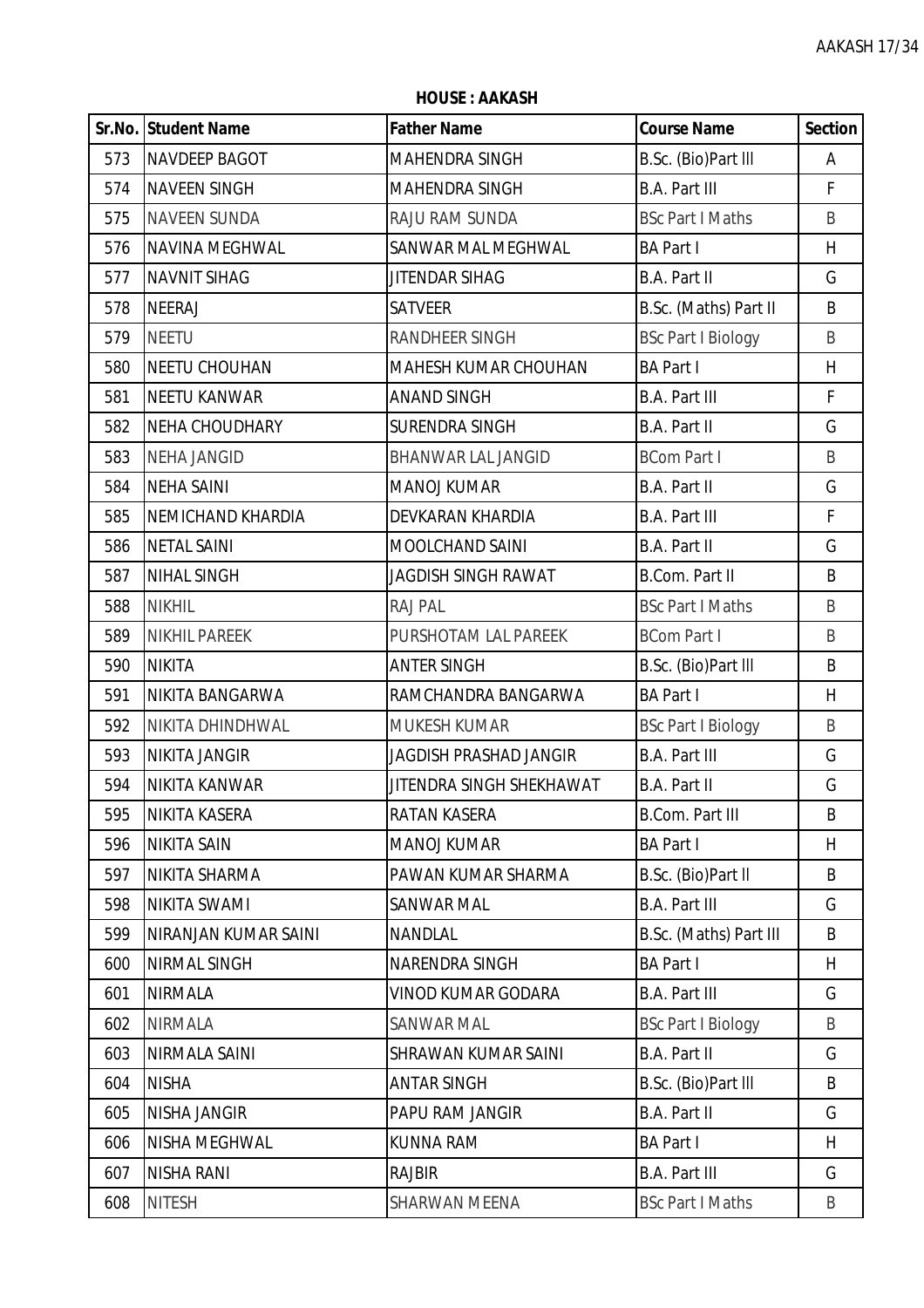|     | Sr.No. Student Name            | <b>Father Name</b>           | <b>Course Name</b>        | <b>Section</b> |
|-----|--------------------------------|------------------------------|---------------------------|----------------|
| 609 | <b>NITESH KUMAR</b>            | <b>BIRBAL RAM</b>            | B.A. Part II              | G              |
| 610 | <b>NITESH SONI</b>             | RUPENDRA KUMAR SONI          | <b>B.Com. Part II</b>     | B              |
| 611 | <b>NITISH JANU</b>             | PREM PRAKASH JANU            | B.A. Part II              | G              |
| 612 | <b>NITISH SAINI</b>            | <b>GOPAL RAM SAINI</b>       | <b>BA Part I</b>          | H              |
| 613 | <b>NITU KANWAR</b>             | <b>CHHATU SINGH</b>          | <b>B.A. Part III</b>      | G              |
| 614 | <b>NOP SINGH PADIHAR LUHAR</b> | RAMCHANDAR PADIHAR           | <b>B.Com. Part III</b>    | B              |
| 615 | <b>NORANG LAL</b>              | <b>BHURARAM MEGHWAL</b>      | <b>B.A. Part III</b>      | G              |
| 616 | <b>NORANG RAM SANWA</b>        | <b>SHYAM LAL MEGHWAL</b>     | <b>B.A. Part II</b>       | G              |
| 617 | OM PRAKASH CHANDEL             | <b>SHISHPAL</b>              | <b>B.A. Part II</b>       | G              |
| 618 | <b>OMPAL SINGH</b>             | <b>PRITHVI SINGH</b>         | <b>B.A. Part II</b>       | G              |
| 619 | <b>OMPAL SINGH</b>             | <b>ABBU SINGH</b>            | <b>B.A. Part III</b>      | G              |
| 620 | <b>OMPAL SINGH RATHORE</b>     | <b>PRAHLAD SINGH RATHORE</b> | B.Sc. (Maths) Part III    | B              |
| 621 | <b>OMPRAKASH</b>               | <b>BABULAL MEGHWAL</b>       | <b>BA Part I</b>          | H              |
| 622 | <b>OMPRAKASH KUMHAR</b>        | SATYANARAYAN                 | <b>B.A. Part III</b>      | G              |
| 623 | <b>ORMATA</b>                  | <b>RATI RAM</b>              | <b>BSc Part I Maths</b>   | B              |
| 624 | <b>PALLAVI KOUSHIK</b>         | PANKAJ KOUSHIK               | <b>BA Part I</b>          | H              |
| 625 | <b>PANKAJ</b>                  | <b>MOHAR SINGH</b>           | B.Sc. (Bio)Part II        | B              |
| 626 | PANKAJ KANWAR                  | <b>VIKRAM SINGH</b>          | <b>B.A. Part III</b>      | G              |
| 627 | PANKAJ KUMAR                   | <b>RAMESH KUMAR</b>          | B.Sc. (Maths) Part II     | B              |
| 628 | PANKAJ KUMAR                   | <b>MANOHAR LAL</b>           | <b>BA Part I</b>          | H              |
| 629 | PANKAJ KUMAR SHARMA            | PAWAN KUMAR SHARMA           | <b>B.A. Part III</b>      | G              |
| 630 | PANKAJ MEGHWAL                 | <b>SHISHPAL</b>              | B.A. Part II              | G              |
| 631 | <b>PANKAJ SAINI</b>            | SANWARMAL SAINI              | <b>BCom Part I</b>        | B              |
| 632 | PANKAJ SHARMA                  | <b>GANESH KUMAR SHARMA</b>   | <b>B.Com. Part III</b>    | B              |
| 633 | PANKAJ SOLANKI                 | <b>SHANKAR LAL</b>           | <b>B.A. Part II</b>       | G              |
| 634 | PANKAJ SWAMI                   | <b>VIKRAM SWAMI</b>          | <b>B.A. Part III</b>      | G              |
| 635 | PANKAJ VERMA                   | <b>PAWAN KUMAR</b>           | <b>B.Com. Part II</b>     | B              |
| 636 | <b>PARAM JEET SINGH</b>        | <b>BAJARANG SINGH</b>        | <b>BA Part I</b>          | H              |
| 637 | PARMESHWAR LAL BALAN           | <b>MUKNA RAM BALAN</b>       | <b>BA Part I</b>          | H              |
| 638 | PARMESHWAR PRAJAPAT            | KHUMAN MAL PRAJAPAT          | <b>BSc Part I Maths</b>   | B              |
| 639 | PARWATI MEGHWAL                | <b>SHYAMLAL MEGHWAL</b>      | <b>B.A. Part II</b>       | G              |
| 640 | <b>PAWAN KASWAN</b>            | RAMKUMAR KASWAN              | <b>BA Part I</b>          | $\mathbf{I}$   |
| 641 | <b>PAWAN KUMAR</b>             | <b>TULSI RAM</b>             | B.Sc. (Maths) Part II     | B              |
| 642 | <b>PAWAN KUMAR</b>             | <b>HEERA LAL</b>             | <b>B.A. Part III</b>      | G              |
| 643 | <b>PAWAN KUMAR</b>             | <b>RAMCHANDRA</b>            | <b>BSc Part I Biology</b> | B              |
| 644 | PAWAN KUMAR BHAKAR             | RANJEET BHAKAR               | B.A. Part II              | G              |

**HOUSE : AAKASH**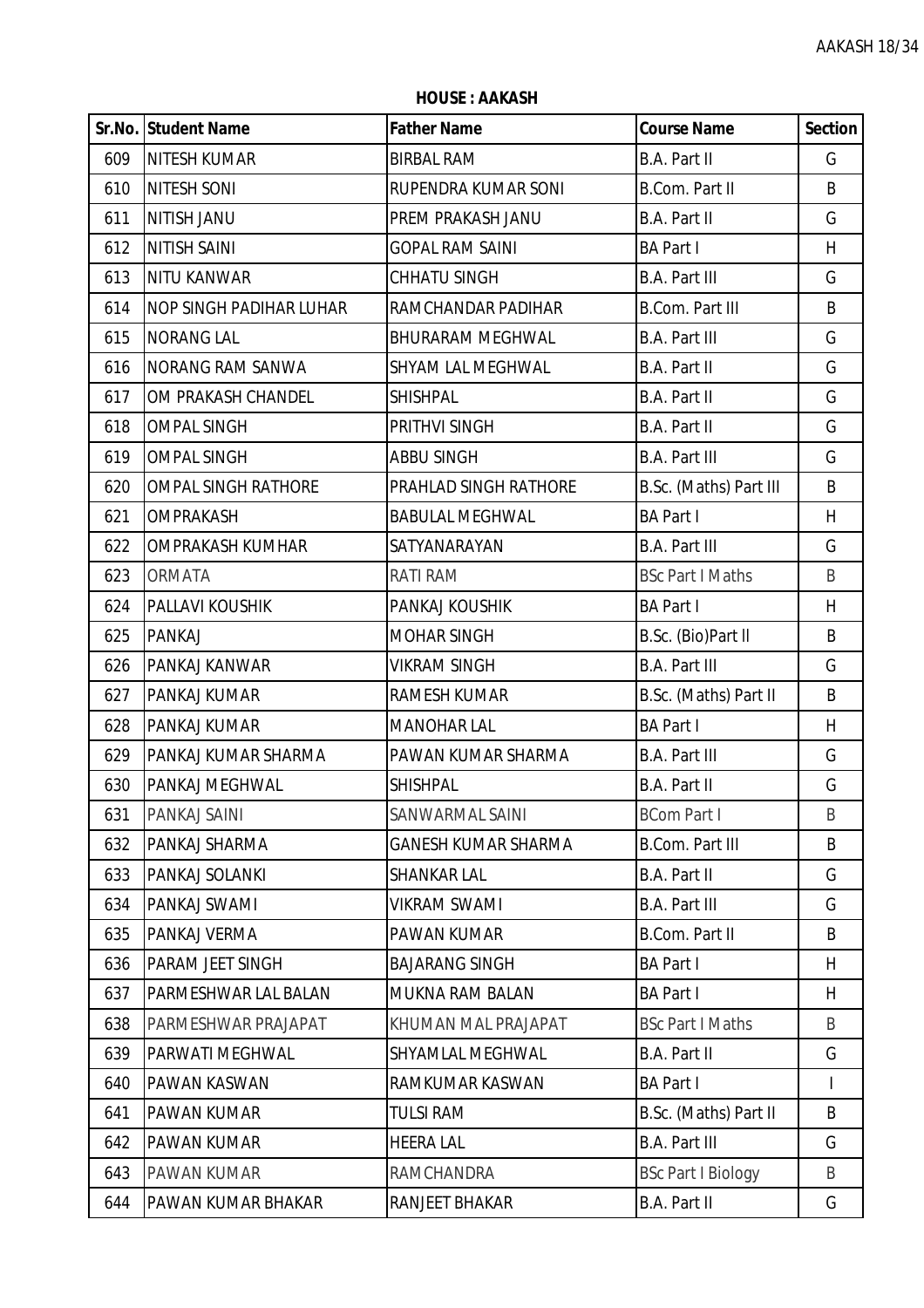|     | Sr.No. Student Name      | <b>Father Name</b>         | <b>Course Name</b>        | <b>Section</b> |
|-----|--------------------------|----------------------------|---------------------------|----------------|
| 645 | <b>PAWAN KUMAR KHATI</b> | <b>GANPAT RAM KHATI</b>    | B.Sc. (Maths) Part III    | B              |
| 646 | PAWAN KUMAR MODI         | MAHENDRA KUMAR MODI        | <b>B.Com. Part III</b>    | B              |
| 647 | PAWAN KUMAR RAO          | MULCHAND RAO               | <b>BA Part I</b>          |                |
| 648 | <b>PINKEY KANWAR</b>     | <b>SHER SINGH</b>          | <b>BA Part I</b>          |                |
| 649 | <b>PINKI</b>             | PAWAN KUMAR JOSHI          | B.Sc. (Bio)Part III       | B              |
| 650 | <b>PINKI KUMARI</b>      | <b>SUMER SINGH</b>         | B.Sc. (Bio)Part II        | B              |
| 651 | <b>PINKI SAINI</b>       | <b>SHYAM SUNDER SAINI</b>  | <b>B.A. Part II</b>       | G              |
| 652 | PINKU                    | <b>RAJVEER SINGH</b>       | <b>B.A. Part III</b>      | G              |
| 653 | PINTU CHAWLA             | PREM KUMAR CHAWLA          | <b>BA Part I</b>          | $\mathbf{I}$   |
| 654 | <b>POOJA</b>             | <b>CHHAGAN SINGH DHOLI</b> | <b>B.A. Part II</b>       | G              |
| 655 | <b>POOJA</b>             | <b>VINOD MEGHWAL</b>       | <b>B.A. Part III</b>      | G              |
| 656 | POOJA                    | <b>VIDHYADHAR</b>          | <b>BA Part I</b>          | T              |
| 657 | <b>POOJA</b>             | MOOL CHAND                 | <b>BA Part I</b>          | $\mathsf{I}$   |
| 658 | <b>POOJA</b>             | RAM KUMAR CHHAPUNIYA       | <b>BA Part I</b>          | $\mathsf{I}$   |
| 659 | POOJA BAROR              | <b>SANWAR MAL</b>          | <b>B.A. Part III</b>      | G              |
| 660 | POOJA BHAKAR             | KISHNARAM BHAKAR           | <b>BA Part I</b>          | $\mathsf{I}$   |
| 661 | POOJA JAT                | MAHAVEER PRASAD JAT        | <b>BA Part I</b>          |                |
| 662 | POOJA KANWAR             | NARENDRA SINGH             | <b>B.A. Part III</b>      | G              |
| 663 | POOJA KANWAR             | <b>BAGH SINGH RATHORE</b>  | <b>BA Part I</b>          | $\mathbf{I}$   |
| 664 | POOJA KANWAR             | <b>MANOHAR SINGH</b>       | <b>BSc Part I Biology</b> | B              |
| 665 | POOJA KASWAN             | RANJEET SINGH KASWAN       | <b>B.A. Part III</b>      | H              |
| 666 | POOJA KHEMKA             | <b>GOVIND RAM</b>          | B.Sc. (Bio)Part II        | B              |
| 667 | POOJA KUMARI             | RAKESH KUMAR               | B.Sc. (Bio)Part III       | B              |
| 668 | POOJA KUMARI             | <b>MANI RAM</b>            | B.Sc. (Maths) Part III    | B              |
| 669 | POOJA KUMARI DUDI        | <b>AMAR SINGH DUDI</b>     | <b>BA Part I</b>          | T              |
| 670 | POOJA KUMARI KASWAN      | RAJ KUMAR KASWAN           | <b>B.A. Part II</b>       | G              |
| 671 | POOJA MAHALA             | <b>MOHANARAM</b>           | <b>B.A. Part III</b>      | H              |
| 672 | POOJA MEENA              | <b>MADAN LAL MEENA</b>     | <b>B.A. Part II</b>       | M              |
| 673 | POOJA NAIN               | <b>OM PRAKASH</b>          | <b>BA Part I</b>          | L              |
| 674 | POOJA PANWAR             | <b>TARA CHAND</b>          | <b>B.A. Part II</b>       | G              |
| 675 | POOJA PRAJAPAT           | BHANWAR LAL PRAJAPAT       | <b>BSc Part I Biology</b> | B              |
| 676 | POOJA ROYAL              | <b>HARI KRISHAN</b>        | <b>B.A. Part II</b>       | H              |
| 677 | POOJA SABLANIA           | RAM PRASAD SABLANIA        | B.Sc. (Maths) Part II     | B              |
| 678 | POOJA SAIN               | <b>HARI RAM</b>            | <b>BA Part I</b>          |                |
| 679 | POOJA SAINI              | MANGTURAM SAINI            | <b>BA Part I</b>          | $\mathbf{I}$   |
| 680 | POOJA SEVDA              | BANWARI LAL SEVDA          | <b>B.Com. Part II</b>     | B              |

**HOUSE : AAKASH**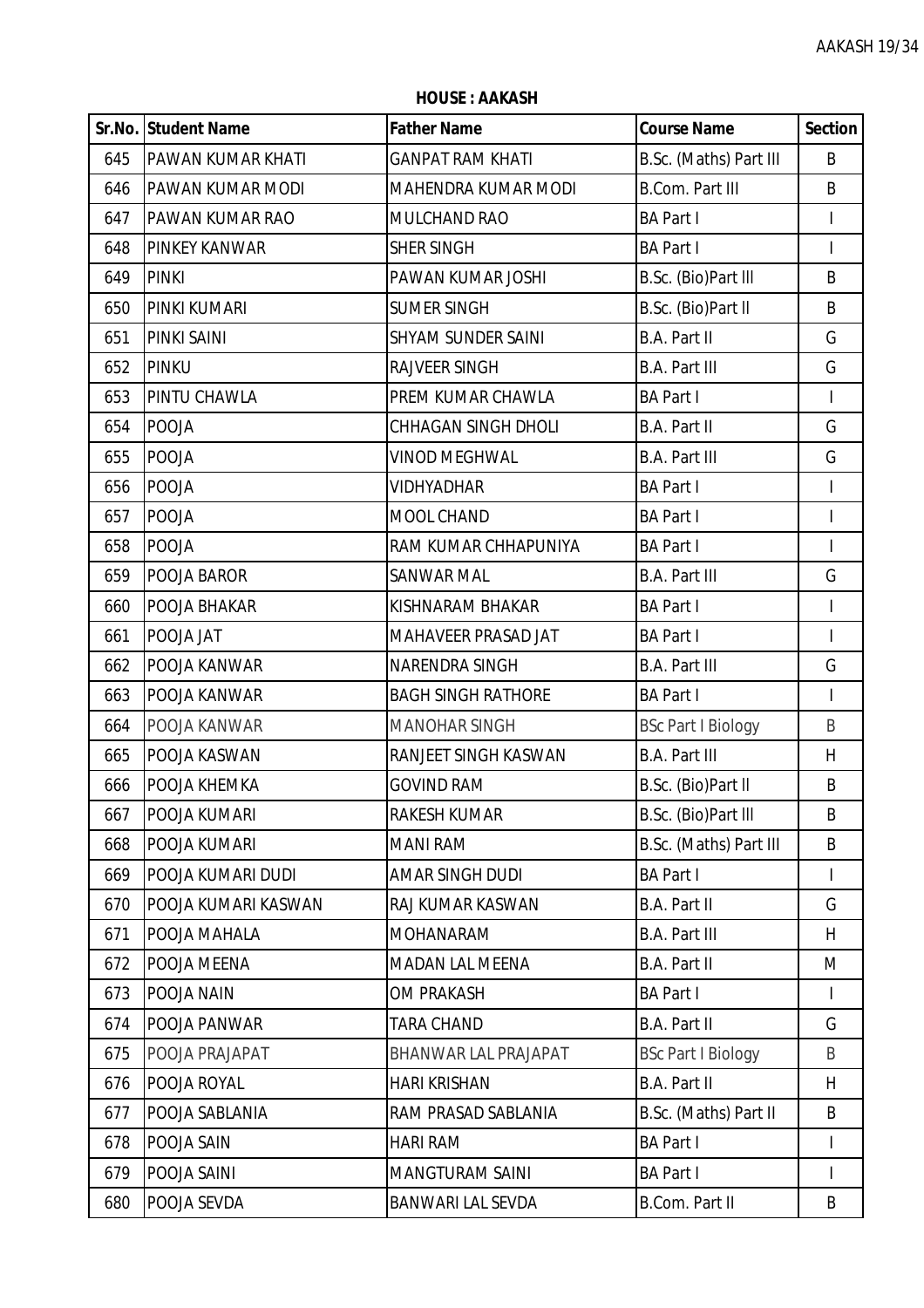|     | Sr.No. Student Name    | <b>Father Name</b>            | <b>Course Name</b>        | <b>Section</b> |
|-----|------------------------|-------------------------------|---------------------------|----------------|
| 681 | POOJA SHARMA           | RAJENDRA SHARMA               | <b>B.A. Part II</b>       | H              |
| 682 | POOJA SHARMA           | <b>BHANWAR LAL SHARMA</b>     | <b>B.A. Part III</b>      | H              |
| 683 | POOJA SUNDA            | <b>KALU RAM</b>               | <b>BSc Part I Maths</b>   | B              |
| 684 | <b>POONAM</b>          | <b>PURA RAM</b>               | B.A. Part II              | H              |
| 685 | <b>POONAM</b>          | <b>NANDLAL SWAMI</b>          | <b>B.A. Part III</b>      | H              |
| 686 | <b>POONAM</b>          | <b>KARAN SINGH KASWAN</b>     | <b>BSc Part I Biology</b> | B              |
| 687 | POONAM CHAND           | <b>GIRDHARI LAL</b>           | <b>BA Part I</b>          | $\mathsf{I}$   |
| 688 | POONAM DANODIYA        | TILOKCHAND DANODIYA           | <b>B.A. Part II</b>       | H              |
| 689 | POONAM JAT             | HARIRAM JAT                   | <b>B.A. Part III</b>      | H              |
| 690 | POONAM KANWAR          | SURENDRA SINGH                | B.A. Part II              | H              |
| 691 | POONAM KANWAR          | <b>MANIRAM</b>                | B.A. Part II              | H              |
| 692 | POONAM KANWAR          | <b>KARNI SINGH TANWAR</b>     | B.Sc. (Bio)Part II        | B              |
| 693 | POONAM KHICHAR         | <b>HARLAL KHICHAR</b>         | <b>BA Part I</b>          | T              |
| 694 | POONAM KUMARI          | <b>BHANWAR SINGH KHARDIYA</b> | B.A. Part II              | H              |
| 695 | POONAM KUMARI          | <b>JAGDISH MEGHWAL</b>        | <b>B.A. Part III</b>      | H              |
| 696 | POONAM MEENA           | <b>SHANKAR LAL MEENA</b>      | <b>BA Part I</b>          | $\mathsf{I}$   |
| 697 | POONAM NYOL            | <b>GOPI CHAND</b>             | <b>B.A. Part III</b>      | H              |
| 698 | POONAM PANWAR          | <b>RANJEET PANWAR</b>         | <b>B.A. Part II</b>       | $\sf H$        |
| 699 | POONAM SAINI           | <b>BAL CHAND SAINI</b>        | <b>BA Part I</b>          | $\mathbf{I}$   |
| 700 | POONAM SHARMA          | PAWAN KUMAR SHARMA            | <b>B.A. Part III</b>      | H              |
| 701 | <b>PRADEEP</b>         | <b>NORANG RAM</b>             | <b>BA Part I</b>          |                |
| 702 | PRADEEP GADHWAL        | <b>GAJANAND</b>               | <b>BCom Part I</b>        | B              |
| 703 | IPRADEEP KUMAR         | BHANWAR LAL                   | B.A. Part II              | H              |
| 704 | pradeep saini          | suresh kumar saini            | B.Sc. (Maths) Part II     | $\mathcal{C}$  |
| 705 | PRADEEP SHARMA         | <b>BRAHMANAND SHARMA</b>      | B.Sc. (Maths) Part II     | B              |
| 706 | <b>PRADEEP SHYORAN</b> | PRABHU RAM SHYORAN            | <b>BA Part I</b>          |                |
| 707 | PRADEEP SINGH          | <b>MAHENDRA SINGH</b>         | <b>B.A. Part II</b>       | H              |
| 708 | PRAGATI PRAJAPAT       | <b>SHANKAR LAL PRAJAPAT</b>   | <b>B.A. Part III</b>      | H              |
| 709 | PRAGYA KANODIA         | <b>AJAY KANODIA</b>           | B.Com. Part II            | B              |
| 710 | <b>PRAKASH</b>         | KISHAN LAL NAYAK              | <b>BA Part I</b>          | $\mathsf J$    |
| 711 | PRAKASH CHANDRA        | PANNA LAL PRAJAPAT            | <b>B.Com. Part III</b>    | B              |
| 712 | PRAKASH SHARMA         | <b>BANSHI LAL SHARMA</b>      | <b>B.A. Part III</b>      | H              |
| 713 | PRAMOD JOIYA           | <b>MANGEE LAL</b>             | <b>B.A. Part II</b>       | H              |
| 714 | PRAMOD KUMAR           | <b>SUMER BALARA</b>           | <b>BA Part I</b>          | J              |
| 715 | PRAMOD KUMAR           | <b>LAL CHAND</b>              | <b>BSc Part I Maths</b>   | B              |
| 716 | PRAMOD SINGH           | <b>PRATAP SINGH</b>           | <b>B.A. Part III</b>      | H              |

**HOUSE : AAKASH**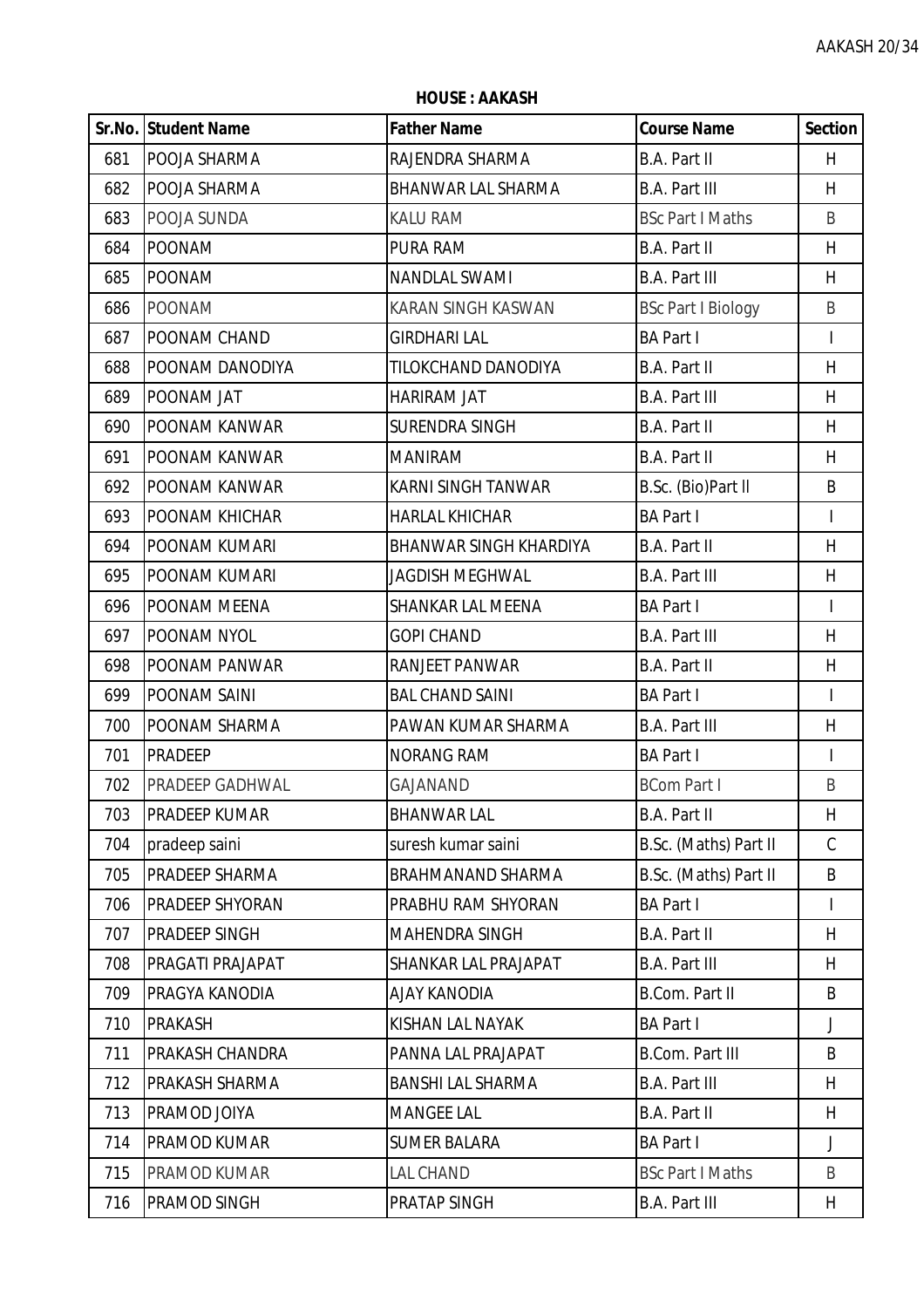|     | Sr.No. Student Name          | <b>Father Name</b>           | <b>Course Name</b>        | <b>Section</b> |
|-----|------------------------------|------------------------------|---------------------------|----------------|
| 717 | <b>PRASANT KUMAR MEEL</b>    | <b>PYARELAL MEEL</b>         | <b>BA Part I</b>          | $\mathsf{J}$   |
| 718 | <b>PRATAP KUMAR PRAJAPAT</b> | SHARWAN KUMAR                | B.A. Part II              | H              |
| 719 | PRATIBHA PRAJAPAT            | DHANNARAM PRAJAPAT           | B.Sc. (Bio)Part II        | B              |
| 720 | PRATIBHA SHARMA              | CHHAGAN LAL SHARMA           | <b>BSc Part I Biology</b> | B              |
| 721 | <b>PRAVEEN</b>               | <b>MANSWAROOP</b>            | <b>B.A. Part II</b>       | H              |
| 722 | <b>PRAVEEN KUMAR</b>         | <b>MANOJ KUMAR</b>           | <b>BA Part I</b>          | $\mathsf{J}$   |
| 723 | PRAVIN KUMAR YOGI            | <b>NEMI CHAND YOGI</b>       | <b>BCom Part I</b>        | B              |
| 724 | PRAVINDRA KUMAR              | <b>BALVEER SINGH</b>         | <b>BA Part I</b>          | $\mathsf{J}$   |
| 725 | <b>PREETI</b>                | <b>SHANKAR LAL</b>           | B.Sc. (Maths) Part III    | B              |
| 726 | PREETI SHARMA                | <b>MANGI LAL SHARMA</b>      | <b>BA Part I</b>          | $\mathsf{J}$   |
| 727 | PREETI SIHAG                 | <b>MAHAVEER PRASAD SIHAG</b> | <b>B.A. Part III</b>      | H              |
| 728 | <b>PREM KUMAR</b>            | <b>MANOHAR LAL</b>           | B.Sc. (Bio)Part III       | B              |
| 729 | PREM SINGH                   | <b>BHANWAR SINGH</b>         | <b>BA Part I</b>          | $\mathsf{J}$   |
| 730 | <b>PRERANA</b>               | CHETRAM                      | B.A. Part II              | H              |
| 731 | PRITAM NAIN                  | RAJENDRA PRASAD              | <b>BSc Part I Maths</b>   | B              |
| 732 | <b>PRITI VERMA</b>           | <b>ASHOK KUMAR VERMA</b>     | B.Sc. (Maths) Part II     | B              |
| 733 | <b>PRIYA</b>                 | RAMESH SINGH                 | <b>BA Part I</b>          | $\mathsf J$    |
| 734 | PRIYA BABAL                  | <b>MAHAVEER PRASAD</b>       | <b>B.A. Part III</b>      | H              |
| 735 | <b>PRIYANKA</b>              | PRATAP BHAMBHU               | B.A. Part II              | H              |
| 736 | <b>PRIYANKA</b>              | BHANWARLAL MEGHWAL           | B.Sc. (Bio)Part II        | B              |
| 737 | PRIYANKA                     | <b>RAMKISHAN</b>             | <b>B.A. Part III</b>      | H              |
| 738 | PRIYANKA AJARIWAL            | PURUSHOTAM LAL AJARIWAL      | B.Com. Part II            | $\mathcal{C}$  |
| 739 | IPRIYANKA CHARAN             | <b>CHAIN DAN</b>             | <b>BA Part I</b>          |                |
| 740 | PRIYANKA GUDESRIA            | RAKESH KUMAR GUDESRIA        | <b>BSc Part I Biology</b> | B              |
| 741 | PRIYANKA JANGIR              | SANTOSH JANGIR               | <b>BA Part I</b>          | $\mathsf{J}$   |
| 742 | PRIYANKA KANWAR              | <b>BABU SINGH</b>            | B.A. Part II              | H              |
| 743 | PRIYANKA KANWAR              | <b>BISHAN SINGH</b>          | <b>BA Part I</b>          | J              |
| 744 | PRIYANKA KASWAN              | <b>GUGAN RAM</b>             | <b>B.A. Part III</b>      | H              |
| 745 | PRIYANKA KUMARI BARWAR       | <b>ASHOK KUMAR</b>           | B.Sc. (Bio)Part III       | B              |
| 746 | PRIYANKA MEGHWAL             | <b>OMPRAKASH MEGHWAL</b>     | B.A. Part II              | H              |
| 747 | PRIYANKA MEGHWAL             | <b>SANT LAL</b>              | B.Sc. (Bio)Part II        | $\mathcal{C}$  |
| 748 | PRIYANKA MEGHWAL             | <b>MANIRAM MEGHWAL</b>       | <b>BA Part I</b>          | $\mathsf J$    |
| 749 | PRIYANKA MUHAL               | <b>INDER CHAND MUHAL</b>     | <b>B.A. Part III</b>      | H              |
| 750 | PRIYANKA PRAJAPAT            | <b>SHANKAR LAL PRAJAPAT</b>  | B.A. Part II              | H              |
| 751 | PRIYANKA PRAJAPAT            | BANWARI LAL PRAJAPAT         | B.Sc. (Bio)Part II        | B              |
| 752 | PRIYANKA RANWAN              | RAMKUMAR RANWAN              | <b>B.A. Part III</b>      |                |

**HOUSE : AAKASH**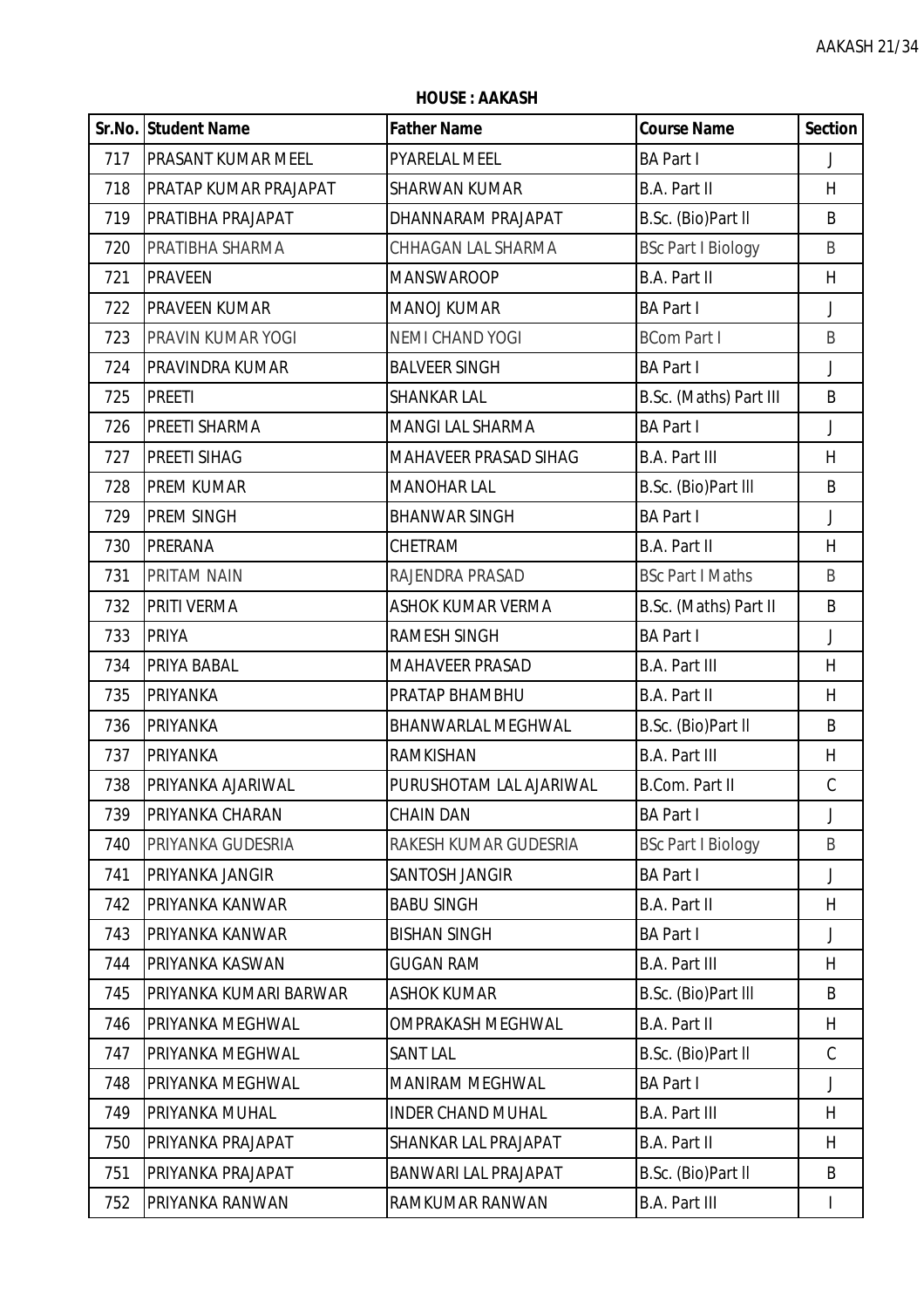|     | <b>HOUSE: AAKASH</b>    |                             |                           |                          |  |
|-----|-------------------------|-----------------------------|---------------------------|--------------------------|--|
|     | Sr.No. Student Name     | <b>Father Name</b>          | <b>Course Name</b>        | <b>Section</b>           |  |
| 753 | PRIYANKA SAINI          | <b>VINOD SAINI</b>          | <b>BA Part I</b>          | J                        |  |
| 754 | PRIYANKA SARAN          | <b>GORU RAM SARAN</b>       | <b>B.A. Part III</b>      | $\mathsf{I}$             |  |
| 755 | PRIYANKA SHARMA         | <b>BHANU PRAKASH</b>        | B.A. Part II              | H                        |  |
| 756 | <b>PUNAM</b>            | <b>RANVEER BAJAR</b>        | <b>B.A. Part II</b>       | H                        |  |
| 757 | <b>PUNIT JANGIR</b>     | <b>VIDHYADHAR JANGIR</b>    | <b>B.A. Part III</b>      | $\overline{\phantom{a}}$ |  |
| 758 | <b>PUSHKAR PARIHAR</b>  | <b>TULSI PARIHAR</b>        | <b>BA Part I</b>          | J                        |  |
| 759 | <b>PUSHPA</b>           | RAKESH KUMAR                | <b>B.A. Part III</b>      | L                        |  |
| 760 | RACHANA BHATI           | RAKESH KUMAR BHATI          | <b>B.Com. Part III</b>    | B                        |  |
| 761 | RADHESHYAM              | LAXMAN SINGH                | B.A. Part II              | $\mathsf{I}$             |  |
| 762 | <b>RAHAMTULLA</b>       | MOHAMMED HASAN              | <b>BA Part I</b>          | J                        |  |
| 763 | <b>RAHINA</b>           | <b>HUSAIN KHAN</b>          | <b>B.A. Part III</b>      | T                        |  |
| 764 | <b>RAHUL</b>            | ROHITASH KUMAR              | <b>BSc Part I Maths</b>   | $\mathcal{C}$            |  |
| 765 | RAHUL BHARGAV           | SANJAY KUMAR BHARGAV        | <b>BA Part I</b>          | $\mathsf J$              |  |
| 766 | RAHUL BUNDELA           | <b>NANURAM BUNDELA</b>      | <b>B.A. Part II</b>       | $\mathbf{I}$             |  |
| 767 | RAHUL CHOUHAN           | SHREE RAM CHOUHAN           | <b>BCom Part I</b>        | B                        |  |
| 768 | RAHUL INDORIA           | PRAHALAD RAI                | B.Sc. (Maths) Part III    | $\mathcal{C}$            |  |
| 769 | RAHUL KUMAR SANSI       | <b>GULAB RAM</b>            | <b>BA Part I</b>          | J                        |  |
| 770 | RAHUL KUMAR SHARMA      | <b>BUDHRAM SHARMA</b>       | <b>B.A. Part III</b>      | $\overline{\phantom{a}}$ |  |
| 771 | RAHUL MAHARSHI          | <b>VINOD KUMAR MAHARSHI</b> | <b>BSc Part I Biology</b> | $\mathsf C$              |  |
| 772 | RAHUL PEEPLWA           | MAHENDRA KUMAR PEEPLWA      | <b>B.Com. Part III</b>    | B                        |  |
| 773 | <b>RAHUL SINGH</b>      | <b>AABU SINGH</b>           | <b>BA Part I</b>          | J                        |  |
| 774 | RAJ KUMAR RAO           | DEV KARAN RAO               | <b>BSc Part I Maths</b>   | С                        |  |
| 775 | RAJANI SAINI            | SANWAR MAL                  | B.A. Part II              | I                        |  |
| 776 | RAJAT RAJOTIA           | <b>BRAHMANAND RAJOTIA</b>   | <b>BCom Part I</b>        | B                        |  |
| 777 | RAJBALA SIHAG           | LAL CHAND SIHAG             | <b>B.A. Part III</b>      | I                        |  |
| 778 | <b>RAJENDER KUMAR</b>   | PRATAP KHICHAR              | <b>BA Part I</b>          | J                        |  |
| 779 | <b>RAJENDRA</b>         | <b>HARIPRASAD</b>           | B.Sc. (Bio)Part II        | B                        |  |
| 780 | RAJENDRA KUMAR GHINTALA | <b>UDAMI RAM GHINTALA</b>   | <b>B.A. Part III</b>      | $\mathbf{I}$             |  |
| 781 | RAJENDRA KUMAR SONI     | PRAKASH CHANDRA SONI        | B.Sc. (Maths) Part III    | $\mathsf C$              |  |
| 782 | RAJENDRA MOTHSARA       | KUMBHARAM                   | B.A. Part II              | $\mathsf{I}$             |  |
| 783 | RAJENDRA SINGH          | <b>MAN SINGH</b>            | <b>BA Part I</b>          | J                        |  |
| 784 | RAJESH KASWAN           | PEMA RAM                    | <b>BA Part I</b>          | K                        |  |
| 785 | <b>RAJESH KUMAR</b>     | <b>NAND LAL</b>             | <b>B.A. Part II</b>       | $\mathsf{I}$             |  |
| 786 | <b>RAJESH KUMAR</b>     | <b>BHAGIRATH</b>            | <b>BA Part I</b>          | K                        |  |
| 787 | RAJESH KUMAR MEENA      | CHHOTU MEENA                | B.A. Part III             |                          |  |

788 RAJESH MEENA VIDHADHAR MEENA B.Sc. (Bio)Part II C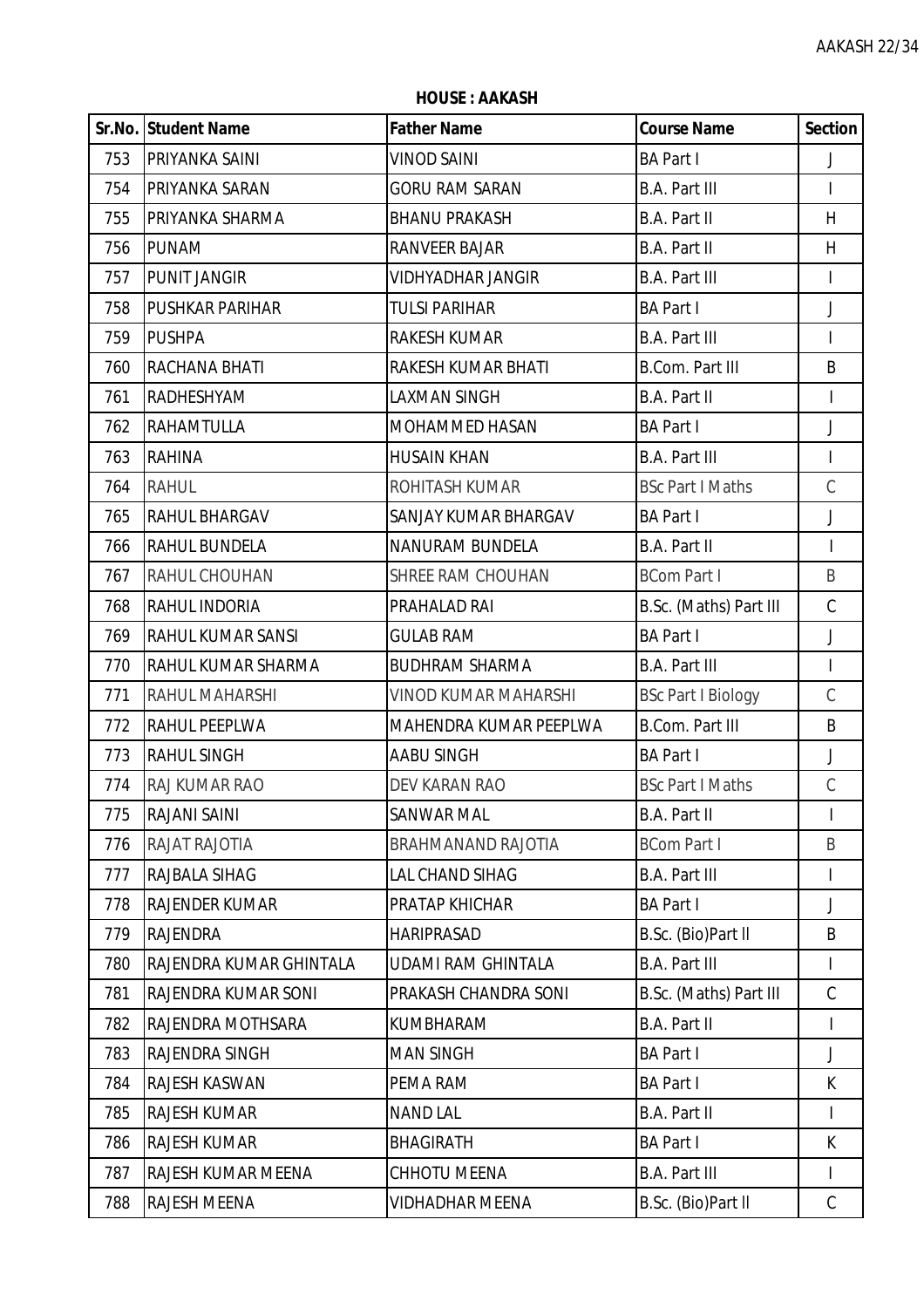|     | Sr.No. Student Name    | <b>Father Name</b>            | <b>Course Name</b>      | <b>Section</b> |
|-----|------------------------|-------------------------------|-------------------------|----------------|
| 789 | RAJKUMAR MEGHWAWL      | <b>RANJEET MEGHWAL</b>        | <b>B.A. Part III</b>    | $\mathbf{I}$   |
| 790 | RAJKUMARI GURJAR       | <b>KANARAM GURJAR</b>         | B.A. Part II            |                |
| 791 | RAJNEESH GODARA        | <b>SURESH GODARA</b>          | <b>BA Part I</b>        | K.             |
| 792 | <b>RAJPAL</b>          | PRAHLAD RAM SWAMI             | <b>B.A. Part III</b>    | $\mathbf{I}$   |
| 793 | <b>RAJPAL RANWA</b>    | JAGDISH PARSHAD RANWA         | B.A. Part II            | $\mathsf{I}$   |
| 794 | <b>RAJSHRI RATHORE</b> | <b>NARENDRA SINGH RATHORE</b> | <b>BA Part I</b>        | K              |
| 795 | RAJVEER CHANDELIYA     | RAMCHANDRA CHANDELIYA         | <b>BA Part I</b>        | K              |
| 796 | <b>RAKESH</b>          | CHOKHCHAND                    | B.A. Part II            |                |
| 797 | <b>RAKESH KUMAR</b>    | <b>TEJPAL</b>                 | <b>B.A. Part II</b>     | $\mathsf{I}$   |
| 798 | <b>RAKESH KUMAR</b>    | RAMESHWAR LAL                 | <b>B.A. Part III</b>    | $\mathbf{I}$   |
| 799 | <b>RAKESH KUMAR</b>    | <b>BANWARI LAL</b>            | <b>BA Part I</b>        | K              |
| 800 | <b>RAKESH KUMAR</b>    | <b>GIRDHARI LAL GURJAR</b>    | <b>BA Part I</b>        | K              |
| 801 | RAKESH KUMAR MAHIYA    | NIRANARAM MAHIYA              | B.A. Part II            | $\mathbf{I}$   |
| 802 | RAKESH KUMAR NAYAK     | SAHIRAM NAYAK                 | B.Sc. (Bio)Part III     | B              |
| 803 | RAKESH KUMAR SHARMA    | <b>SURESH KUMAR SHARMA</b>    | B.Sc. (Maths) Part II   | B              |
| 804 | RAKESH KUMAR TALANIA   | <b>SOHAN LAL TALANIA</b>      | B.Sc. (Maths) Part III  | $\mathsf C$    |
| 805 | RAKESH MEGHWAL         | <b>GULAB CHAND</b>            | B.A. Part II            |                |
| 806 | <b>RAKESH NYOL</b>     | <b>NEMICHAND</b>              | <b>BA Part I</b>        | K              |
| 807 | <b>RAKESH THALOR</b>   | <b>MAHESH KUMAR THALOR</b>    | <b>BA Part I</b>        | K              |
| 808 | RAKSHA MEGHWAL         | PREM CHAND MEGHWAL            | <b>B.A. Part III</b>    | T              |
| 809 | RAM NIWAS SARAN        | <b>MAHENDRA</b>               | <b>BA Part I</b>        | K              |
| 810 | RAMAKANT SHARMA        | <b>SHYAM SUNDER SHARMA</b>    | <b>B.Com. Part II</b>   | $\mathcal{C}$  |
| 811 | <b>RAMAWATAR</b>       | <b>RAMRIKH</b>                | <b>BA Part I</b>        | K              |
| 812 | RAMDHAN MEGHWAL        | <b>BUDDHA RAM</b>             | <b>B.A. Part III</b>    |                |
| 813 | RAMESH                 | DAYARAM GODARA                | B.A. Part II            |                |
| 814 | RAMESH                 | <b>KRISHAN GOPAL</b>          | <b>BSc Part I Maths</b> | $\mathcal{C}$  |
| 815 | RAMESH DHETARWAL       | RAM PRATAP DHETARWAL          | B.Sc. (Bio)Part II      | B              |
| 816 | <b>RAMESH KUMAR</b>    | NATHU RAM SHARMA              | <b>BA Part I</b>        | K.             |
| 817 | RAMESH KUMAR MAHICH    | <b>SHIVLAL</b>                | <b>B.A. Part II</b>     | L              |
| 818 | RAMKARAN DHANAK        | <b>BHANIRAM</b>               | <b>BA Part I</b>        | K              |
| 819 | RAMKARAN SWAMI         | <b>CHORU LAL SWAMI</b>        | <b>B.A. Part III</b>    |                |
| 820 | <b>RAMNIWAS</b>        | TARACHAND                     | <b>B.A. Part II</b>     |                |
| 821 | RAMNIWAS MEHRA         | <b>BHANWAR LAL</b>            | <b>BA Part I</b>        | K.             |
| 822 | RAMSWAROOP KULHARI     | SANWAR MAL KULHARI            | <b>BA Part I</b>        | K              |
| 823 | RANGOLI SHARMA         | KAILASH CHANDRA SHARMA        | <b>B.A. Part III</b>    | T              |
| 824 | RANJANA KUMARI         | SHEESHRAM                     | B.A. Part II            |                |

**HOUSE : AAKASH**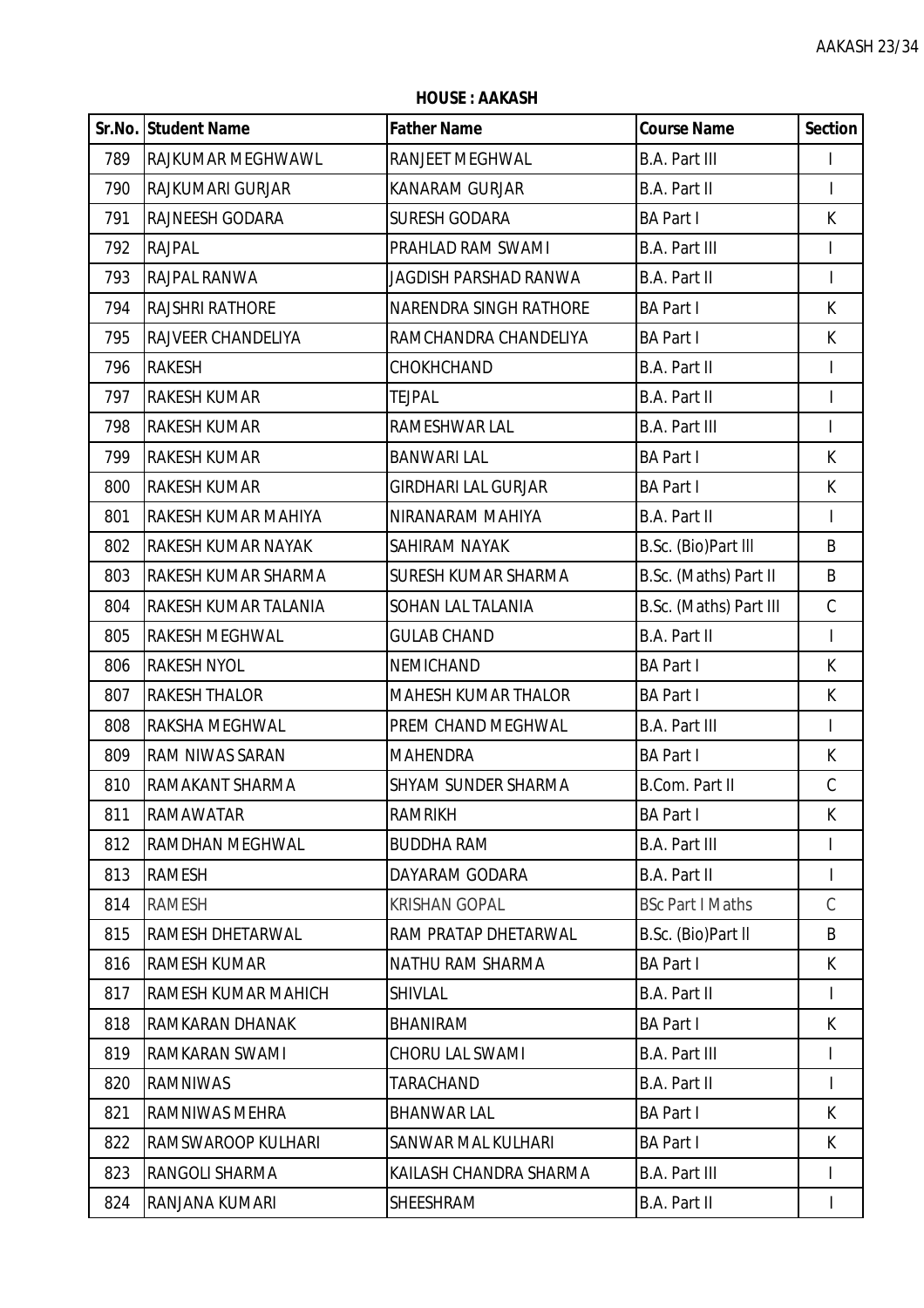|     | Sr.No. Student Name    | <b>Father Name</b>          | <b>Course Name</b>        | <b>Section</b> |
|-----|------------------------|-----------------------------|---------------------------|----------------|
| 825 | <b>RANVEER DHANAK</b>  | <b>SOHAN LAL</b>            | <b>BA Part I</b>          | K.             |
| 826 | <b>RAVEENA</b>         | <b>RUPCHAND</b>             | <b>B.A. Part III</b>      | L              |
| 827 | RAVI BHARGAV           | NANDLAL BHARGAV             | <b>BA Part I</b>          | K              |
| 828 | <b>RAVI KHERIWAL</b>   | <b>OM PRAKASH</b>           | B.Sc. (Bio)Part III       | B              |
| 829 | <b>RAVI KUMAR</b>      | <b>HANSRAJ PACHAR</b>       | <b>B.A. Part II</b>       | L              |
| 830 | <b>RAVI KUMAR</b>      | <b>JAI SINGH</b>            | <b>BA Part I</b>          | K              |
| 831 | RAVI KUMAR RAO         | <b>GORU RAM RAO</b>         | <b>B.A. Part III</b>      | J              |
| 832 | <b>RAVI PAREEK</b>     | <b>SHRAWAN KUMAR PAREEK</b> | <b>B.Com. Part III</b>    | B              |
| 833 | <b>RAVIKANT JANGIR</b> | TARACHAND JANGIR            | <b>BSc Part I Maths</b>   | $\mathsf C$    |
| 834 | <b>RAVINA</b>          | <b>SUMER SINGH</b>          | <b>BA Part I</b>          | $\mathsf{K}$   |
| 835 | <b>RAVINDRA</b>        | <b>JAY SINGH</b>            | <b>B.A. Part II</b>       | T              |
| 836 | RAVINDRA KUMAR         | <b>MAI LAL</b>              | <b>BSc Part I Biology</b> | $\mathsf C$    |
| 837 | RAVINDRA KUMAR DEVRA   | RAGHUVEER SINGH DEVRA       | <b>BA Part I</b>          | $\mathsf{K}$   |
| 838 | RAVINDRA SAINI         | <b>OM PRAKASH</b>           | <b>B.A. Part III</b>      | J              |
| 839 | RAVIROSHAN             | <b>OMPRAKASH NAYAK</b>      | <b>BA Part I</b>          | $\mathsf{L}$   |
| 840 | REENA KUMARI SWAMI     | <b>MEGHA DAS SWAMI</b>      | <b>B.A. Part III</b>      | $\mathsf J$    |
| 841 | <b>REHANA</b>          | <b>HIDAYAT KHAN</b>         | <b>BA Part I</b>          | $\mathsf{L}$   |
| 842 | <b>REKHA BAROR</b>     | <b>ASHOK KUMAR BAROR</b>    | B.Sc. (Maths) Part II     | B              |
| 843 | <b>REKHA GURJAR</b>    | SATYANARAYAN GURJAR         | B.A. Part II              | T              |
| 844 | REKHA KANWAR           | <b>BAJRANG SINGH</b>        | <b>B.A. Part III</b>      | $\mathsf{J}$   |
| 845 | <b>REKHA MEENA</b>     | RAMKUMAR MEENA              | <b>BA Part I</b>          | L              |
| 846 | REKHA PRAJAPAT         | RAJKUMAR PRAJAPAT           | B.Sc. (Bio)Part II        | B              |
| 847 | IRENU KANWAR           | UDAY SINGH RATHORE          | <b>BA Part I</b>          | L              |
| 848 | <b>RENU SHARMA</b>     | JAI PRAKASH SHARMA          | B.Sc. (Bio)Part III       | B              |
| 849 | RENUKA SHARMA          | RAJKUMAR SHARMA             | B.Com. Part II            | $\mathsf C$    |
| 850 | RICHA SHARMA           | PAWAN KUMAR SHARMA          | B.Sc. (Bio)Part II        | $\mathcal{C}$  |
| 851 | RICHHPAL               | <b>BALWAN SINGH</b>         | B.A. Part II              | T              |
| 852 | RIKAM KUMARI           | <b>MAHENDRA SINGH</b>       | <b>BA Part I</b>          | L              |
| 853 | <b>RINKU BHATI</b>     | <b>SURENDRA SINGH BHATI</b> | <b>BCom Part I</b>        | B              |
| 854 | RINKU SAINI            | <b>MAHAVEER SAINI</b>       | <b>B.A. Part III</b>      | J              |
| 855 | RITIK BOYAT            | <b>JAGDISH PRASAD</b>       | <b>BSc Part I Maths</b>   | $\mathcal{C}$  |
| 856 | RITIKA SHARMA          | RAJENDRA KUMAR SHARMA       | B.A. Part II              | T              |
| 857 | RITIKA SHARMA          | SURESH KUMAR SHARMA         | <b>BCom Part I</b>        | B              |
| 858 | RITIKA VERMA           | KISHAN LAL VERMA            | B.Sc. (Maths) Part III    | $\mathcal{C}$  |
| 859 | <b>RITU</b>            | <b>ARJUN LAL</b>            | <b>BSc Part I Biology</b> | C              |
| 860 | RITU SHARMA            | RADHE SHYAM SHARMA          | <b>BA Part I</b>          | L              |

**HOUSE : AAKASH**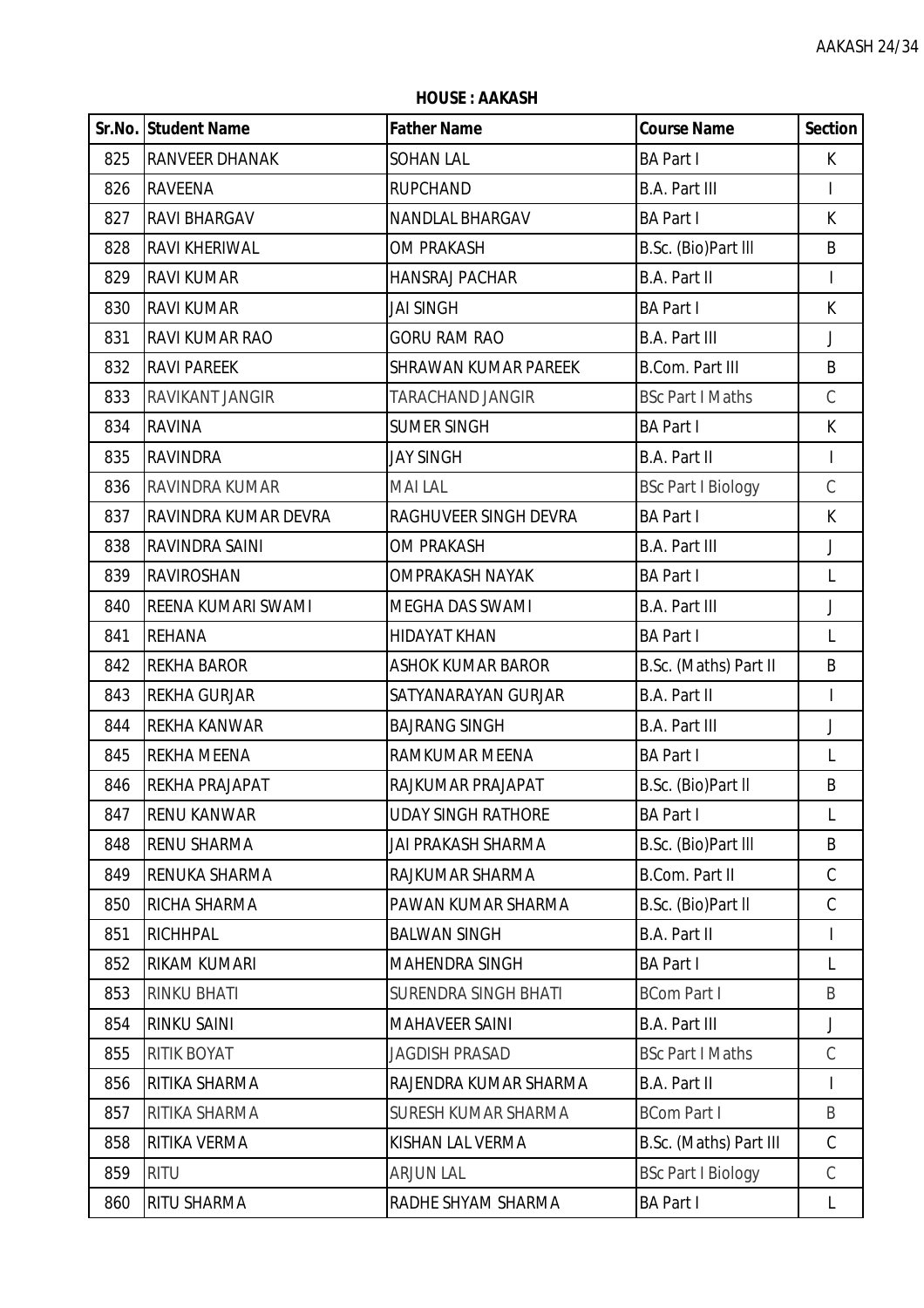**HOUSE : AAKASH**

|     | Sr.No. Student Name    | <b>Father Name</b>              | <b>Course Name</b>        | <b>Section</b> |
|-----|------------------------|---------------------------------|---------------------------|----------------|
| 861 | <b>ROHAN SAINI</b>     | <b>SURESH KUMAR SAINI</b>       | <b>B.Com. Part III</b>    | B              |
| 862 | <b>ROHIT JAT</b>       | <b>OMPRAKASH JAT</b>            | B.A. Part II              | J              |
| 863 | <b>ROHIT KUMAR</b>     | <b>MANGILAL</b>                 | <b>BA Part I</b>          | L              |
| 864 | ROHITASH BHANWARIYA    | KISHAN LAL BHANWARIYA           | <b>B.A. Part III</b>      | J              |
| 865 | <b>ROHITASH KUMAR</b>  | <b>MOHAN RAM</b>                | B.A. Part II              | J              |
| 866 | <b>ROMIL SINGH</b>     | VIRENDRA SINGH                  | <b>BA Part I</b>          | L              |
| 867 | <b>RONAK CHOUDHARY</b> | RAVIPRAKASH CHOUDHARY           | B.Com. Part II            | $\mathsf C$    |
| 868 | RONAK KANWAR           | NARENDRA SINGH RATHORE          | <b>BSc Part I Maths</b>   | $\mathcal{C}$  |
| 869 | ROOP CHAND             | LIKHAMA RAM                     | <b>B.A. Part III</b>      | $\mathsf J$    |
| 870 | <b>ROSHANI KHOTH</b>   | <b>CHUNA RAM KHOTH</b>          | B.Sc. (Maths) Part II     | B              |
| 871 | ROSHANI SHARMA         | RAJENDRA SHARMA                 | B.Sc. (Maths) Part III    | $\mathsf C$    |
| 872 | RUBEENA BANO           | <b>BAULLU KHAN</b>              | <b>B.A. Part II</b>       | J              |
| 873 | RUCHIKA AGARWAL        | <b>SAJJAN KUMAR</b>             | B.Sc. (Bio)Part III       | B              |
| 874 | <b>RUGHVEER</b>        | DALU RAM                        | <b>BA Part I</b>          | L              |
| 875 | <b>RUKAMANI</b>        | <b>DHARMAPAL PATIR</b>          | <b>B.A. Part III</b>      | J              |
| 876 | <b>RUKHSAR BANO</b>    | YAQOOB ALI                      | <b>B.A. Part III</b>      | J              |
| 877 | <b>RUKSANA</b>         | <b>ALLADEEN KHAN</b>            | <b>BA Part I</b>          | L              |
| 878 | <b>RUPIKA RATHORE</b>  | NARENDRA SINGH                  | B.Sc. (Bio)Part II        | $\mathsf C$    |
| 879 | SAAKSHI MEENA          | GOURISHANKAR MEENA              | <b>B.A. Part III</b>      | J              |
| 880 | <b>SACHIN</b>          | <b>SURESH KUMAR</b>             | B.A. Part II              | J              |
| 881 | <b>SACHIN</b>          | <b>INDRA SINGH</b>              | <b>BA Part I</b>          | L              |
| 882 | <b>SACHIN</b>          | RAMESH CHANDRA                  | <b>BSc Part I Biology</b> | $\mathsf C$    |
| 883 | <b>SACHIN SAINI</b>    | <b>SURENDRA SAINI</b>           | <b>BCom Part I</b>        | B              |
| 884 | <b>SACHIN SIHAG</b>    | <b>SURENDRA KUMAR</b>           | <b>BA Part I</b>          | L              |
| 885 | SADDAM                 | <b>MANIRUDEEN BHATI</b>         | <b>B.Com. Part III</b>    | $\mathcal{C}$  |
| 886 | <b>SAHINA BANO</b>     | <b>SULTAN KHAN</b>              | <b>B.A. Part III</b>      | J              |
| 887 | <b>SAJID KHAN</b>      | <b>JAPANDEEN</b>                | <b>BA Part I</b>          | $\mathsf{L}$   |
| 888 | SAJJAN SINGH SHEKHAWAT | <b>GIRDHARI SINGH SHEKHAWAT</b> | B.A. Part II              | J              |
| 889 | <b>SAKSHI</b>          | <b>MADAN LAL</b>                | B.Sc. (Bio)Part II        | C              |
| 890 | <b>SALMA BANU</b>      | <b>KHURSID KHAN</b>             | <b>BA Part I</b>          | L              |
| 891 | <b>SALONI KRIPLANI</b> | DAYAL CHAND KRIPLANI            | <b>B.Com. Part III</b>    | B              |
| 892 | <b>SAMEEM BANO</b>     | <b>BABU KHAN</b>                | B.A. Part II              | J              |
| 893 | <b>SAMEER KHAN</b>     | <b>SATAR KHAN</b>               | <b>B.A. Part III</b>      | J              |
| 894 | SAMEER KUKRA           | <b>SALEEM KUKRA</b>             | <b>BCom Part I</b>        | B              |
| 895 | SAMIRA QURESHI         | MOHAMMED MUSLIM QURESHI         | <b>BSc Part I Biology</b> | $\mathcal{C}$  |
| 896 | SAMPAT KUMAR JANGIR    | NANU RAM JANGIR                 | <b>BA Part I</b>          | L              |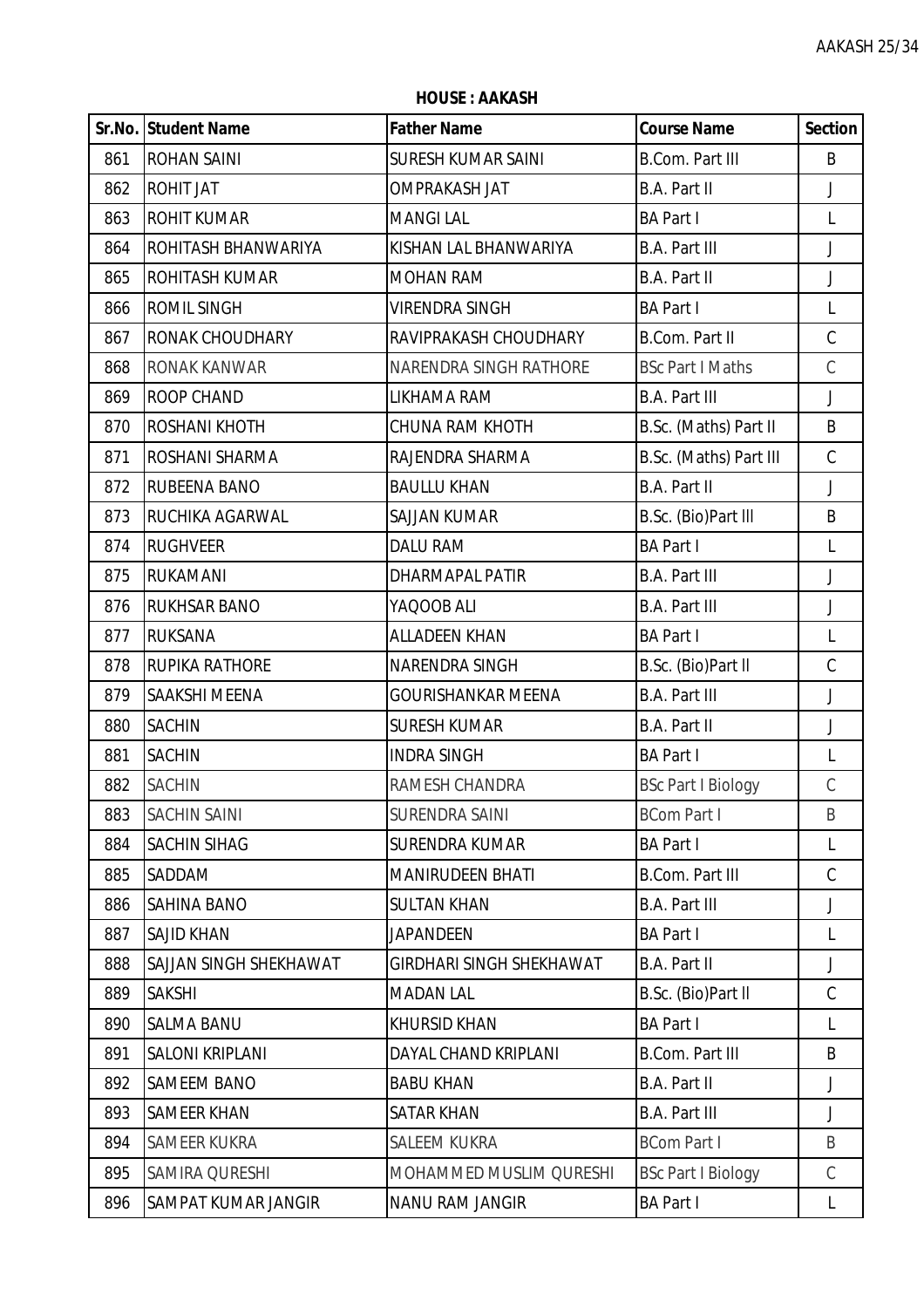**HOUSE : AAKASH**

|     | Sr.No. Student Name       | <b>Father Name</b>       | <b>Course Name</b>        | <b>Section</b> |
|-----|---------------------------|--------------------------|---------------------------|----------------|
| 897 | <b>SAMPAT SINGH</b>       | MAHENDRA SINGH           | B.Sc. (Maths) Part III    | C              |
| 898 | SANCHITRAJ RASGANIA       | <b>HANSRAJ REGAR</b>     | <b>BSc Part I Maths</b>   | $\mathsf C$    |
| 899 | SANDEEP                   | <b>HETRAM MUHAL</b>      | B.A. Part II              | $\mathsf J$    |
| 900 | SANDEEP                   | <b>ROHITASH</b>          | <b>B.A. Part III</b>      | J              |
| 901 | SANDEEP                   | <b>BHANWAR LAL</b>       | <b>BA Part I</b>          | L              |
| 902 | <b>SANDEEP KUMAR</b>      | <b>SURESH KUMAR</b>      | B.A. Part II              | J              |
| 903 | <b>SANDEEP KUMAR</b>      | <b>SAJJAN KUMAR</b>      | <b>B.A. Part II</b>       | M              |
| 904 | <b>SANDEEP KUMAR</b>      | RADHESHYAM               | <b>B.A. Part III</b>      | J              |
| 905 | <b>SANDEEP KUMAR</b>      | <b>VIJAY SINGH</b>       | <b>BA Part I</b>          | L              |
| 906 | <b>SANDEEP KUMAR</b>      | <b>RISHI KUMAR</b>       | <b>BA Part I</b>          | L              |
| 907 | <b>SANDEEP KUMAR NAIN</b> | <b>GIRDHARI LAL</b>      | <b>BA Part I</b>          | L              |
| 908 | SANDEEP KUMAR SAHARAN     | RAJENDRA PRASAD SAHARAN  | B.A. Part II              | J              |
| 909 | <b>SANDEEP PILANIA</b>    | <b>HARLAL PILANIA</b>    | <b>B.A. Part III</b>      | J              |
| 910 | <b>SANDEEP REGAR</b>      | <b>KURDA RAM REGAR</b>   | <b>BA Part I</b>          | L              |
| 911 | <b>SANDEEP SINGH</b>      | <b>CHHATU SINGH</b>      | <b>BA Part I</b>          | M              |
| 912 | SANDESH POONIA            | <b>VIJENDRA POONIA</b>   | <b>BSc Part I Maths</b>   | $\mathsf C$    |
| 913 | SANGEETA                  | RAMNIWAS SAHARAN         | B.A. Part II              | J              |
| 914 | SANGEETA                  | <b>KESHAR DEV SHARMA</b> | <b>BA Part I</b>          | M              |
| 915 | SANGEETA DHAKA            | <b>GOPI CHAND DHAKA</b>  | <b>B.A. Part III</b>      | $\mathsf J$    |
| 916 | SANJAY                    | <b>DEVILAL</b>           | B.A. Part II              | $\mathsf{J}$   |
| 917 | SANJAY                    | <b>MOHAR SINGH</b>       | <b>BA Part I</b>          | M              |
| 918 | <b>SANJAY KUMAR</b>       | PRABHURAM                | <b>B.A. Part II</b>       | J              |
| 919 | <b>SANJAY KUMAR</b>       | <b>GANESH LAL SHARMA</b> | B.Sc. (Maths) Part II     | B              |
| 920 | SANJEELA                  | <b>DHARMPAL</b>          | <b>B.A. Part III</b>      | J              |
| 921 | <b>SANJEEV</b>            | <b>MUKESH KUMAR</b>      | <b>B.Com. Part II</b>     | $\mathsf C$    |
| 922 | SANJU JOGI                | <b>DEVILAL JOGI</b>      | <b>BA Part I</b>          | M              |
| 923 | SANJU MEGHWAL             | <b>BHANWAR LAL</b>       | B.A. Part II              | J              |
| 924 | SANTOSH                   | <b>VIDHYA DHAR SWAMI</b> | <b>B.A. Part III</b>      | K              |
| 925 | santosh goswami           | amee lal puri            | <b>BSc Part I Biology</b> | $\mathsf C$    |
| 926 | <b>SANTOSH KUMAR</b>      | <b>BHIKHA RAM</b>        | B.A. Part II              | J              |
| 927 | SANTOSH MEGHWAL           | <b>KALU RAM</b>          | <b>BA Part I</b>          | M              |
| 928 | <b>SANTRA MEGHWAL</b>     | HARI RAM MEGHWAL         | <b>B.A. Part III</b>      | K              |
| 929 | SANWARMAL ELWA            | GANGARAM                 | <b>BA Part I</b>          | M              |
| 930 | <b>SAPNA KANWAR</b>       | <b>JOGENDRA SINGH</b>    | B.A. Part II              | J              |
| 931 | SARASWATI                 | MOHAN RAM                | B.Sc. (Bio)Part III       | B              |
| 932 | SARASWATI SINWAR          | LALA RAM SINWAR          | <b>BSc Part I Maths</b>   | С              |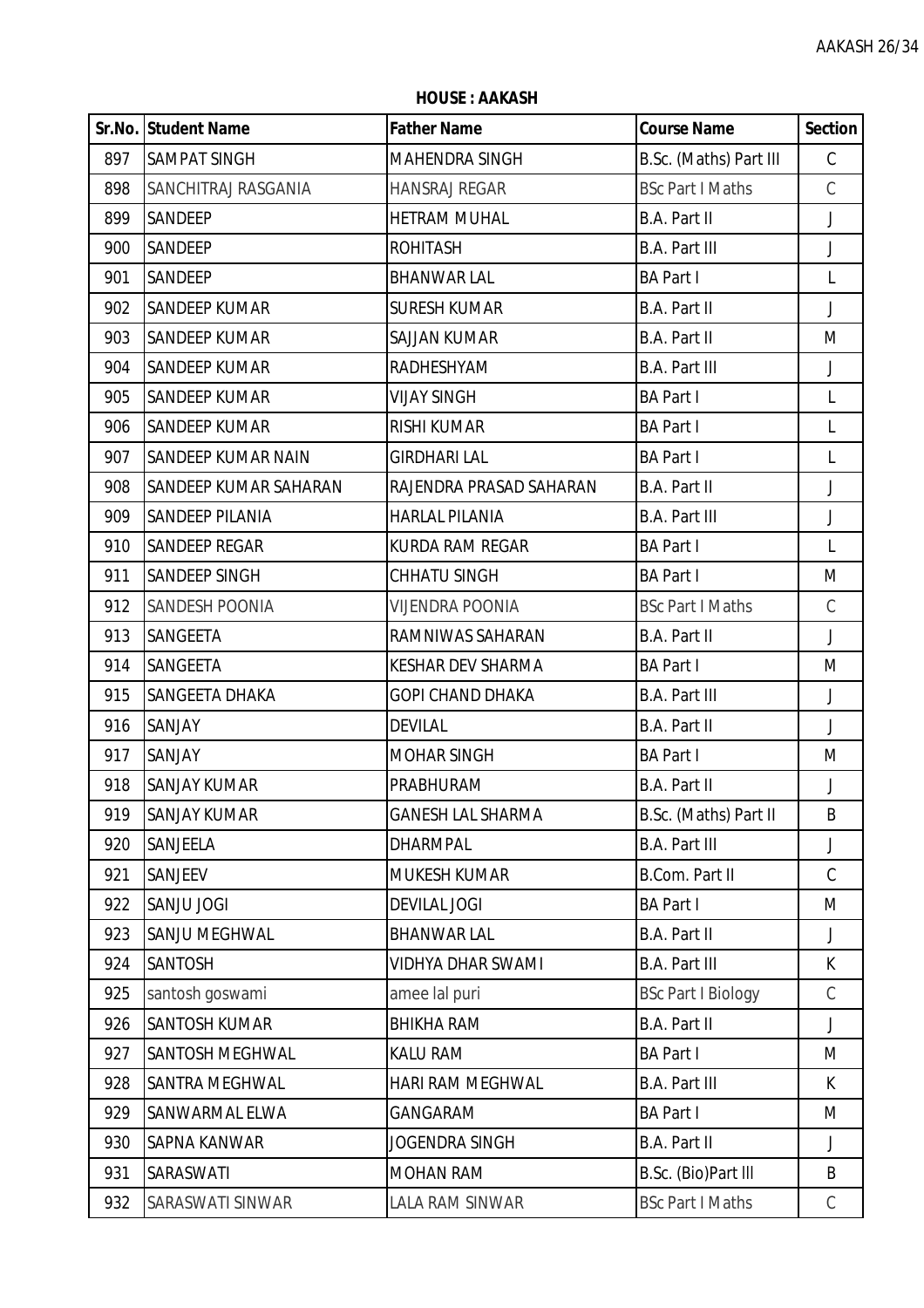**Sr.No. Student Name Father Name Course Name Section** 933 SARITA RAM CHANDRA B.A. Part II J SARITA DULA RAM MUHAL B.Sc. (Bio)Part ll C SARITA MAHAVIR PRASAD DEHRU B.A. Part III K SARITA DAULAT RAM BA Part I M SARITA GANPAT RAM BA Part I M SARITA GURJAR OM PRAKASH GURJAR BA Part I M SARITA KUMARI NARENDRA KUMAR B.A. Part III K SARITA SAINI SHANKAR LAL SAINI BA Part I M SARITA SHARMA ROSHAN LAL B.A. Part II J SARITA SWAMI SUBHASH CHANDRA SWAMI B.A. Part III K SAROJ HANUMANARAM B.A. Part II J 944 SAROJ BUDANIA MOHAN LAI MARATI HA Part I M SAROJ TANWAR MOHAN LAL TANWAR B.A. Part III K 946 SATBEER RANJEET BA Part I M SATBIR MALURAM B.A. Part II J SATISH SAINI HANUMAN PRASAD B.A. Part II J SATVEER BALAN CHIMANA RAM BALAN BA Part I M 950 SATVEER MEGHWAL **INARURAM MEGHWAL** B.A. Part III K SATYAVEER SIGNH KISHAN SINGH BA Part I M SAURABH SHARMA SANTOSH KUMAR SHARMA B.Com. Part III B SAVITA JAY CHAND RUHIL BA Part I M SAVITA HARI SINGH BCom Part I C 955 SAVITA KANWAR JUGAL SINGH BSc Part I Biology C SAVITA KUMARI ARJUNRAM B.A. Part II K SAVITRI ASHA RAM BENIWAL B.A. Part II K SAVITRI SHREECHAND B.A. Part III K SEEMA SONI VINOD KUMAR SONI BA Part I M 960 SEETA RAM NATH JAGDISH NATH JAGH B.A. Part II K.A. B.A. Part II K. 961 SEIYAD NOMAN HASAN ASIF HUSSAN B.A. Part III K SHABANA KHAN ABBAS ALI B.A. Part III K 963 SHAHEEN BANO MOHD PIRU B.A. Part III K SHAHID KAPOOR AKRAM ALI KAPOOR BA Part I M 965 SHAHIMA BANO SHOKAT KHAN SHORAT II B.A. Part II SHOKAT KHAN SHORAT ASHORAT II K SHAHRUKH KHAN HASAN ALI B.A. Part III K 967 ISHAHRUKH KHAN NAWAB KHAN NAMAH BA Part I MILIMUSI MAMAH MASHALAR SHI MAMAH MASHALAR I MILIMUSI MAMAH MASH 968 SHAHRUKH KHOKHAR FARUK KHOKHAR FARUK B.A. Part II K.A. Part II K.

**HOUSE : AAKASH**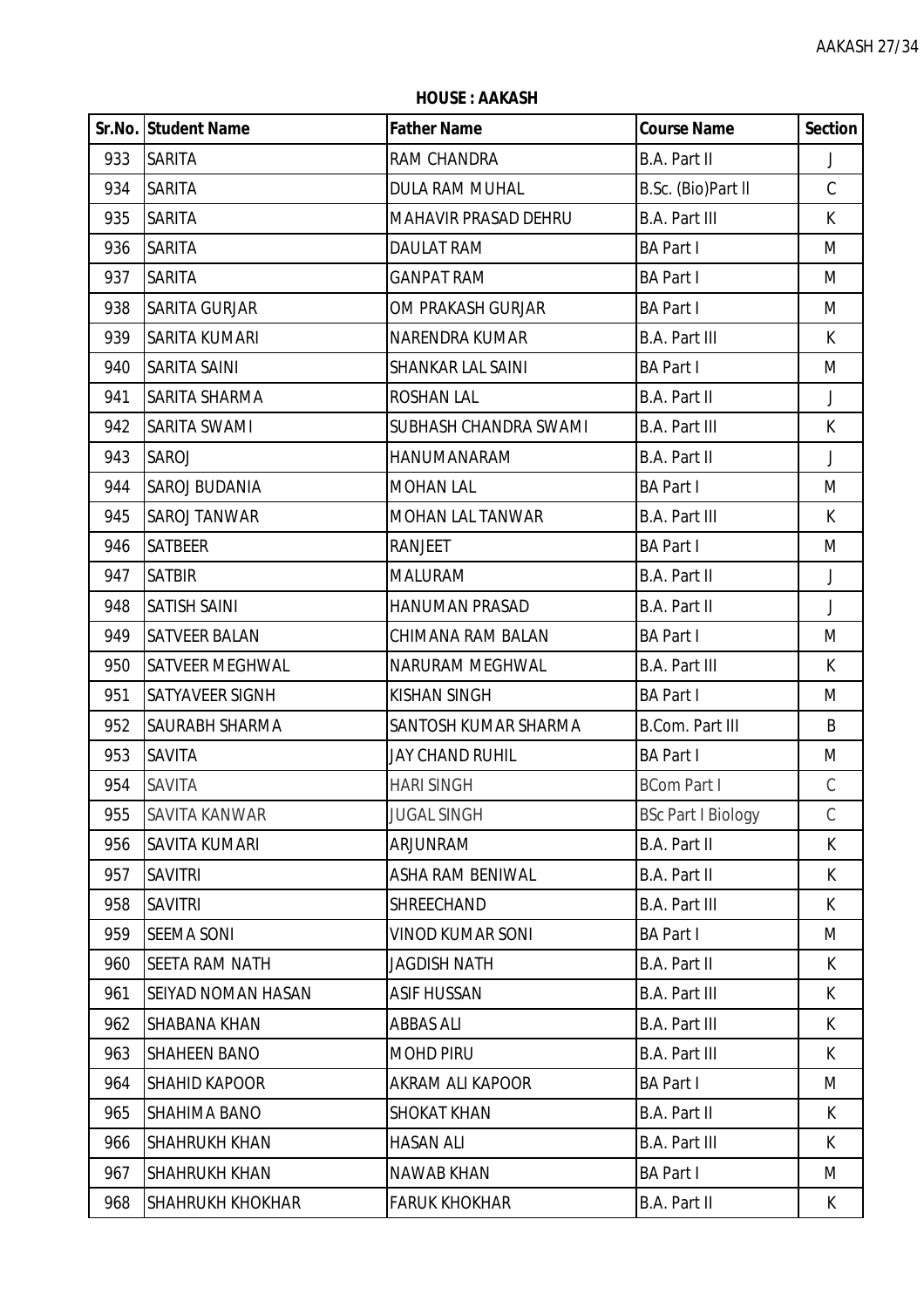**HOUSE : AAKASH**

|      | Sr.No. Student Name      | <b>Father Name</b>        | <b>Course Name</b>        | <b>Section</b> |
|------|--------------------------|---------------------------|---------------------------|----------------|
| 969  | <b>SHAKTI SINGH</b>      | SODAN SINGH               | <b>B.A. Part III</b>      | K.             |
| 970  | <b>SHAKTI SINGH</b>      | <b>JAMAN SINGH</b>        | <b>BA Part I</b>          | M              |
| 971  | <b>SHAMA BANO</b>        | NIYAZ ALI KHAN            | B.A. Part II              | K              |
| 972  | <b>SHAMA BANO</b>        | MAKHDOOM AHMAD            | B.Sc. (Bio)Part II        | $\mathsf C$    |
| 973  | <b>SHANKAR LAL SARAN</b> | <b>REWANTRAM</b>          | <b>BSc Part I Maths</b>   | $\mathsf C$    |
| 974  | <b>SHARDA</b>            | HARIRAM                   | <b>BA Part I</b>          | ${\sf N}$      |
| 975  | SHARDA KUMARI KASWAN     | <b>KESHARA RAM</b>        | <b>B.A. Part III</b>      | K              |
| 976  | <b>SHASHANK BHOJAK</b>   | <b>SHIV KUMAR BHOJAK</b>  | <b>B.Com. Part II</b>     | $\mathsf C$    |
| 977  | SHEELA BARWAR            | <b>SITA RAM</b>           | B.Sc. (Maths) Part III    | $\mathsf C$    |
| 978  | SHEETAL BHATI            | <b>SUSHIL KUMAR BHATI</b> | <b>B.A. Part III</b>      | K              |
| 979  | SHILPA SHARMA            | VINOD KUMAR               | <b>BA Part I</b>          | ${\sf N}$      |
| 980  | SHISHPAL MEGHWAL         | ADU RAM MEGHWAL           | B.A. Part II              | K              |
| 981  | <b>SHIVANI</b>           | <b>ASHOK KUMAR</b>        | <b>BA Part I</b>          | ${\sf N}$      |
| 982  | <b>SHIVANI</b>           | <b>BIHARI LAL</b>         | <b>BSc Part I Biology</b> | $\mathcal{C}$  |
| 983  | SHIVANI PRAJAPAT         | RAMESH KUMAR              | <b>BCom Part I</b>        | $\mathsf C$    |
| 984  | SHIVKUMAR SHARMA         | <b>BANWARI LAL SHARMA</b> | B.A. Part II              | K              |
| 985  | <b>SHIVRAJ SINGH</b>     | RAGHUVEER SINGH RATHORE   | <b>B.A. Part III</b>      | $\mathsf{K}$   |
| 986  | <b>SHOBHA SHARMA</b>     | PREM RATAN SHARMA         | B.Sc. (Bio)Part II        | $\mathsf C$    |
| 987  | <b>SHRAWAN KUMAR</b>     | <b>SHANKAR LAL</b>        | <b>B.A. Part II</b>       | $\mathsf{K}$   |
| 988  | SHRAWAN KUMAR MEGHWAL    | <b>MANGI LAL MEGHWAL</b>  | <b>BA Part I</b>          | N              |
| 989  | SHRISHTI SHARMA          | SURESH KUMAR SHARMA       | <b>B.Com. Part III</b>    | B              |
| 990  | <b>SHWETA BUNDELA</b>    | NANURAM BUNDELA           | <b>B.A. Part II</b>       | К              |
| 991  | <b>SHYAM</b>             | RAJ KUMAR SWAMI           | <b>BA Part I</b>          | N              |
| 992  | SILOCHANA ELWA           | RAM KARAN ELWA            | <b>B.A. Part III</b>      | L              |
| 993  | <b>SIMRAN BANO</b>       | <b>RUSTAM KHAN</b>        | B.A. Part II              | K              |
| 994  | <b>SIMRAN BANO</b>       | <b>JAFAR ALI</b>          | B.Sc. (Bio)Part III       | B              |
| 995  | <b>SIMRAN BANO</b>       | YASIN KHAN                | <b>BA Part I</b>          | N              |
| 996  | SITA KARWASARA           | RAM PRATAP KARWASARA      | <b>B.A. Part III</b>      | L              |
| 997  | SITA RAM                 | RAMCHANDRA MEGHWAL        | B.Sc. (Maths) Part III    | C              |
| 998  | <b>SNEHA PRAJAPAT</b>    | VINOD KUMAR PRAJAPAT      | B.A. Part II              | K              |
| 999  | <b>SOMVEER</b>           | <b>RAMCHANDRA</b>         | <b>B.A. Part II</b>       | K              |
| 1000 | <b>SOMVEER</b>           | LILA RAM                  | <b>B.A. Part III</b>      | L              |
| 1001 | <b>SONA GHINTALA</b>     | <b>HARI RAM GHINTALA</b>  | <b>BA Part I</b>          | N              |
| 1002 | SONIYA CHARAN            | HANUMAN DAN CHARAN        | B.Sc. (Bio)Part II        | $\mathsf C$    |
| 1003 | SONU                     | <b>BHAGIRATH</b>          | <b>BSc Part I Biology</b> | $\mathcal{C}$  |
| 1004 | <b>SONU DHANAK</b>       | DHANNA RAM DHANAK         | <b>B.A. Part III</b>      | L              |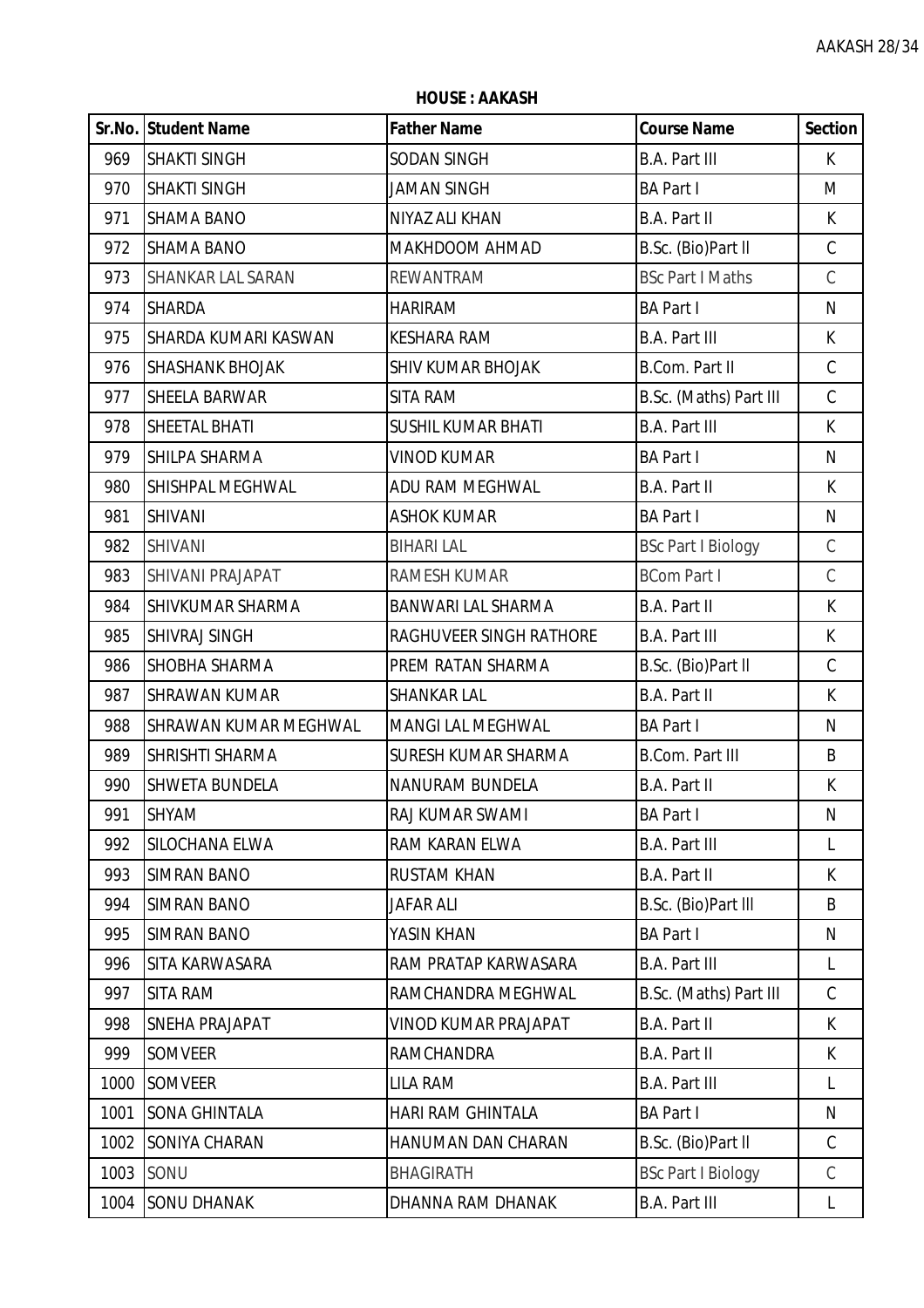**HOUSE : AAKASH**

|      | <b>Sr.No. Student Name</b>   | <b>Father Name</b>         | <b>Course Name</b>        | <b>Section</b> |
|------|------------------------------|----------------------------|---------------------------|----------------|
|      | 1005 SONU GURJAR             | <b>RANJEET GURJAR</b>      | B.A. Part II              | K.             |
| 1006 | <b>SONU INDLIA</b>           | RANVEER INDLIA             | <b>BA Part I</b>          | N              |
| 1007 | <b>SONU KUMAR</b>            | RAJ KUMAR                  | <b>BA Part I</b>          | N              |
| 1008 | <b>SONU KYAL</b>             | PAWAN KUMAR KYAL           | <b>B.Com. Part II</b>     | $\mathsf C$    |
| 1009 | <b>SONU RANWAN</b>           | RUGHARAM RANWAN            | <b>BA Part I</b>          | N              |
|      | 1010 SONU SAINI              | <b>MURARI LAL</b>          | B.A. Part II              | K              |
| 1011 | <b>SONU SAINI</b>            | CHHOTU LAL SAINI           | B.A. Part II              | M              |
| 1012 | <b>SONU SHARMA</b>           | PAWAN KUMAR                | B.Sc. (Maths) Part II     | B              |
| 1013 | <b>SONU SHARMA</b>           | SHRAWAN KUMAR SHARMA       | <b>B.A. Part III</b>      | L              |
| 1014 | <b>SONU SINGHMAR</b>         | <b>BHANWARLAL SINGHMAR</b> | <b>BSc Part I Maths</b>   | $\mathsf C$    |
|      | 1015 SUBHAS KUMAR JANGIR     | <b>MANGI LAL JANGIR</b>    | <b>B.A. Part III</b>      | L              |
| 1016 | <b>SUBHASH</b>               | <b>SURESH KUMAR</b>        | <b>BA Part I</b>          | N              |
| 1017 | <b>SUBHASH CHANDRA BAWRI</b> | <b>MUNSHI RAM</b>          | <b>B.A. Part III</b>      | L              |
| 1018 | <b>SUBHASH KASWAN</b>        | RAMESHWAR LAL              | B.A. Part II              | K              |
| 1019 | <b>SUBHASH MEENA</b>         | KISHAN LAL MEENA           | <b>B.A. Part III</b>      | L              |
|      | 1020 SUBHASH SHARMA          | <b>BHANWAR LAL SHARMA</b>  | <b>BA Part I</b>          | N              |
| 1021 | <b>SUBHITA</b>               | CHIMNA RAM                 | B.Sc. (Maths) Part III    | $\mathcal{C}$  |
| 1022 | <b>SUBHITA KUMARI</b>        | <b>MADAN LAL</b>           | B.A. Part II              | K              |
| 1023 | <b>SUDHESH KUMAR</b>         | SURENDRA SINGH             | <b>B.A. Part III</b>      | L              |
| 1024 | <b>SUDHIR KUDAL</b>          | SHANKAR LAL KUDAL          | B.Sc. (Bio)Part III       | B              |
| 1025 | <b>SUHALEHA</b>              | <b>SHER KHAN</b>           | <b>B.A. Part II</b>       | K              |
|      | 1026 SUHANI DANODIA          | RAJESH DANODIA             | <b>BA Part I</b>          | N              |
| 1027 | <b>SULOCHANA PRAJAPAT</b>    | <b>MOTI RAM PRAJAPAT</b>   | <b>B.A. Part III</b>      | L              |
| 1028 | <b>SUMAN</b>                 | <b>KABEER MEGHWAL</b>      | <b>B.A. Part II</b>       | K              |
| 1029 | <b>SUMAN</b>                 | <b>HARLAL</b>              | <b>BA Part I</b>          | N              |
| 1030 | <b>SUMAN JANGIR</b>          | SHANKARLAL JANGIR          | <b>B.A. Part III</b>      | L              |
| 1031 | <b>SUMAN KANWAR</b>          | <b>NARPAT SINGH</b>        | <b>BA Part I</b>          | N              |
| 1032 | <b>SUMAN KHARDIYA</b>        | NEMICHAND KHARDIYA         | B.Sc. (Bio)Part II        | C              |
| 1033 | <b>SUMAN KUMARI</b>          | <b>SAHAB RAM</b>           | <b>B.A. Part II</b>       | K              |
| 1034 | <b>SUMAN MEENA</b>           | GHANSHYAM                  | <b>B.A. Part III</b>      | L              |
| 1035 | <b>SUMAN MEGHWAL</b>         | RATNA RAM MEGHWAL          | B.A. Part II              | K              |
| 1036 | <b>SUMAN MEGHWAL</b>         | <b>SHRICHAND MEGHWAL</b>   | <b>BSc Part I Biology</b> | C              |
| 1037 | <b>SUMIT</b>                 | <b>MAHENDRA SINGH</b>      | <b>BA Part I</b>          | N              |
| 1038 | <b>SUMIT KUMAR</b>           | <b>RAJ KUMAR</b>           | <b>BA Part I</b>          | N              |
| 1039 | <b>SUMIT NANDWANI</b>        | MAHESH NANDWANI            | B.Com. Part II            | $\mathsf C$    |
| 1040 | <b>SUMITRA SWAMI</b>         | MAHENDRA SWAMI             | B.A. Part II              | K              |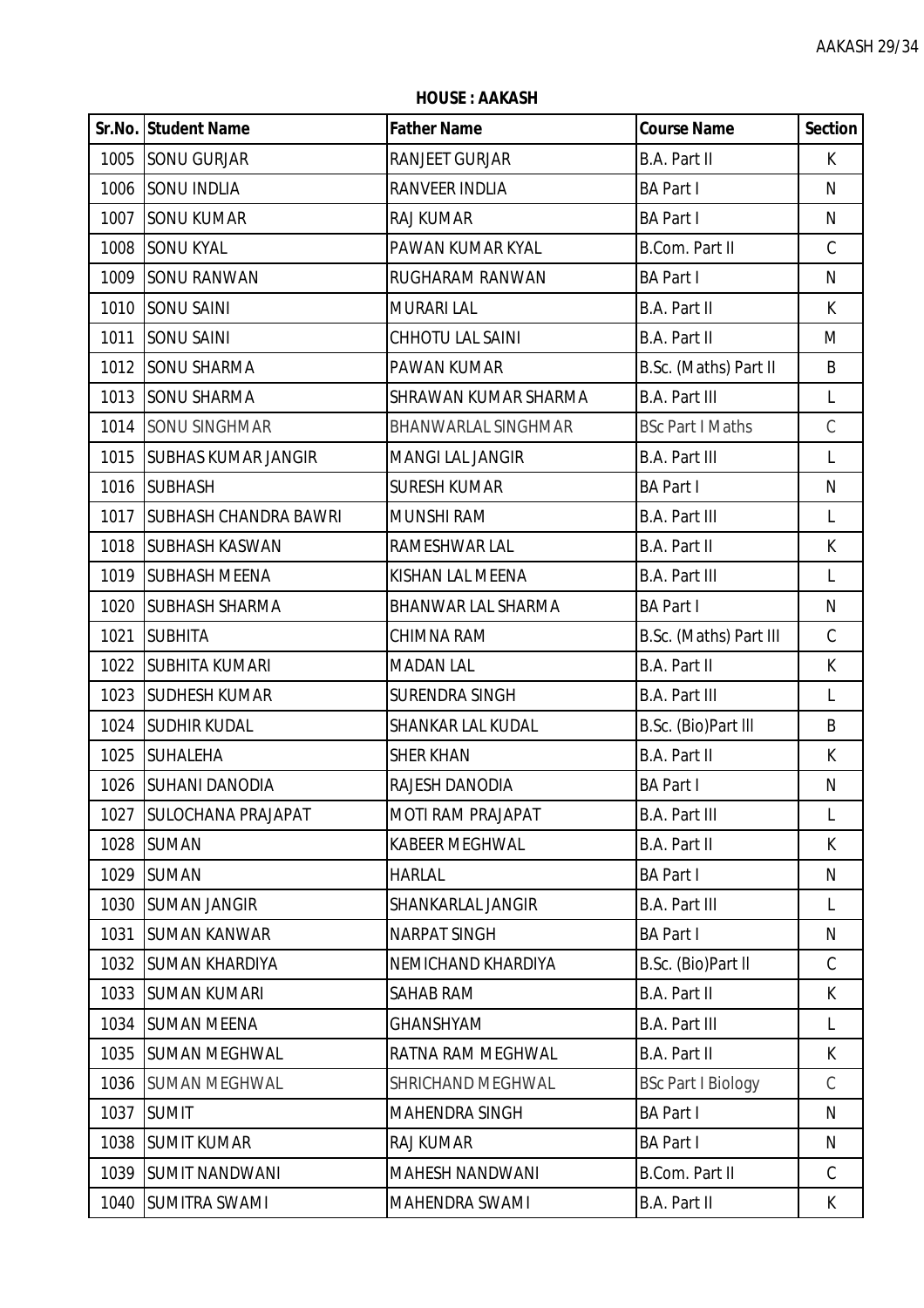**HOUSE : AAKASH**

|      | <b>Sr.No. Student Name</b>  | <b>Father Name</b>      | <b>Course Name</b>        | <b>Section</b> |
|------|-----------------------------|-------------------------|---------------------------|----------------|
| 1041 | <b>SUNIL</b>                | <b>SHISHPAL</b>         | <b>B.Com. Part III</b>    | B              |
|      | 1042 SUNIL                  | <b>CHETAN SINGH</b>     | <b>BA Part I</b>          | N              |
| 1043 | <b>SUNIL CHAWALA</b>        | DILIP KUMAR CHAWALA     | <b>B.A. Part III</b>      | L              |
| 1044 | <b>SUNIL KUMAR</b>          | <b>RATAN LAL</b>        | B.A. Part II              | К              |
| 1045 | <b>SUNIL KUMAR</b>          | MAHENDRA SINGH KASWAN   | <b>B.A. Part III</b>      | L              |
|      | 1046 SUNIL KUMAR            | <b>KAPTAN SINGH</b>     | <b>B.A. Part III</b>      | N              |
| 1047 | <b>SUNIL KUMAR</b>          | LALCHAND                | <b>BA Part I</b>          | N              |
| 1048 | <b>SUNIL KUMAR</b>          | SUBHASH CHANDRA         | <b>BA Part I</b>          | ${\sf N}$      |
| 1049 | <b>SUNIL KUMAR</b>          | ROOP CHAND              | <b>BA Part I</b>          | $\overline{O}$ |
| 1050 | <b>SUNIL KUMAR</b>          | <b>DAULAT RAM</b>       | <b>BCom Part I</b>        | $\mathsf C$    |
| 1051 | <b>SUNIL KUMAR</b>          | RAMPAL SIHAG            | <b>BSc Part I Maths</b>   | $\mathsf C$    |
| 1052 | <b>SUNIL KUMAR DAIYA</b>    | PITRAM DAIYA            | <b>BA Part I</b>          | $\overline{O}$ |
| 1053 | <b>SUNIL KUMAR JANGIR</b>   | <b>SURYA PRAKASH</b>    | B.A. Part II              | $\mathsf{K}$   |
|      | 1054 SUNIL KUMAR SAINI      | MAHAVEER SAINI          | B.A. Part II              | К              |
| 1055 | <b>SUNIL KUMAR SINGHMAR</b> | <b>MANIRAM SINGHMAR</b> | <b>B.A. Part III</b>      | L              |
| 1056 | <b>SUNIL KUMAR SWAMI</b>    | RAMKARAN SWAMI          | <b>BA Part I</b>          | $\overline{O}$ |
| 1057 | <b>SUNIL SINGH</b>          | RAJENDRA SINGH          | <b>BA Part I</b>          | $\overline{O}$ |
| 1058 | <b>SUNITA</b>               | <b>GOVIND RAM</b>       | B.A. Part II              | L              |
| 1059 | <b>SUNITA</b>               | <b>JAGDISH</b>          | <b>B.A. Part III</b>      | L              |
| 1060 | <b>SUNITA DHAKA</b>         | PAPU DHAKA              | <b>BSc Part I Biology</b> | $\mathcal{C}$  |
| 1061 | <b>SUNITA GANOLIA</b>       | PALARAM GANOLIA         | B.Sc. (Bio)Part III       | B              |
|      | 1062 SUNITA GHINTALA        | <b>MANIRAM GHINTALA</b> | B.Sc. (Bio)Part II        | $\mathsf C$    |
| 1063 | <b>SUNITA GODARA</b>        | NATHULAL GODARA         | B.A. Part II              | L              |
| 1064 | <b>SUNITA GURJAR</b>        | <b>RATAN LAL</b>        | <b>BA Part I</b>          | $\overline{O}$ |
| 1065 | <b>SUNITA JAKHAR</b>        | <b>NAND RAM</b>         | <b>B.A. Part III</b>      | M              |
| 1066 | <b>SUNITA KUMARI</b>        | RATI RAM                | B.A. Part II              | L              |
| 1067 | <b>SUNITA KUMARI</b>        | <b>BHALCHAND MAHICH</b> | <b>B.A. Part III</b>      | M              |
| 1068 | <b>SUNITA KUMARI</b>        | SAGAR MAL KASWAN        | B.Sc. (Maths) Part III    | C              |
| 1069 | <b>SUNITA KUMARI</b>        | RAM CHANDRA SWAMI       | <b>BA Part I</b>          | $\overline{O}$ |
| 1070 | <b>SUNITA MEGHWAL</b>       | <b>BALCHAND MEGHWAL</b> | <b>B.A. Part II</b>       | L              |
| 1071 | <b>SUNITA MEGHWAL</b>       | <b>GIRDHARI LAL</b>     | <b>B.A. Part III</b>      | M              |
| 1072 | <b>SUNITA SHARMA</b>        | JEETMAL SHARMA          | B.A. Part II              | L              |
| 1073 | <b>SUNITA SHARMA</b>        | NANDLAL SHARMA          | <b>BA Part I</b>          | $\overline{O}$ |
| 1074 | <b>SUNITA SWAMI</b>         | <b>HARIRAM SWAMI</b>    | <b>B.A. Part III</b>      | M              |
| 1075 | <b>SURENDER KUMAR</b>       | LALCHAND BHAMBHOO       | <b>BA Part I</b>          | $\overline{O}$ |
| 1076 | <b>SURENDRA KUMAR</b>       | <b>VEER SINGH</b>       | B.A. Part II              | L              |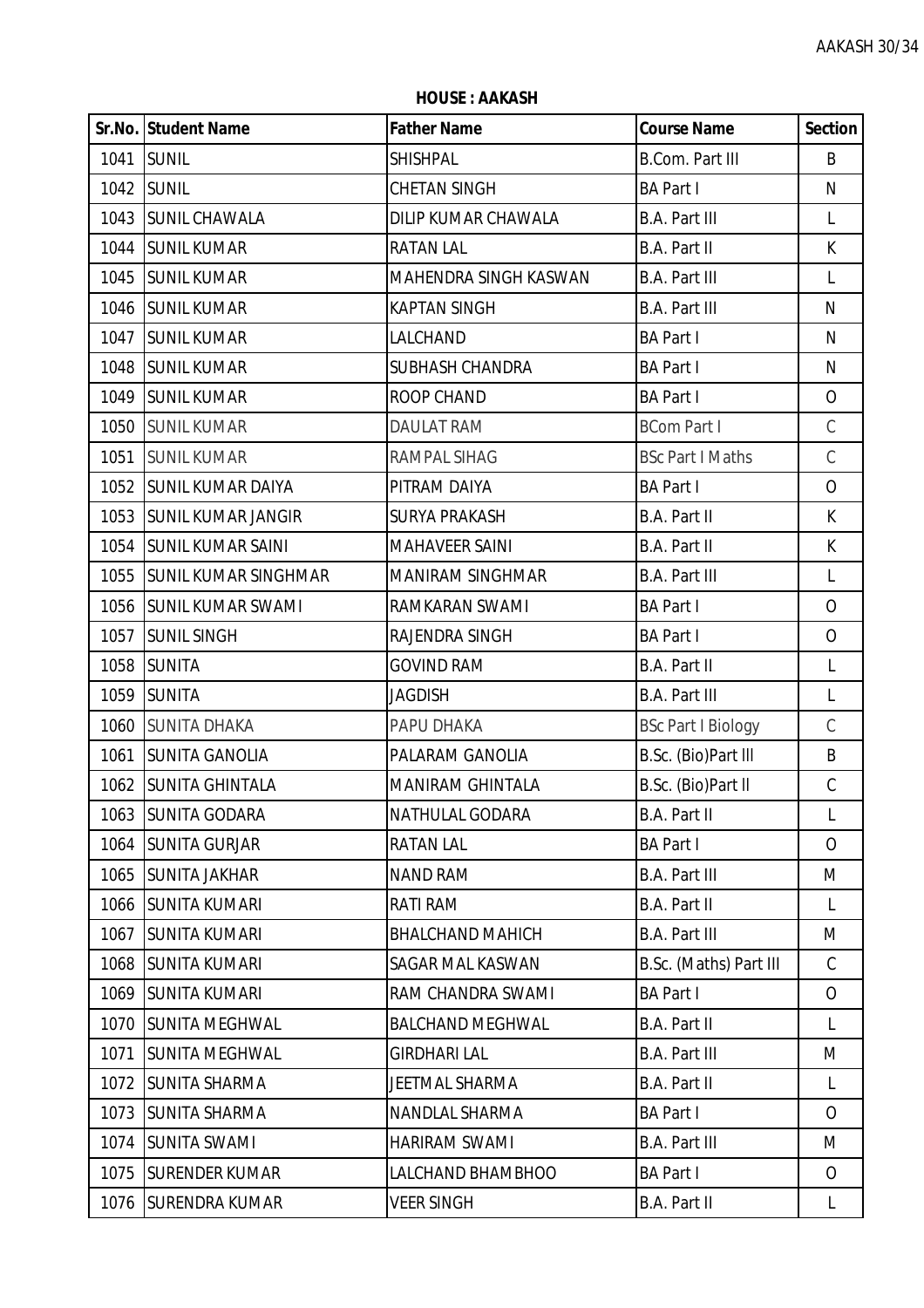**HOUSE : AAKASH**

|      | <b>Sr.No. Student Name</b>  | <b>Father Name</b>    | <b>Course Name</b>        | <b>Section</b> |
|------|-----------------------------|-----------------------|---------------------------|----------------|
|      | 1077 SURENDRA KUMAR         | <b>NATHU RAM</b>      | <b>BA Part I</b>          | $\mathcal{O}$  |
| 1078 | <b>SURENDRA KUMAR NYOL</b>  | PRATAP SINGH          | B.A. Part II              | L              |
| 1079 | <b>SURENDRA MEENA</b>       | <b>MALA RAM MEENA</b> | <b>B.A. Part III</b>      | M              |
| 1080 | <b>SURENDRA SAINI</b>       | RAMSWARUP SAINI       | <b>BA Part I</b>          | $\overline{O}$ |
| 1081 | <b>SURESH KUMAR</b>         | <b>ISHWAR RAM</b>     | B.A. Part II              | $\mathsf{L}$   |
| 1082 | <b>SURESH KUMAR MEGHWAL</b> | CHETANRAM MEGHWAL     | <b>BA Part I</b>          | $\overline{O}$ |
| 1083 | <b>SURESH KUMAR NAIN</b>    | <b>RAMLAL</b>         | <b>BSc Part I Maths</b>   | $\mathsf C$    |
| 1084 | <b>SURESH KUMAR TALANIA</b> | <b>GORKHA RAM</b>     | <b>BSc Part I Biology</b> | $\mathsf C$    |
| 1085 | <b>SURESH PRAJAPAT</b>      | <b>TEJPAL</b>         | <b>BA Part I</b>          | $\overline{O}$ |
| 1086 | <b>SURYAPRAKASH MAURYA</b>  | SHANKARLAL MAURYA     | B.Sc. (Maths) Part II     | $\mathsf C$    |
| 1087 | <b>SUSHEELA</b>             | <b>SHISHPAL</b>       | B.Sc. (Maths) Part III    | $\mathsf C$    |
| 1088 | <b>SUSHIL KUMAR</b>         | <b>BHAGU RAM</b>      | <b>B.A. Part II</b>       | L              |
| 1089 | <b>SUSHIL KUMAR</b>         | PRATAP SINGH          | <b>B.A. Part III</b>      | M              |
| 1090 | <b>SUSHIL KUMAR SAINI</b>   | PRATAP RAM SAINI      | <b>BA Part I</b>          | $\overline{O}$ |
| 1091 | <b>SUSHILA</b>              | <b>DATA RAM</b>       | <b>BA Part I</b>          | $\overline{O}$ |
| 1092 | <b>SUSHILA KUMARI</b>       | SHYAM LAL MEENA       | B.Sc. (Bio)Part II        | $\mathsf C$    |
| 1093 | <b>SUSHMA SHARMA</b>        | OM PRAKASH SHARMA     | <b>B.A. Part III</b>      | M              |
| 1094 | <b>SWEETY</b>               | <b>ROSHAN LAL</b>     | <b>BA Part I</b>          | $\mathcal{O}$  |
| 1095 | <b>TAHIR BHATI</b>          | <b>GULHASAN BHATI</b> | <b>BSc Part I Biology</b> | $\mathsf C$    |
| 1096 | <b>TAHIRA BANO</b>          | LIYAKAT KHAN          | B.A. Part II              | $\mathsf{L}$   |
| 1097 | <b>TANU PRIYA SONI</b>      | SHANTI KUMAR SONI     | B.Sc. (Bio)Part III       | B              |
| 1098 | <b>TANU SHREE</b>           | <b>VINOD KUMAR</b>    | <b>BA Part I</b>          | O              |
| 1099 | <b>TARAMANI</b>             | <b>BISHNA RAM</b>     | <b>B.A. Part III</b>      | M              |
| 1100 | <b>TARANNUM</b>             | <b>IBRAHIM KHAN</b>   | B.A. Part II              | M              |
| 1101 | <b>TARRANUM BANO</b>        | <b>SADIK HUSSAIN</b>  | <b>BA Part I</b>          | $\overline{O}$ |
| 1102 | <b>TARUN KUMAR JANGIR</b>   | VINOD KUMAR JANGIR    | B.Com. Part II            | $\mathsf C$    |
| 1103 | <b>TARUN SAINI</b>          | V.K.RAJ SAINI         | <b>B.Com. Part III</b>    | $\mathcal{C}$  |
| 1104 | <b>TEJVEER SINGH</b>        | RANVEER SINGH         | <b>BCom Part I</b>        | C              |
| 1105 | <b>TILOK CHAND</b>          | <b>BANWARI LAL</b>    | <b>BA Part I</b>          | $\overline{O}$ |
| 1106 | <b>UJALA SHARMA</b>         | YOGESH KUMAR SHARMA   | <b>BA Part I</b>          | $\mathcal{O}$  |
| 1107 | <b>UJJWAL</b>               | <b>KISHAN LAL</b>     | <b>BSc Part I Maths</b>   | C              |
| 1108 | <b>UMA CHARAN</b>           | RAMENDRA SINGH        | <b>BSc Part I Biology</b> | $\mathcal{C}$  |
| 1109 | <b>UMMED KUMAR</b>          | PRATAP SINGH GARVA    | B.A. Part II              | M              |
| 1110 | <b>URMILA</b>               | <b>BALBIR SINGH</b>   | B.A. Part II              | M              |
| 1111 | <b>URMILA</b>               | RANJEET SINGH GODARA  | <b>B.A. Part III</b>      | M              |
| 1112 | <b>URMILA JANGIR</b>        | RADHESHYAM JANGIR     | B.Sc. (Bio)Part II        | $\mathsf{C}$   |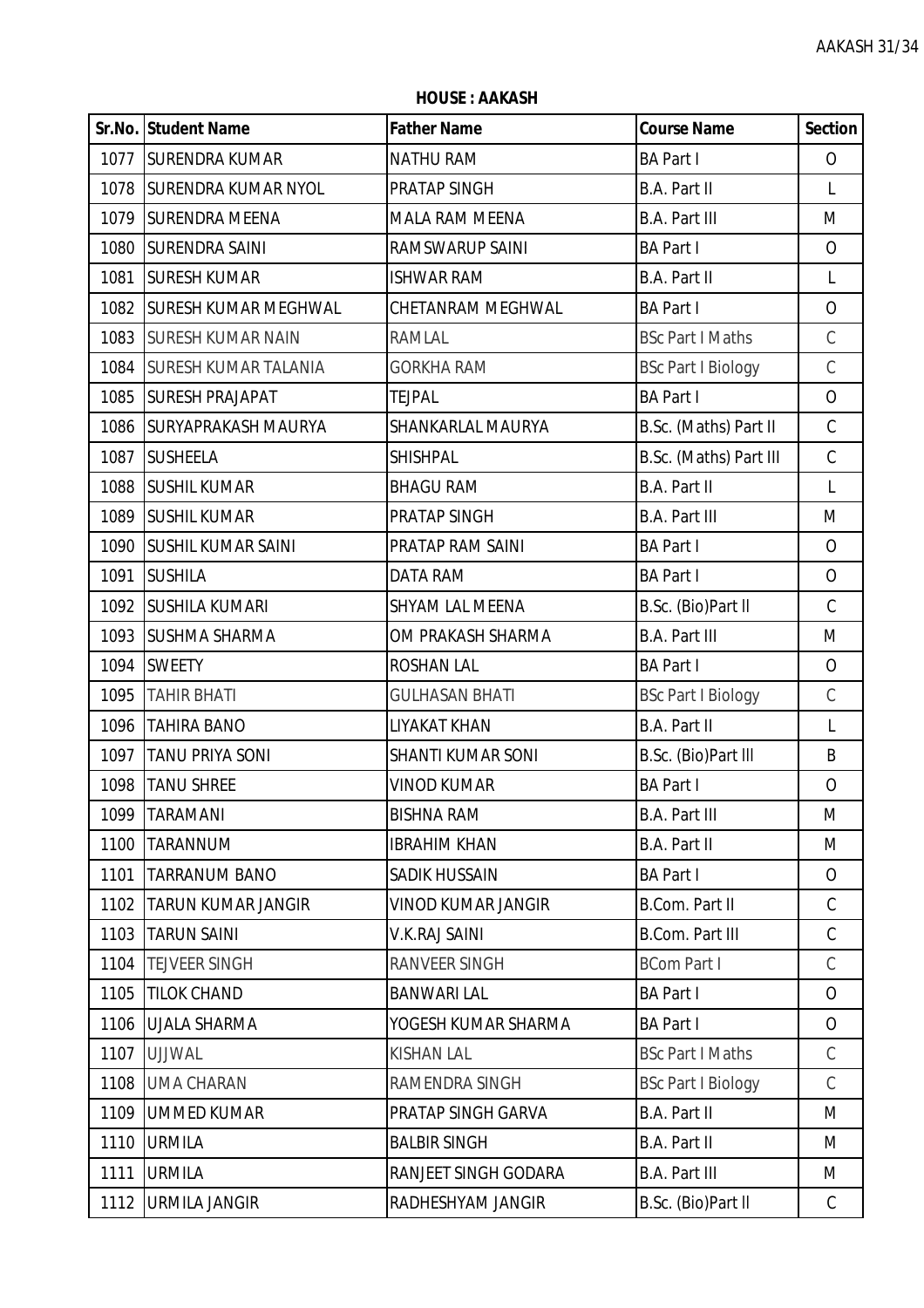**HOUSE : AAKASH**

|      | Sr.No. Student Name       | <b>Father Name</b>         | <b>Course Name</b>        | <b>Section</b> |
|------|---------------------------|----------------------------|---------------------------|----------------|
|      | 1113   URMILA KUMARI      | SATYAPAL                   | B.Sc. (Maths) Part II     | $\mathsf C$    |
|      | 1114 URMITA               | <b>MAHAVEER PRASAD</b>     | <b>BA Part I</b>          | $\overline{O}$ |
| 1115 | <b>USHA MANJHU</b>        | <b>BIRBAL MANJHU</b>       | <b>B.A. Part III</b>      | M              |
|      | 1116 USHA PRJAPAT         | RAMSWAROOP PRAJAPAT        | <b>BCom Part I</b>        | $\mathsf C$    |
| 1117 | <b>VAIBHAV AGARWAL</b>    | <b>SHANKAR LAL AGARWAL</b> | <b>B.Com. Part III</b>    | $\mathsf C$    |
| 1118 | VANDANA SHARMA            | MURARI LAL SHARMA          | B.A. Part II              | M              |
| 1119 | <b>VANITA DANODIYA</b>    | <b>BIRBAL RAM</b>          | B.Sc. (Bio)Part II        | $\mathcal{C}$  |
| 1120 | <b>VEENA PRAJAPAT</b>     | HARIRAM PRAJAPAT           | <b>B.A. Part III</b>      | M              |
| 1121 | <b>VIJAY KUMAR</b>        | <b>MAHENDRA KUMAR</b>      | <b>B.A. Part III</b>      | M              |
| 1122 | <b>VIJAY LAXMI MEENA</b>  | <b>ARJUN RAM MEENA</b>     | <b>BA Part I</b>          | P              |
| 1123 | <b>VIJAY LAXMI SHARMA</b> | MURLI DHAR SHARMA          | B.A. Part II              | M              |
| 1124 | <b>VIJENDRA</b>           | RAMESHWAR LAL              | B.A. Part II              | M              |
| 1125 | <b>VIJENDRA</b>           | <b>TARA CHAND</b>          | <b>BA Part I</b>          | P              |
| 1126 | <b>VIJENDRA JANGID</b>    | <b>BHANWAR LAL</b>         | <b>B.A. Part III</b>      | M              |
| 1127 | <b>VIJENDRA KUMAR</b>     | <b>KUMBHA RAM BAROR</b>    | <b>BSc Part I Maths</b>   | $\mathcal{C}$  |
| 1128 | <b>VIJENDRA SWAMI</b>     | RAM LAL SWAMI              | B.A. Part II              | M              |
| 1129 | <b>VIJETA</b>             | <b>GYANA RAM</b>           | <b>BSc Part I Biology</b> | $\mathsf C$    |
| 1130 | <b>VIKAS GODARA</b>       | <b>VIDYADHAR GODARA</b>    | <b>BA Part I</b>          | P              |
| 1131 | <b>VIKAS KASWAN</b>       | <b>GIRDHARI LAL KASWAN</b> | <b>B.A. Part III</b>      | M              |
| 1132 | <b>VIKAS KUMAR</b>        | <b>MANI RAM</b>            | B.A. Part II              | M              |
| 1133 | <b>VIKAS KUMAR</b>        | PRAHLAD                    | <b>BA Part I</b>          | P              |
|      | 1134   VIKAS POONIA       | <b>SUGANCHAND POONIA</b>   | B.Sc. (Maths) Part III    | $\mathsf C$    |
| 1135 | vikas prajapat            | rajendra kumar             | <b>BA Part I</b>          | P              |
| 1136 | <b>VIKASH</b>             | <b>RAGHUVEER SINGH</b>     | B.A. Part II              | M              |
| 1137 | <b>VIKASH</b>             | <b>BALBIR SINGH</b>        | <b>BA Part I</b>          | P              |
| 1138 | <b>VIKASH GOSWAMI</b>     | <b>SHIV BHAGWAN</b>        | <b>B.Com. Part III</b>    | $\mathcal{C}$  |
| 1139 | <b>VIKASH KUMAR</b>       | <b>GOPI RAM</b>            | B.A. Part II              | M              |
| 1140 | <b>VIKASH KUMAR</b>       | KRISHAN KUMAR LAWA         | B.Sc. (Maths) Part II     | $\mathsf C$    |
| 1141 | <b>VIKASH KUMAR</b>       | <b>MOHAN LAL</b>           | <b>B.A. Part III</b>      | M              |
| 1142 | <b>VIKASH KUMAR</b>       | NARSA RAM                  | <b>BA Part I</b>          | P              |
| 1143 | <b>VIKASH KUMAR</b>       | MAHANDRA KUMAR             | <b>BA Part I</b>          | P              |
| 1144 | <b>VIKASH KUMAR</b>       | <b>JAI SINGH</b>           | <b>BSc Part I Biology</b> | $\mathcal{C}$  |
| 1145 | <b>VIKASH KUMAR DHAKA</b> | <b>SURJEET DHAKA</b>       | <b>B.A. Part II</b>       | M              |
| 1146 | <b>VIKASH MEHARA</b>      | RAMSWAROOP MEHARA          | <b>BA Part I</b>          | P              |
| 1147 | <b>VIKASH PRAJAPAT</b>    | HARIPRASAD PRAJAPAT        | B.Sc. (Bio)Part III       | B              |
| 1148 | <b>VIKASH SOLANKI</b>     | PURNA RAM SOLANKI          | B.A. Part II              | M              |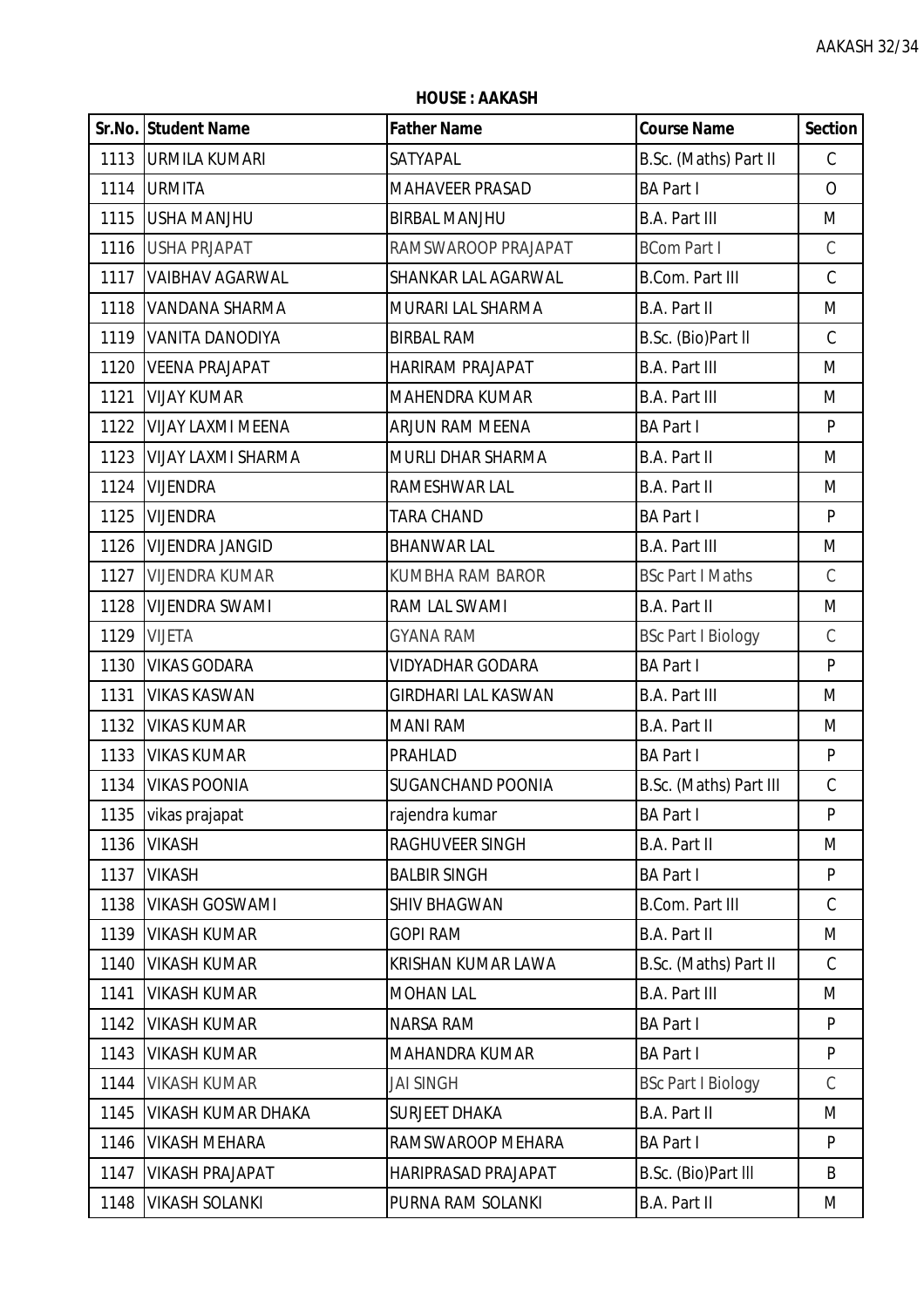**HOUSE : AAKASH**

|      | <b>Sr.No. Student Name</b> | <b>Father Name</b>         | <b>Course Name</b>        | <b>Section</b> |
|------|----------------------------|----------------------------|---------------------------|----------------|
|      | 1149 VIKRAM                | JAGDISH PRASAD             | <b>BA Part I</b>          | P              |
| 1150 | <b>VIKRAM KUMAR GAHLOT</b> | <b>REWANT RAM GAHLOT</b>   | <b>B.A. Part III</b>      | M              |
| 1151 | <b>VIKRAM MAHICH</b>       | <b>MULA RAM</b>            | <b>BA Part I</b>          | P              |
| 1152 | <b>VIKRAM SINGH</b>        | HET RAM MEGHWAL            | <b>B.A. Part II</b>       | M              |
| 1153 | <b>VIMAL SINGH</b>         | <b>DULE SINGH</b>          | <b>BCom Part I</b>        | $\mathsf C$    |
|      | 1154 VIMLA                 | LICHCHU RAM                | <b>BA Part I</b>          | ${\sf P}$      |
| 1155 | <b>VINAY KUMAR SAHU</b>    | <b>RATIRAM</b>             | <b>BSc Part I Maths</b>   | $\mathsf C$    |
| 1156 | <b>VINITA KUMARI</b>       | <b>OM PRAKASH</b>          | B.Sc. (Bio)Part II        | $\mathsf C$    |
| 1157 | <b>VINOD</b>               | <b>JHABAR MAL BOYAL</b>    | <b>B.A. Part II</b>       | M              |
| 1158 | <b>VINOD KASWAN</b>        | NAND LAL KASWAN            | B.Sc. (Bio)Part III       | B              |
| 1159 | <b>VINOD KUMAR</b>         | HANUMAN PRASAD PRAJAPAT    | <b>B.A. Part III</b>      | M              |
| 1160 | <b>VINOD KUMAR</b>         | <b>RAM KUMAR</b>           | <b>BA Part I</b>          | P              |
| 1161 | <b>VINOD KUMAR SHARMA</b>  | RAJKUMAR SHARMA            | <b>B.Com. Part II</b>     | D              |
| 1162 | <b>VIPIN</b>               | RAJESH KUMAR               | <b>BA Part I</b>          | ${\sf P}$      |
| 1163 | <b>VIPUL PUROHIT</b>       | <b>VISHNU KANT PUROHIT</b> | <b>BCom Part I</b>        | $\mathsf C$    |
| 1164 | <b>VIRENDRA KUMAR</b>      | ROOP CHAND                 | <b>B.A. Part III</b>      | N              |
| 1165 | <b>VIRENDRA SINGH</b>      | <b>RAMNIWAS</b>            | B.Sc. (Maths) Part II     | $\mathsf C$    |
| 1166 | <b>VIRENDRA SINGH</b>      | <b>JANTAR SINGH</b>        | <b>BA Part I</b>          | ${\sf P}$      |
| 1167 | <b>VISHAL</b>              | SANWARMAL PRAJAPAT         | <b>B.Com. Part III</b>    | $\mathsf C$    |
| 1168 | <b>VISHAL BAKOLIA</b>      | KUNDAN MAL BAKOLIA         | <b>BSc Part I Maths</b>   | $\mathsf C$    |
| 1169 | <b>VISHAL SINGH</b>        | OMPRAKASH                  | <b>BA Part I</b>          | ${\sf P}$      |
| 1170 | <b>VISHAL VERMA</b>        | NAVRATAN LAL VERMA         | B.Sc. (Bio)Part II        | $\mathsf C$    |
| 1171 | <b>VISHNU KUMAR</b>        | <b>RAJ KUMAR</b>           | <b>B.Com. Part III</b>    | C              |
| 1172 | <b>WASIM KHAN</b>          | <b>ABDUL SATTAR</b>        | <b>B.A. Part II</b>       | M              |
| 1173 | YACHNA BHARGAVA            | RAJENDRA KUMAR             | B.Sc. (Maths) Part II     | $\mathsf C$    |
| 1174 | YASH KHICHAR               | <b>DEVILAL</b>             | <b>BSc Part I Biology</b> | C              |
| 1175 | YASH KUMAR GAHLOT          | <b>SURESH KUMAR GAHLOT</b> | <b>BA Part I</b>          | P              |
| 1176 | YASHODA SHARMA             | MAHENDRA KUMAR SHARMA      | B.Sc. (Maths) Part III    | $\mathcal{C}$  |
| 1177 | YASMEEN KHAN               | <b>ALISHER KHAN</b>        | <b>B.A. Part III</b>      | N              |
| 1178 | <b>YOGESH</b>              | JAIPRAKASH                 | <b>BA Part I</b>          | P              |
| 1179 | YOGESH KUMAR               | <b>DHANNA RAM</b>          | <b>B.A. Part III</b>      | N              |
| 1180 | YOGESH KUMAR MEGHWAL       | <b>JAGDISH PRASAD</b>      | <b>B.A. Part II</b>       | M              |
| 1181 | YOGESH PRAJAPAT            | TARA CHAND PRAJAPAT        | B.Sc. (Maths) Part II     | $\mathsf C$    |
| 1182 | YOGESH SAINI               | <b>NARAYAN SAINI</b>       | <b>BSc Part I Maths</b>   | $\mathsf C$    |
| 1183 | <b>YOGESH SEVLIA</b>       | SHANKAR LAL SEVLIA         | <b>BA Part I</b>          | P              |
| 1184 | YUNUSH                     | <b>MOHD SHARIF</b>         | <b>BA Part I</b>          | P              |